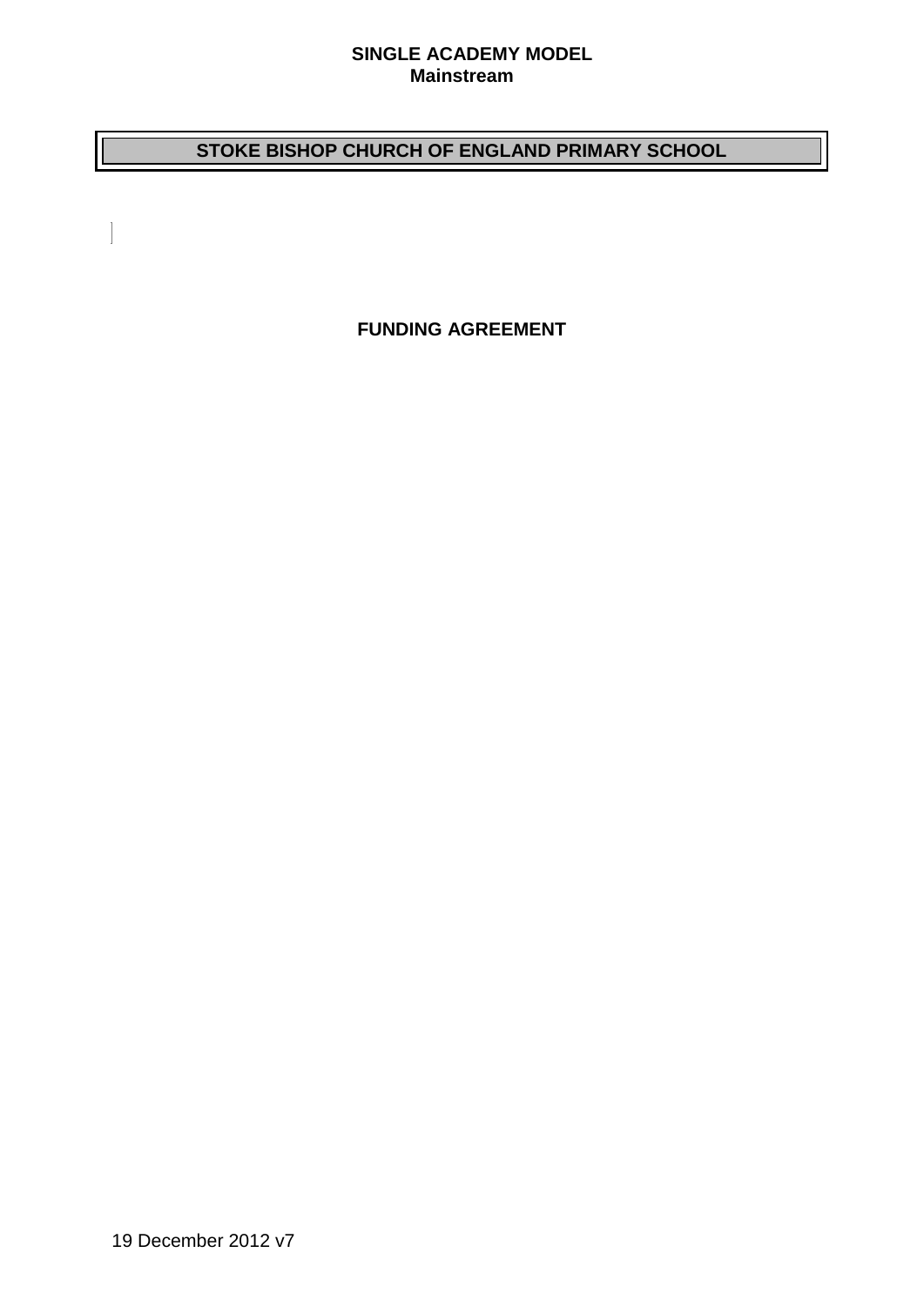# **SINGLE ACADEMY MODEL Mainstream**

| STOKE BISHOP CHURCH OF ENGLAND PRIMARY SCHOOL      |             |                  |          |
|----------------------------------------------------|-------------|------------------|----------|
| <b>FUNDING AGREEMENT</b>                           |             |                  |          |
| <b>CONTENTS:</b>                                   |             |                  |          |
| <b>SECTION</b>                                     |             | <b>CLAUSE NO</b> |          |
| <b>INTRODUCTION</b>                                | $1 - 8$     |                  |          |
| <b>LEGAL AGREEMENT</b>                             | 9           |                  |          |
| <b>ACADEMY REQUIREMENTS</b>                        |             | 10               |          |
| <b>ACADEMY OPENING DATE</b>                        | 11          |                  |          |
| <b>CONDITIONS OF GRANT</b>                         |             |                  |          |
| General                                            |             | 12               |          |
| Governance                                         |             | $13 - 14$        |          |
| Conduct                                            | 15          |                  |          |
| <b>Disclosure and Barring Service Checks</b>       | 16          |                  |          |
| <b>Pupils</b>                                      | 17          |                  |          |
| Designated Teacher for Looked After Children       | 17A         |                  |          |
| Teachers and other staff                           |             | $18 - 21$        |          |
| Curriculum,<br>curriculum                          | development | and              | delivery |
| and RE and collective worship                      |             | 22-28A           |          |
| Assessment                                         |             | 29               |          |
| <b>Exclusions Agreement</b>                        |             | 30               |          |
| School meals                                       |             | $31 - 32$        |          |
| Charging                                           |             | 33               |          |
| <b>International Education Surveys</b>             | 33A         |                  |          |
| <b>Pupil Premium</b>                               |             | 33B              |          |
| <b>DURATION OF SCHOOL DAY AND YEAR</b>             |             | 33C              |          |
| <b>GRANTS TO BE PAID BY THE SECRETARY OF STATE</b> |             |                  |          |
| General                                            |             | $34 - 35$        |          |
| <b>Capital Grant</b>                               |             | $36 - 39$        |          |
| Arrangements for Payment of Capital Grant          |             | 40               |          |
| General Annual Grant (GAG)                         |             | $41 - 53$        |          |
| Earmarked Annual Grant (EAG)                       |             | $54 - 55$        |          |
| Arrangements for payment of GAG and EAG            |             | $56 - 60$        |          |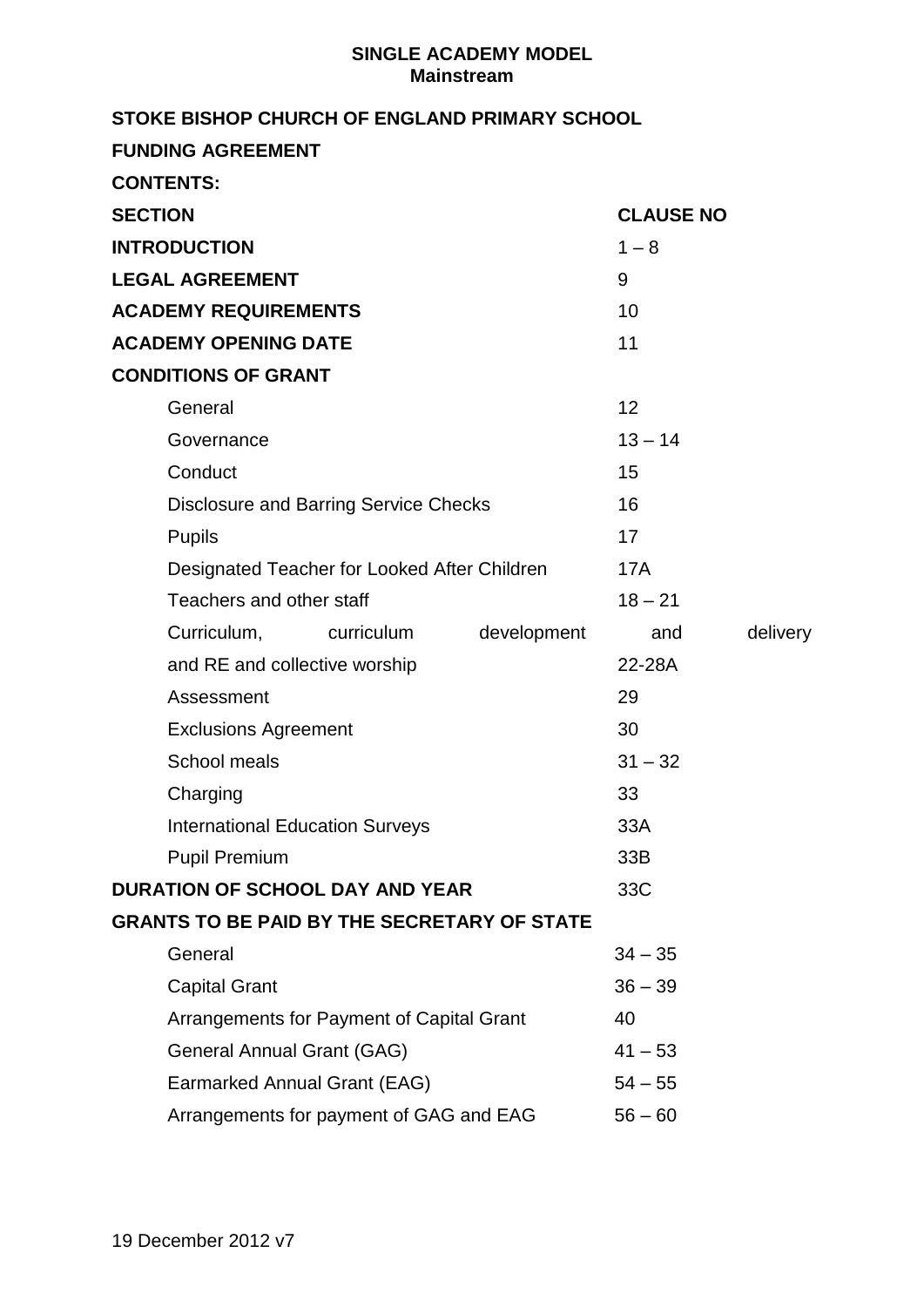| $-3-$                                                    |               |  |  |
|----------------------------------------------------------|---------------|--|--|
| Other relevant funding                                   | $61 - 64$     |  |  |
| <b>FINANCIAL AND ACCOUNTING REQUIREMENTS</b>             |               |  |  |
| General                                                  | $65 - 79A$    |  |  |
| <b>Borrowing Powers</b>                                  | $80 - 81$     |  |  |
| <b>Disposal of Assets</b>                                | $82 - 88$     |  |  |
| <b>TERMINATION</b>                                       |               |  |  |
| General                                                  | 89            |  |  |
| <b>Termination Warning Notice</b>                        | $90 - 93$     |  |  |
| Notice of Intention to Terminate                         | $94 - 96$     |  |  |
| <b>Termination with Immediate Effect</b>                 | 97 - 99       |  |  |
| <b>Change of Control</b>                                 | $100 - 102$   |  |  |
| <b>Effect of Termination</b>                             | $103 - 110$   |  |  |
| <b>GENERAL</b>                                           |               |  |  |
| Information                                              | $111 - 112$   |  |  |
| Access by Secretary of State's Officers                  | $113 - 115$   |  |  |
| <b>Notices</b>                                           | $116 - 117$   |  |  |
| Complaints                                               | $117A - 117D$ |  |  |
| General                                                  | $118 - 124$   |  |  |
| <b>ANNEXES TO AGREEMENT</b>                              |               |  |  |
| Memorandum and Articles of the Academy Trust             | Annex A       |  |  |
| <b>Admissions Requirements</b>                           | Annex B       |  |  |
| Arrangements for pupils with SEN and disabilities at the |               |  |  |
| Academy                                                  | Annex C       |  |  |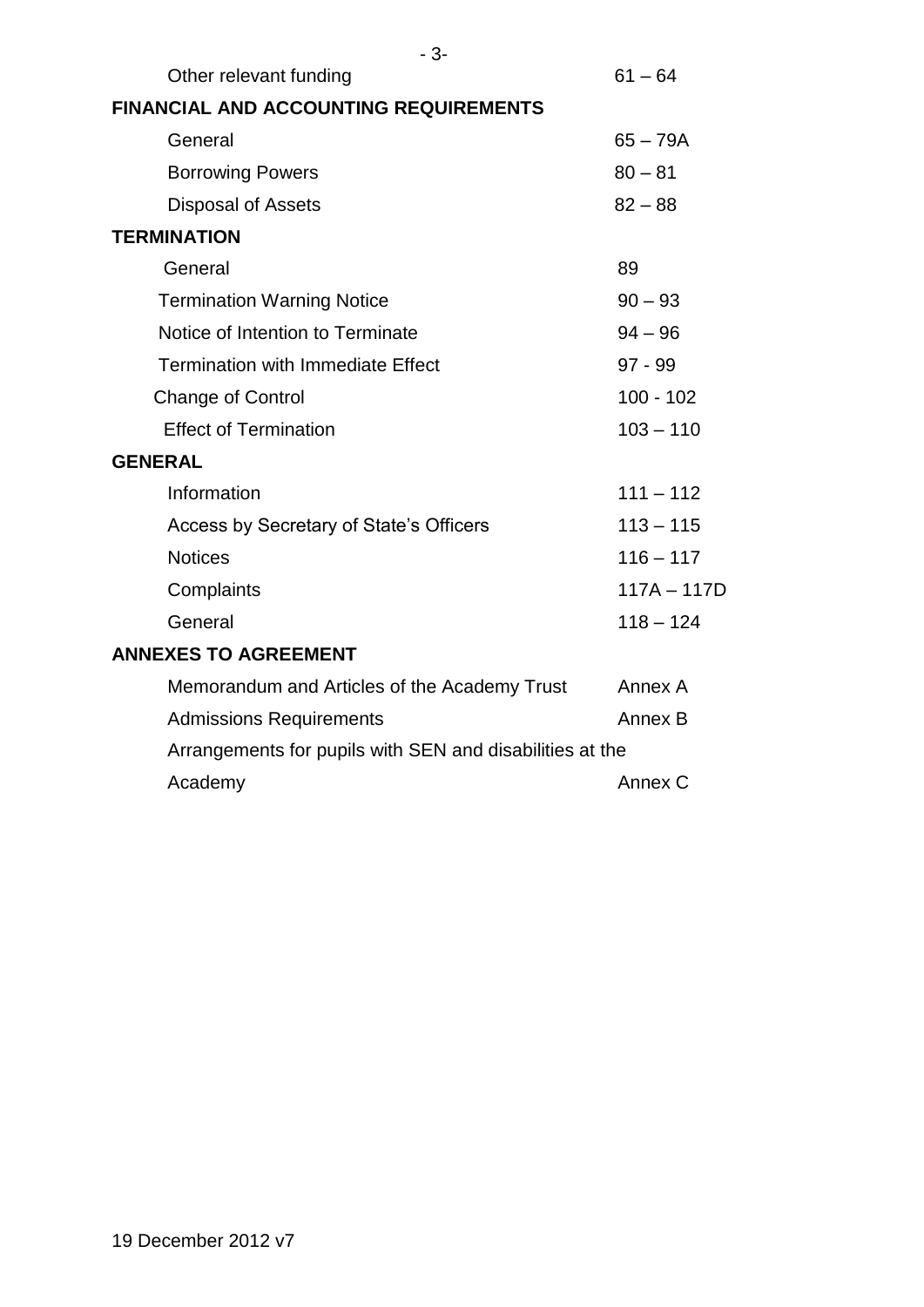1) This Agreement is made under section 1 of the Academies Act 2010 between the Secretary of State for Education ("the Secretary of State") and Stoke Bishop Church of England Primary School (the "Academy Trust").

2) The Academy Trust is a Company incorporated in England and Wales, limited by guarantee with registered Company number 8422944.

3) The following expressions used in this Agreement have the respective meanings assigned to them by the numbered clauses of this Agreement referred to immediately after the reference to the expressions -

a) "Academies Financial Handbook" - clause 66;

- b) "Accounting Officer" clause 65;
- c) "Annual Letter of Funding" clause 59;
- d) "GAG" clause 35;
- e) "Capital Expenditure" clause 36;
- f) "Capital Grant" clause 36;
- g) "EAG" clause 35;
- h) "Governing Body" clause 13
- i) "Recurrent Expenditure" clause 35;
- j) "Start-up Period" clause 49;

4) In this Agreement the following words and expressions shall have the following meanings:-

"Academy" means an Academy school (within the meaning of the Academies Act 2010);

"Academy Financial Year" means the year from 1<sup>st</sup> September to 31<sup>st</sup> August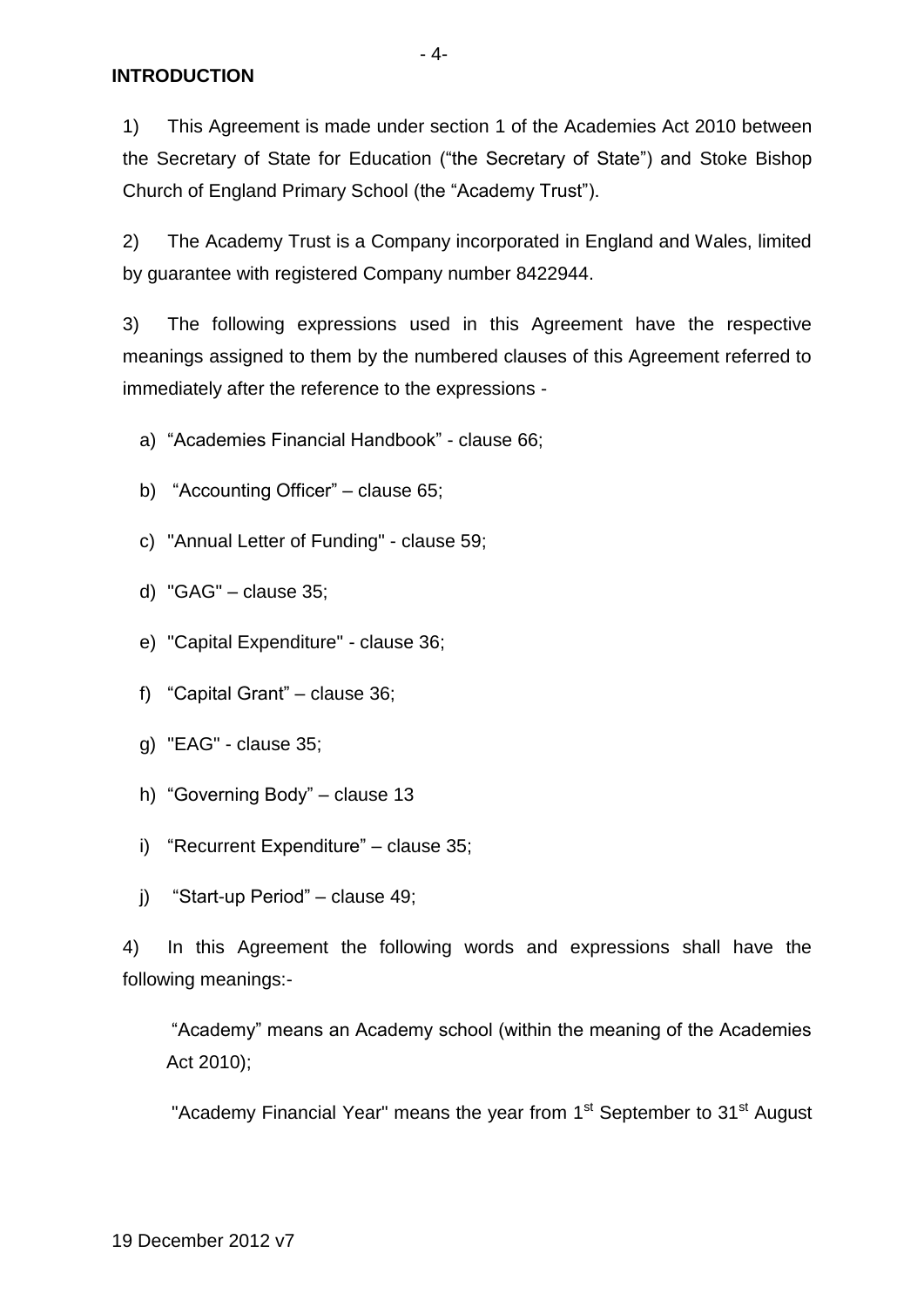or such other period as the Secretary of State may from time to time specify by notice in writing to the Academy Trust;

the "Articles" means the Articles of Association of the Academy Trust for the time being in force;

"Business Day" means any day other than a Saturday, Sunday, Christmas Day, Good Friday or a day which is a bank holiday with the meaning given to that expression in the Banking and Financial Dealings Act 1971;

"Chief Inspector" means Her Majesty's Chief Inspector of Education, Children's Services and Skills or his successor;

"Control" in relation to a body corporate ('Entity') means either the legal or beneficial ownership of 30 per cent or more of the issued shares in the Entity ordinarily having voting rights or the power of a person ('A') otherwise to secure – <u>– et al.</u> 2007 et al. 2008 et al. 2008 et al. 2008 et al. 2008 et al. 2008 et al. 2008 et al. 2008 et al. 2008 et al. 2008 et al. 2008 et al. 2008 et al. 2008 et al. 2008 et al. 2008 et al. 2008 et al. 2008 et al

(a) either by means of the holding of shares in that Entity or having an interest conferring voting rights at general meetings of the membership of the Entity or of any other body corporate; (b) by virtue of any powers conferred by the Articles or other document regulating that Entity or any other Entity or partnership including, without limitation, the power to appoint or remove a majority of the governing body thereof, the contract of the contract of the contract of the contract of the contract of the contract of the contract of the contract of the contract of the contract of the contract of the contract of the contract of the c

(c) by virtue of any agreement, understanding or arrangement between any person **persons**, **persons**, **persons**, that the affairs of the first-mentioned Entity are conducted in accordance with the wishes of A and 'Controls' shall be construed accordingly;

"DfE" means the Department for Education and any successor;

"LA" means the Local Authority in the area in which the Academy is situated;

"the Land" means the publicly funded land (including for the avoidance of doubt all buildings, structures landscaping and other erections) situated at and known as (1) playing field at Stoke Bishop C of E Primary School, Cedar Park, Bristol, BS9 1BW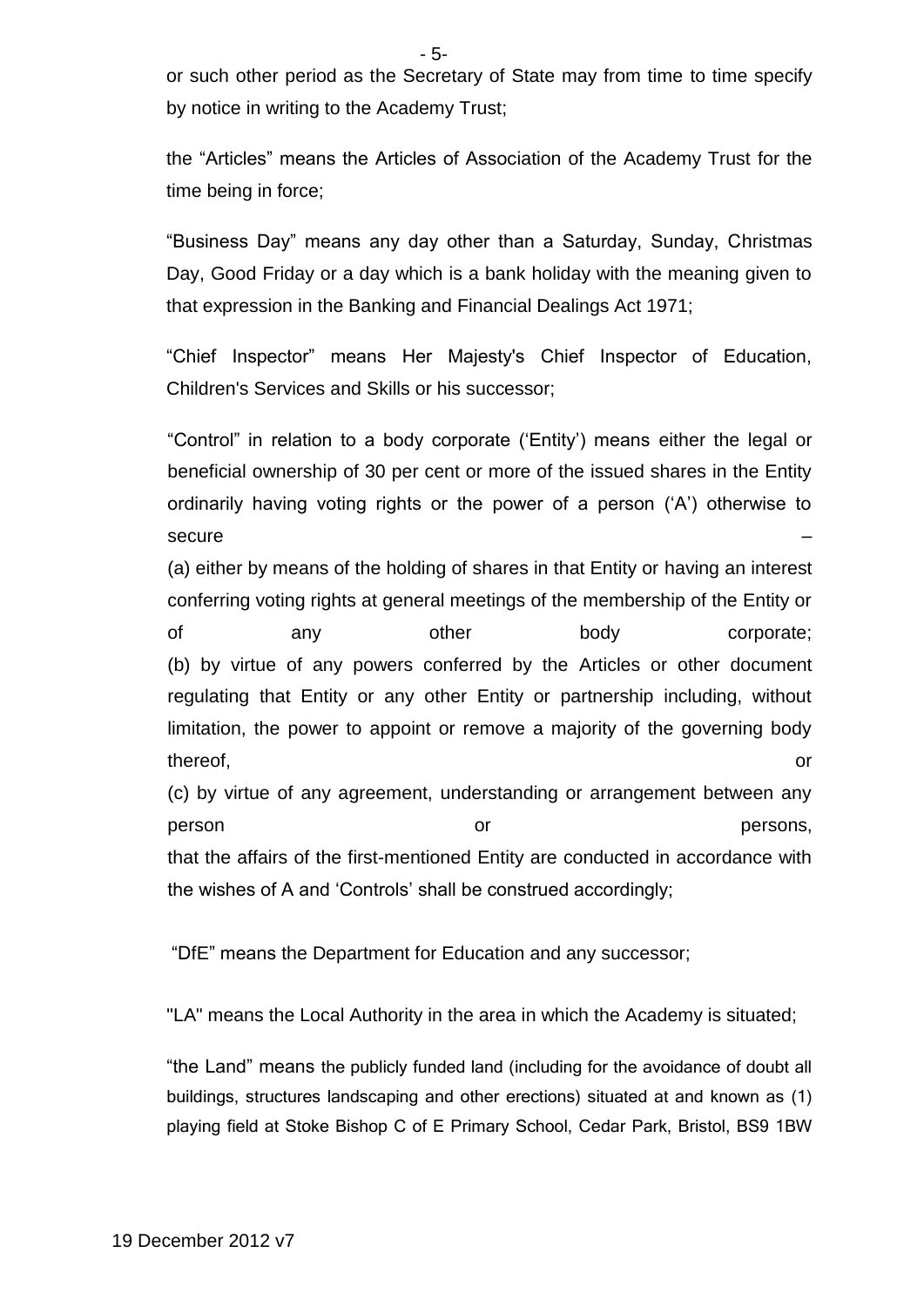registered in the name of The City Council of Bristol under title number BL121826 and (2) the caretaker's house known as 18 Lyndale Avenue, Stoke Bishop, Bristol registered in the name of The City Council of Bristol;

"Memorandum" means the memorandum of association of the Academy Trust, for the time being in force;

"parents" means parents or guardians;

"persons" includes a body of persons, corporate or incorporate;

"Principal" means the head teacher of the Academy;

"Principal Regulator" means body or person appointed as the Principal Regulator under the Charities Act 2011;

references to "school" shall where the context so admits be references to the Academy;

"SEN" means Special Educational Needs; and

"SENCO" means Special Educational Needs Co-ordinator.

5) The Interpretation Act 1978 shall apply for the interpretation of this Agreement as it applies for the interpretation of an Act of Parliament.

6) Expressions defined in this Agreement shall have the same meaning where used in any Annex to this Agreement.

7) Questions arising on the interpretation of the arrangements in this Agreement shall be resolved by the Secretary of State after consultation with the Academy Trust.

8) Section 1 (3) of the Academies Act 2010 states that:

(3) An Academy agreement is an agreement between the Secretary of State and the other party under which-

(a) the other party gives the undertakings in subsection (5), and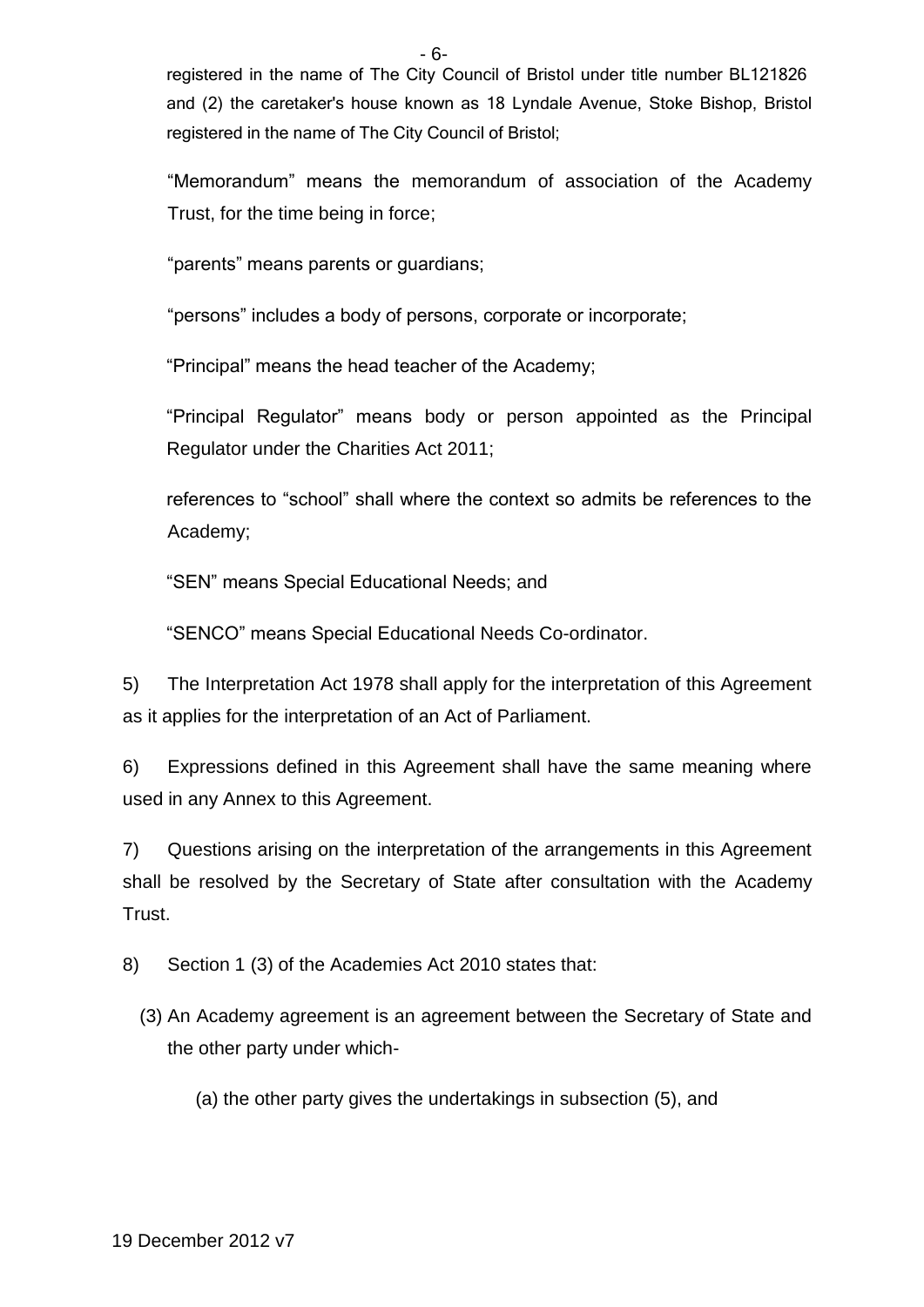- 7-
- (b) the Secretary of State agrees to make payments to the other party in consideration of those undertakings.

## **LEGAL AGREEMENT**

9) In consideration of the Academy Trust undertaking to establish and maintain, and to carry on or provide for the carrying on of, an independent school in England to be known as the Stoke Bishop Church of England Primary School ("the Academy") and meeting such requirements as are referred to in clause 10, the Secretary of State agrees to make payments to the Academy Trust in accordance with the conditions and requirements set out in this Agreement. For the avoidance of doubt, any obligations imposed upon or powers given to the Academy by this Agreement are also imposed upon the Academy Trust.

## **ACADEMY REQUIREMENTS**

10) The Academy requirements are those set down in Section 1A of the Academies Act 2010<sup>1</sup>.

### **ACADEMY OPENING DATE**

11) The Academy shall open as a school on 1 April 2013 replacing Stoke Bishop C of E VC Primary School which shall cease to be maintained by the Local Authority on that date, which date shall be the conversion date within the meaning of the Academies Act 2010 $^2$ .

# **CONDITIONS OF GRANT**

### **General**

1

- 12) Other conditions and requirements in respect of the Academy are that:
	- (a) the school will be at the heart of its community, promoting community cohesion and sharing facilities with other schools and the wider community;

<sup>&</sup>lt;sup>1</sup> Where the Academy is to be a "selective school" within the meaning of section  $6(4)$  of the Academies Act 2010, please see alternative wording for this clause in Section C. of the Appendix of Alternative and Additional Clauses.

 $2$  Delete words in square brackets if the FA is being used for an Academy that is replacing a maintained school following school closure under the Education and Inspections Act 1996.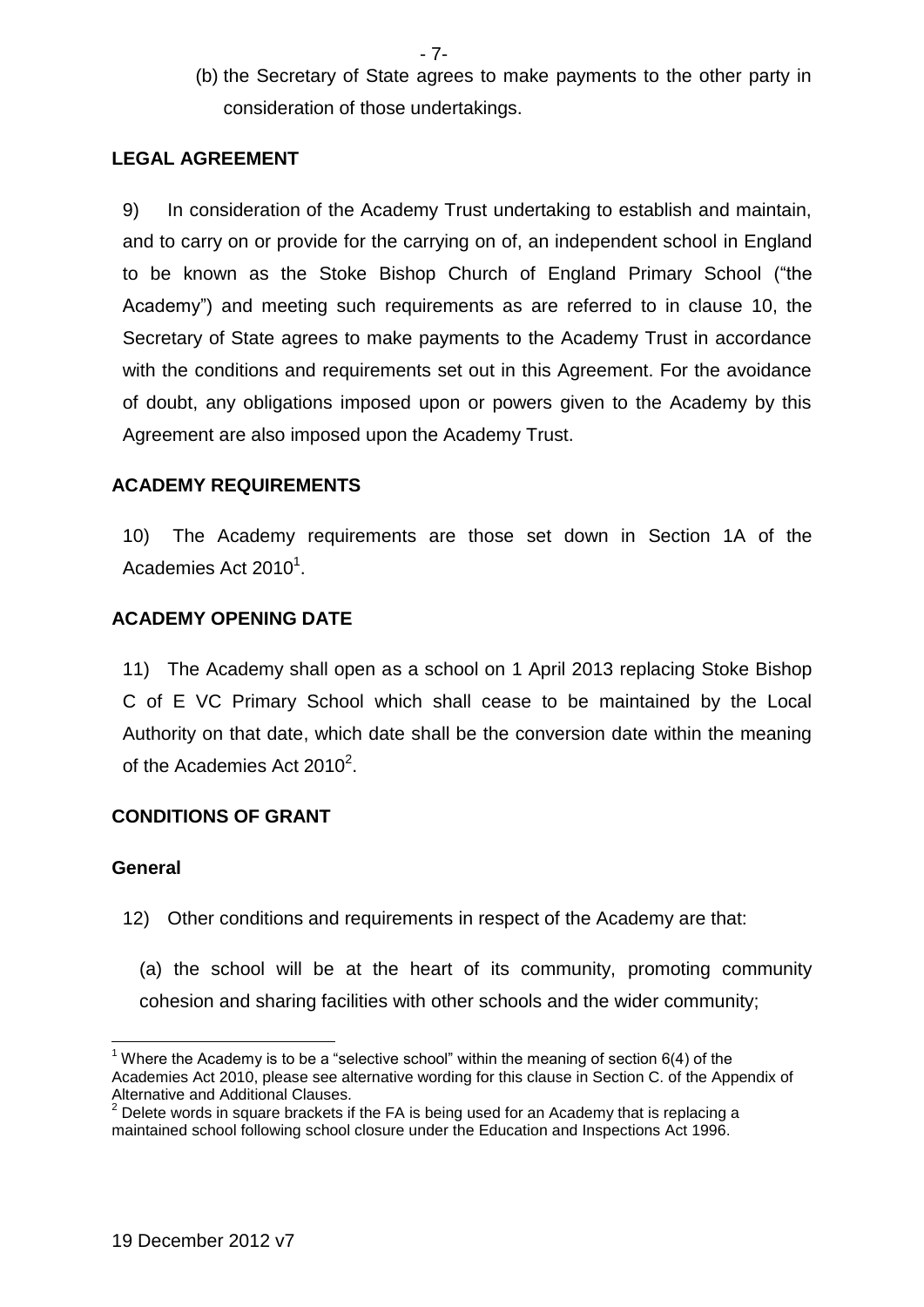(b) there will be assessments of pupils' performance as they apply to maintained schools and the opportunity to study for qualifications in accordance with clause

29 (d);

(c) the admissions policy and arrangements for the school will be in accordance with admissions law, and the DfE Codes of Practice, as they apply to maintained schools;

(d) teachers' levels of pay and conditions of service will be the responsibility of the Academy Trust;

(e) there will be an emphasis on the needs of the individual pupils including pupils with special educational needs (SEN), both those with and without statements of SEN;

(f) there will be no charge in respect of admission to the school and the school will only charge pupils where the law allows maintained schools to charge; and (g) the Academy Trust shall as soon as reasonably practicable establish an appropriate mechanism for the receipt and management of donations and shall use reasonable endeavours to procure donations through that mechanism for the purpose of the objects specified in the Articles.

## **Governance**

13) The Academy will be governed by a governing body ("the Governing Body") who are the Directors of the company constituted under the Articles of the Academy Trust.

14) The Governing Body shall have regard to (but for the avoidance of doubt shall not be bound by) any guidance as to the governance of Academy Trusts that the Secretary of State may publish.

# **Conduct**

- 15) The Academy Trust will conduct the Academy in accordance with:
	- a) the Articles;
	- b) all provisions by or under statute which confer rights or impose obligations on Academies including, without limitation, the independent schools standards prescribed under section 157 of the Education Act 2002 to the extent they

- 8-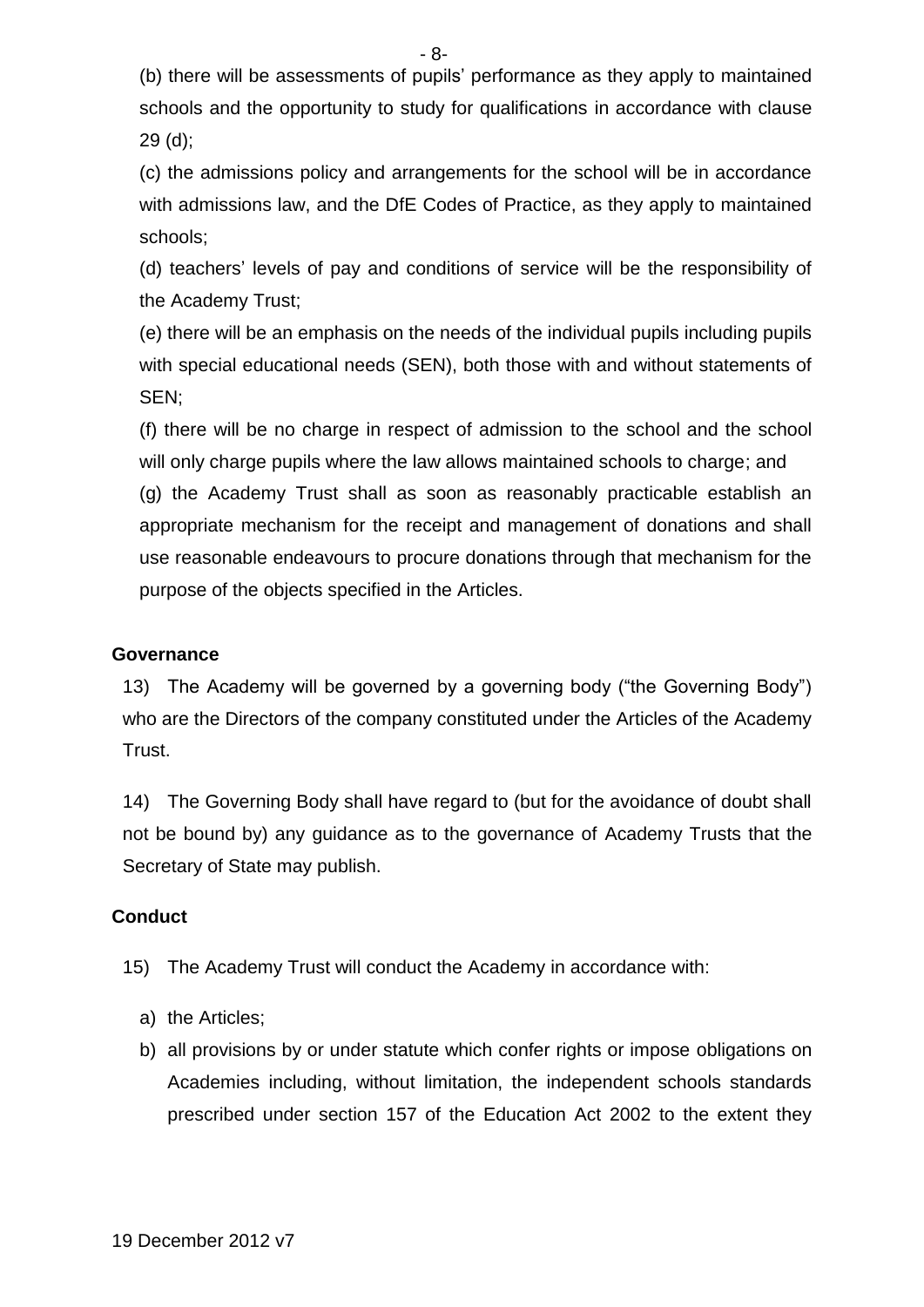apply to the Academy;

c) the terms of this Agreement.

# **Disclosure and Barring Service Checks**

16) The Academy Trust shall comply with the requirements of the Education (Independent School Standards) (England) Regulations 2010 (or such other regulations as may for the time being be applicable) in relation to requiring enhanced criminal records checks, obtaining enhanced criminal records certificates and making any further checks, as required and appropriate for members of staff, supply staff, individual Governors and the Chair of the Governing Body.

16A) The Academy Trust shall, on receipt of a copy of an enhanced criminal record certificate, on request from the Secretary of State or his agents, as soon as possible thereafter submit information contained in the certificate to the Secretary of State in accordance with section 124 of the Police Act 1997.

### **Pupils**

17) The planned capacity of the Academy is 420 in the age range 4 - 11. The Academy will be an all ability inclusive<sup>3</sup> school whose requirements for:

- a) the admission of pupils to the Academy are set out in Annex B to this Agreement;
- b) the admission to the Academy of and support for pupils with SEN and with disabilities (for pupils who have and who do not have statements of SEN) are set out in Annex C to this Agreement;
- c) pupil exclusions are set out in regulations made by virtue of section 51A of the Education Act 2002 (as may be amended from time to time, and includes any successor provisions).

# **Designated Teacher for Looked After Children**

17A) The Academy Trust will, in respect of the Academy, act in accordance with, and be bound by, all relevant statutory and regulatory provisions and have regard to any

<sup>1</sup>  $3$  Delete words in square brackets if the Academy is a "selective school" within meaning of Section 6(4) of the Academies Act 2010.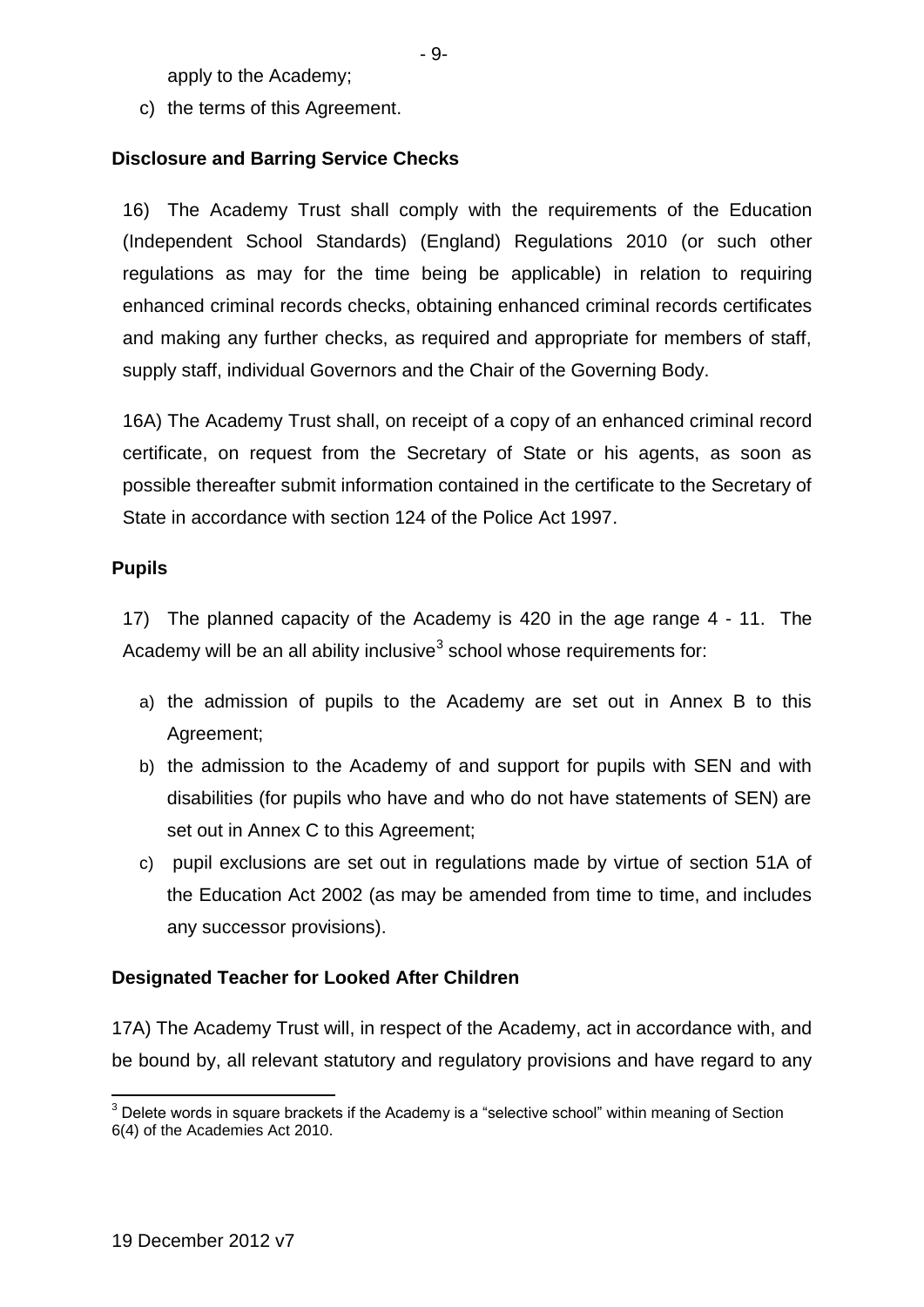guidance and codes of practice issued pursuant to such provisions, as they apply at any time to a maintained school, relating to the designation of a person to manage the teaching and learning programme for children who are looked after by an LA and are registered pupils at the school. For the purpose of this clause, any reference to the governing body of a maintained school in such statutory and regulatory provisions, or in any guidance and code of practice issued pursuant to such provisions, shall be deemed to be references to the Governing Body of the Academy Trust.

#### **Teachers and other staff**

18) Subject to clause 19, the Academy Trust shall, in accordance with any guidance which the Secretary of State may issue on the qualifications of teaching and other staff in Academies, employ anyone it deems is suitably qualified or is otherwise eligible under a contract of employment or for services to carry out planning and preparing lessons and courses for pupils, delivering lessons to pupils, assessing the development, progress and attainment of pupils, and reporting on the development, progress and attainment of pupils.

- 19) Clause 18 does not apply to anyone who:
	- a) is appointed as the SENCO by the Academy Trust under section 317(3A) of the Education Act 1996, who must meet the requirements set out in Regulation 3 of the Education (Special Educational Needs Co-ordinators) (England) Regulations 2008 (SI 2008/2945); or
	- b) is appointed as a designated teacher for looked after children further to clause 17A.

20) The Academy Trust shall ensure that all teachers employed at the Academy have access to the Teachers' Pension Scheme and, in so doing, will comply with the statutory provisions underlying the scheme.

21) The Academy Trust shall ensure that all employees at the Academy other than teachers have access to the Local Government Pension Scheme in accordance with the Local Government Pension Scheme (Administration) Regulations 2008 [SI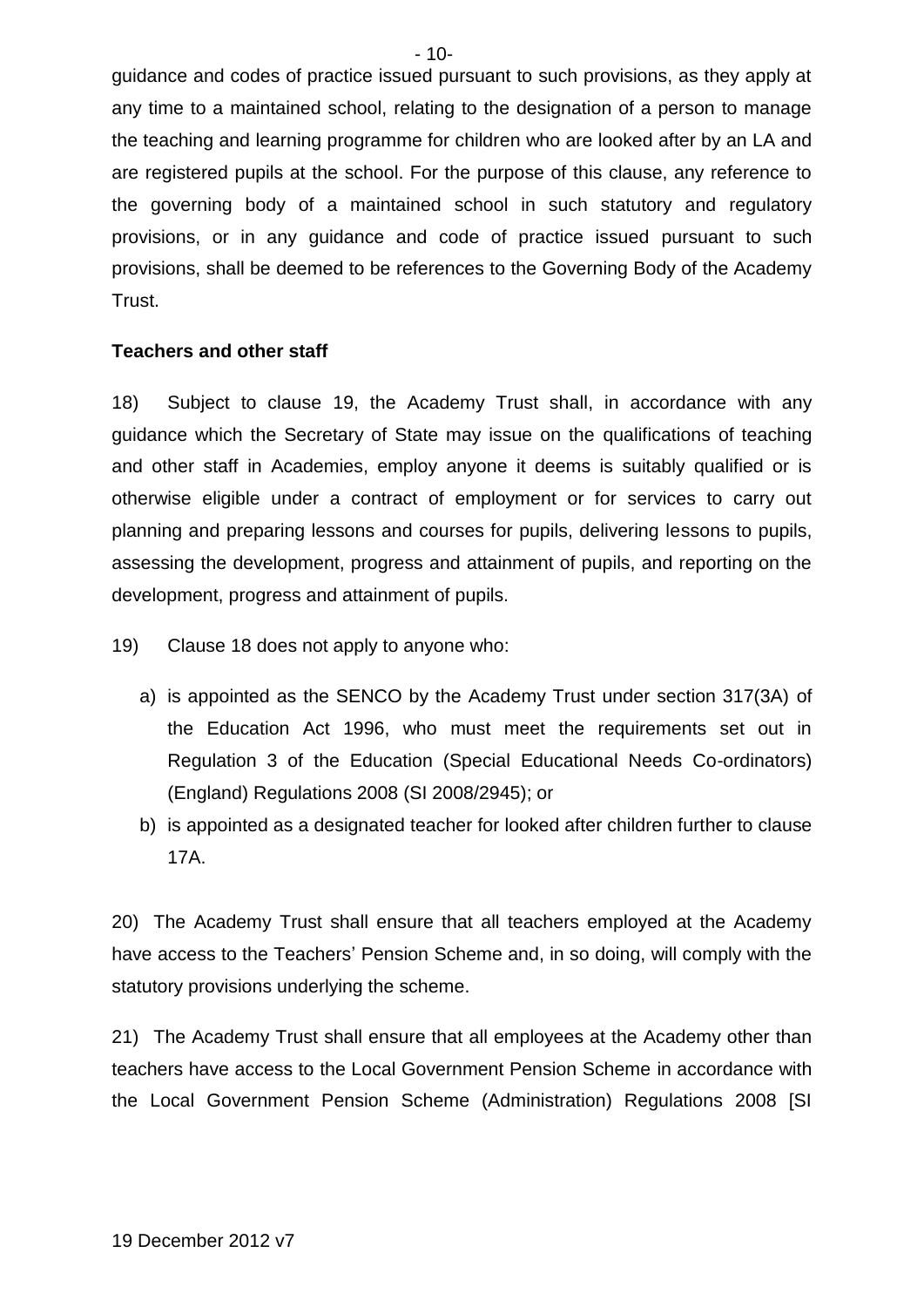- 11-

2008/239] (or such other regulations as may for the time being be applicable).

- 21A) The Academy Trust shall in relation to:
	- (a) any person who may apply for a position as an employee or to be otherwise engaged by the Academy Trust, and
	- (b) any employee with whom the Academy Trust enters into a contract of employment or a contract for services

act in accordance with and hereby agrees to be bound by sub-sections 58(2), (3), (5), (6) & (9) and sections 59 to 60 of the Schools Standards and Framework Act 1998 ("SSFA") as modified below, so far as those provisions apply to, and as if the Academy Trust were, a voluntarily controlled or foundation school designated by an order under section 69(3) of the SSFA as a school having a religious character. For the avoidance of doubt, the Academy Trust agrees and acknowledges that section 124A of the SSFA shall not therefore apply to it in relation the persons referred to at (a) and (b) above.

21B)

- (1) Section 58 of the SSFA shall apply to the Academy Trust with the following modifications:
	- a) in subsection (3) for the words "head teacher" read "principal";
	- b) in subsections (5) & (6) for "foundation governors" read "Foundation Governors" as defined in the Articles of Association;
	- c) in subsection (6):(b) for the words "governing body" read "appropriate body";

d) in subsection (9) for (a) and (b) read the words "Academy Trust".-

(2) Section 60(4) of the SSFA shall apply to the Academy Trust with the modification that for the words "head teacher" read "principal" each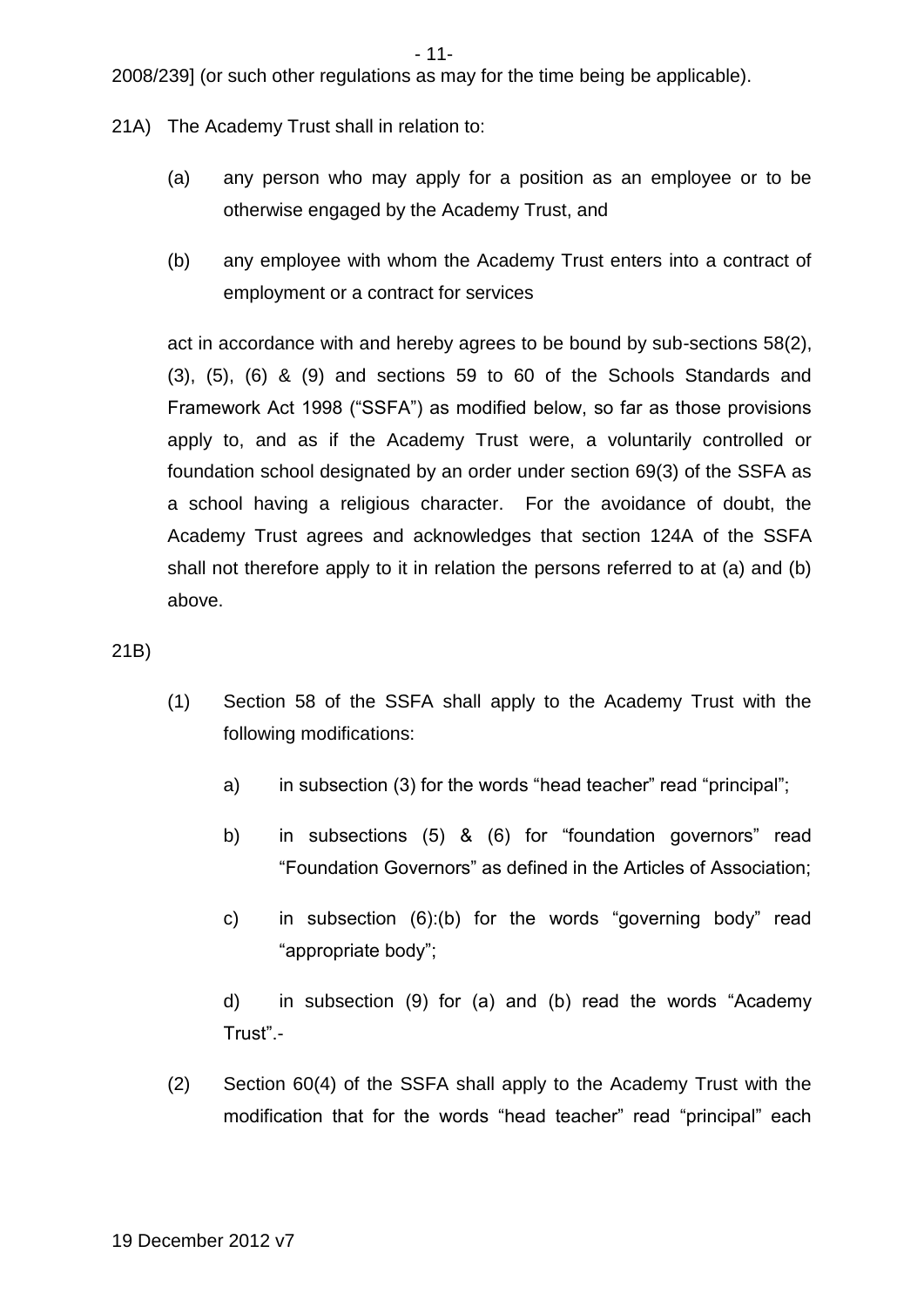**Curriculum, curriculum development and delivery and RE and collective worship**

22) The curriculum provided by the Academy to pupils up to the age of 16 shall be broad and balanced.

22A) The Academy Trust shall publish information in relation to its current curriculum provision. Such information shall include details relating to:

a) the content of the curriculum;

b) its approach to the curriculum;

c) not used;

d) the names of any phonics or reading schemes in operation for Key Stage 1; and

e) how parents (including prospective parents) can obtain further information in relation to the Academy's curriculum.

22B) Subject to the requirements of clauses 22, 22A and 23 to 28A, the curriculum will be the responsibility of the Academy Trust.

23) The Academy Trust shall ensure that the broad and balanced curriculum includes English, mathematics and science.

23A) Sections 42A (provision of careers guidance) and 45A (guidance as to discharge of duties) of the Education Act 1997 shall be deemed to apply to the Academy with the following modifications:

- a) the Academy shall be treated as falling within the meaning of "a school" under section 42A (2);
- b) the Academy Trust shall be deemed to be the "responsible authorities" for the purposes of subsection 42A(3); and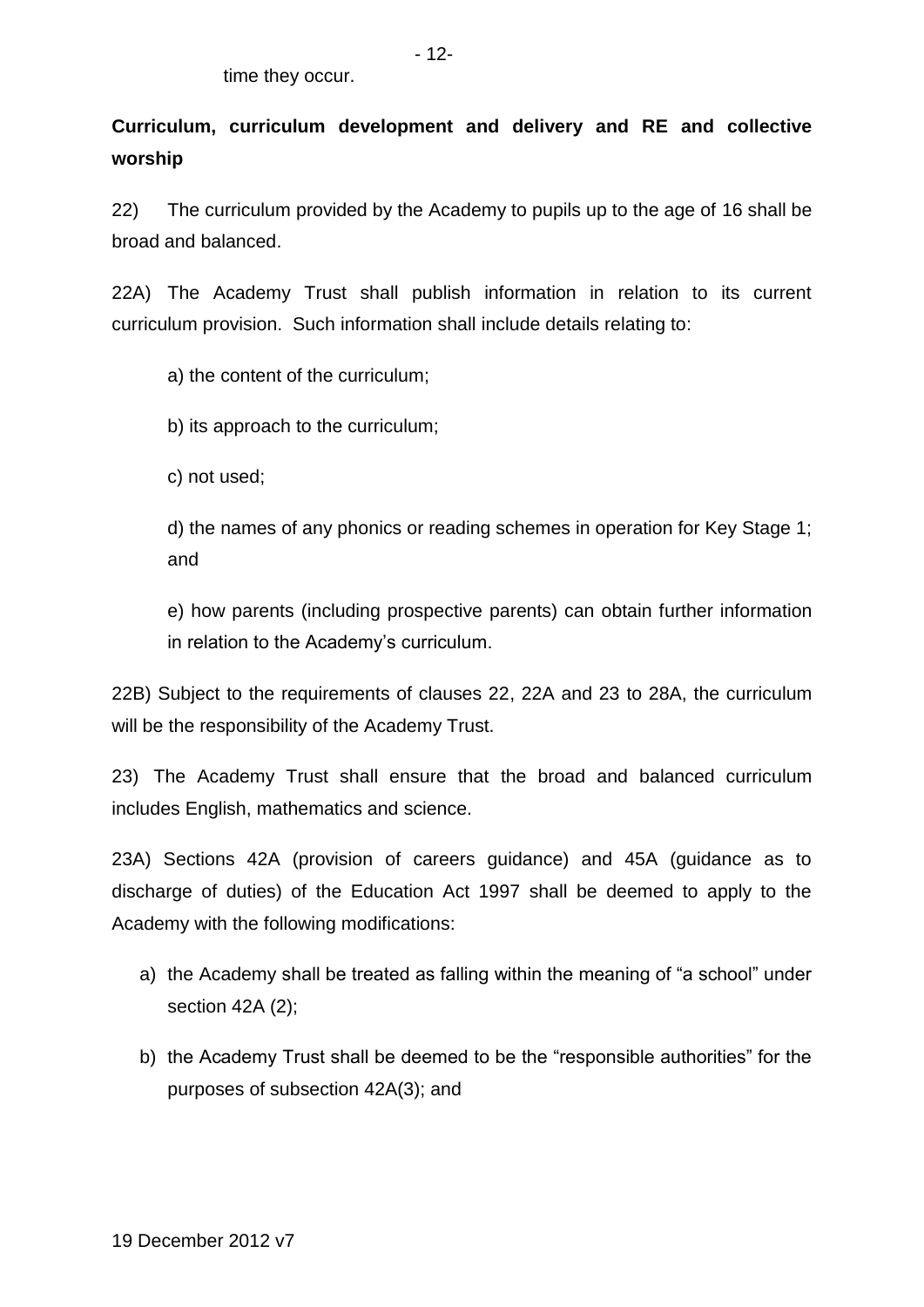- 13-
- c) references to registered pupils shall be treated as references to registered pupils at the Academy.

24) The Academy Trust shall make provision for the teaching of religious education and for a daily act of collective worship at the Academy.

25) Not used.

26) The requirements for religious education and collective worship are as follows:

- a) subject to clause 27 and paragraph 3 of Schedule 19 to the School Standards and Framework Act 1998 which shall apply as if the Academy were a foundation school or voluntary controlled school with a religious character, the Academy Trust shall ensure that provision shall be made for religious education to be given to all pupils at the Academy in accordance with the requirements for agreed syllabuses in section 375(3) of the Education Act 1996;
- b) subject to clause 27, the Academy Trust shall comply with the requirements of section 70(1) of, and Schedule 20 to, the School Standards and Framework Act 1998 as if the Academy were a foundation school or voluntary controlled school with a religious character, and as if references to ' the required collective worship' were references to collective worship in accordance with the tenets and practices of the specified religion or religious denomination of the Academy;

c) the Academy Trust shall ensure that the quality of the Academy's collective worship given in accordance with the tenets and practice of the specific religion or religious denomination is inspected. Such inspection shall be conducted by a person chosen by the Academy Trust and the Academy shall secure that such inspection shall comply with the requirements set out in any statutory provision and regulations as if the Academy were a foundation or voluntary controlled school which has been designated under section 69(3) of the School Standards and Framework Act 1998 as having a religious character.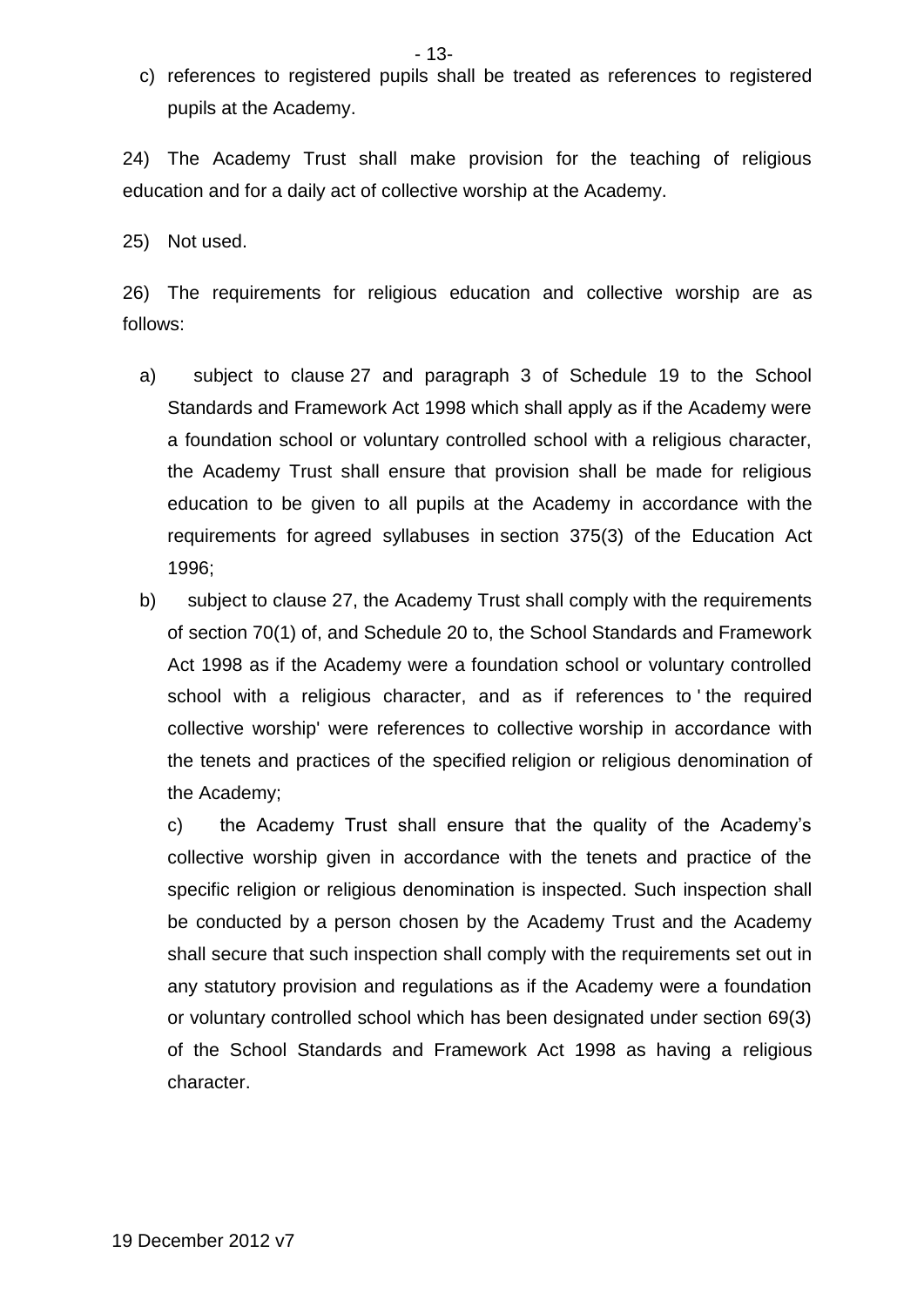26A) Where the Academy is listed in the Register of Independent Schools as having a religious ethos, but has not been designated with a religious character in accordance with section 124B of the School Standards and Framework Act 1998 or further to Section 6(8) of the Academies Act 2010, the Academy Trust agrees that paragraph 5(b) of Schedule 11 of the Equality Act 2010 shall not apply to the Academy.

27) Section 71(1) – (6) and (8) of the School Standards and Framework Act 1998 shall apply as if the Academy were a community, foundation or voluntary school, and as if references to "Religious Education" and to "Religious Worship" in that section were references to the religious education and religious worship provided by the Academy in accordance with clauses 25 or 26 as appropriate.

28) The Academy Trust shall have regard to any guidance issued by the Secretary of State, further to section 403 of the Education Act 1996, on sex and relationship education to ensure that children at the Academy are protected from inappropriate teaching materials and they learn the nature of marriage and its importance for family life and for bringing up children. The Academy Trust shall also have regard to the requirements set out in section 405 of the Education Act 1996 which shall apply to the Academy as if it were a maintained school.

28A) The Academy Trust agrees to act in accordance with Sections 406 (Political Indoctrination) and 407 (Duty to secure balanced treatment of political issues) of the Education Act 1996 as if it were a maintained school, subject to the following modifications:

- a) references to any maintained school shall be treated as references to the Academy;
- b) references to registered pupils shall be treated as references to registered pupils at the Academy;
- c) references to the governing body or the local authority shall, in each case, be treated as references to the Academy Trust; and
- d) references to the head teacher shall, in each case, be treated as references

 $-14-$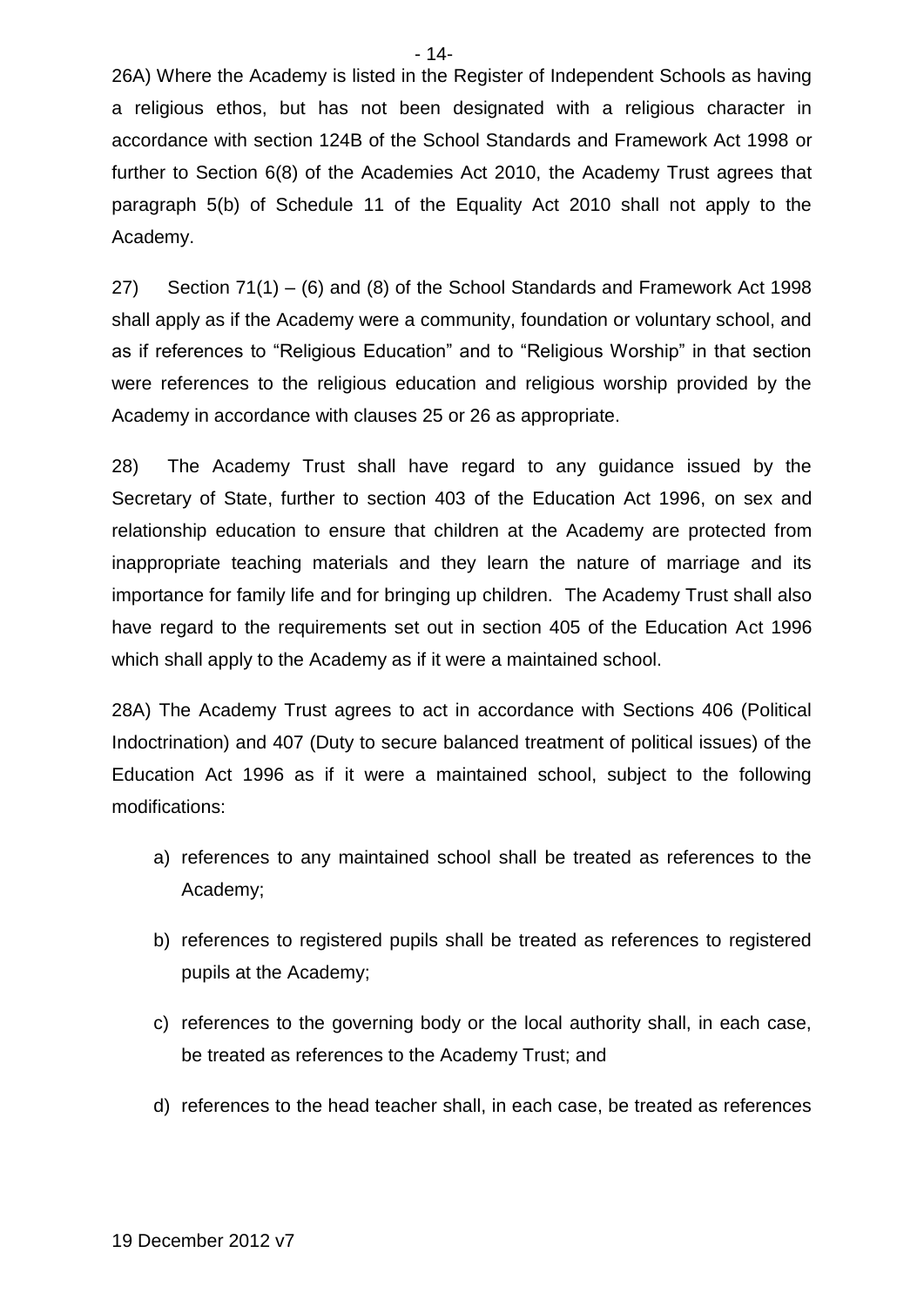## **Assessment**

29) The Secretary of State will notify the appropriate body for assessment purposes about the Academy.

- a) The Academy Trust shall ensure that the Academy complies with any guidance issued by the Secretary of State from time to time to ensure that pupils take part in assessments and in teacher assessments of pupils' performance as they apply to maintained schools.
- b) The Academy Trust shall report to any body on assessments under clause 29 as the Secretary of State shall require and shall provide such information as may be required by that body as applies to maintained schools.
- c) In respect of all Key Stages, the Academy Trust will submit the Academy to monitoring and moderation of its assessment arrangements as required by the Secretary of State.
- d) In relation to courses of education or training at the Academy which are funded from its GAG, the Academy Trust may offer:-
	- (i) any course of education or training which leads to a qualification that is approved by the Secretary of State for the purposes of section 96 of the Learning and Skills Act 2000, and
	- (ii) any course of education or training not falling within paragraph (i) if the Secretary of State gives his specific written approval for it.

29A) The Academy Trust shall ensure that the following information is published on the Academy's website:

a) The school's most recent Key Stage 2 results as published by the Secretary of State under the following column headings in the School Performance Tables published on the Department for Education's website:

<sup>1</sup> <sup>4</sup> Please also see the Charity Commission guidance (CC9): "Speaking out: Guidance on Campaigning and Political Activities by Charities" http://www.charity-commission.gov.uk/Publications/cc9.aspx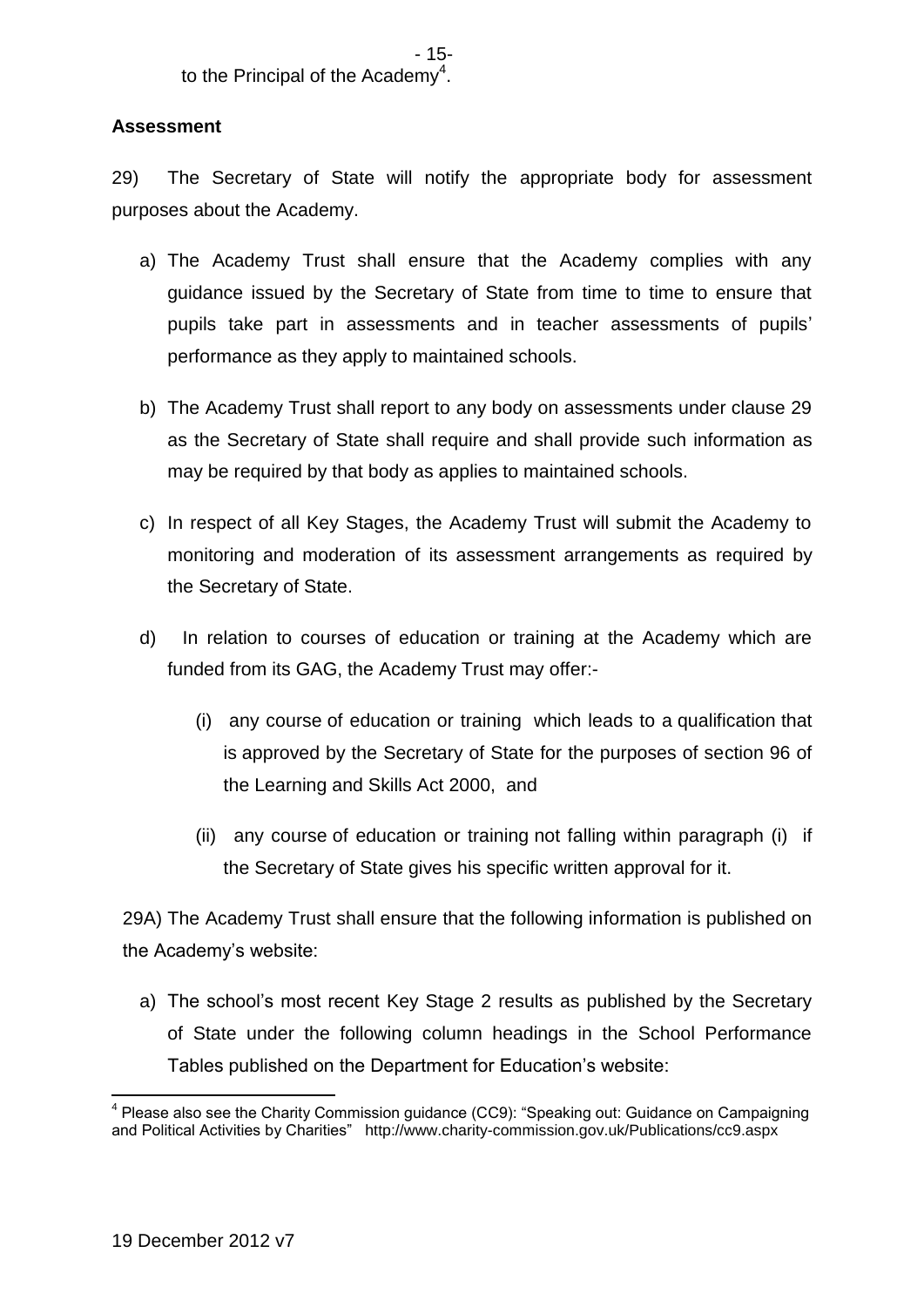- (i) "% achieving Level 4 or above in English and maths";
- (ii) "% making expected progress";
- (iii) in relation to English, "% achieving Level 5 or above"; and
- (iv) in relation to maths, "% achieving Level 5 or above".
- b) Not used
- c) Information as to where and by what means parents (including prospective parents) may access the most recent report about the school published by the Chief Inspector.
- d) Information as to where and by what means parents (including prospective parents) may access the School Performance Tables published by the Secretary of State on the Department for Education's website.

## **Exclusions Agreement**

30) The Academy Trust shall, if invited to do so by an LA, enter into an agreement in respect of the Academy with that LA, which has the effect that where:

- a) the Academy Trust admits a pupil to the Academy who has been permanently excluded from a maintained school, the Academy itself or another Academy with whom the LA has a similar agreement; or
- b) the Academy Trust permanently excludes a pupil from the Academy

payment will flow between the Academy Trust and the LA in the same direction and for the same amount that it would, were the Academy a maintained school, under Regulations made under section 47 of the School Standards and Framework Act 1998 relating to the addition or deduction of a maintained school's budget following a permanent exclusion or the admission of a permanently excluded pupil. At the date of this Agreement, the applicable Regulation is Regulation 23 of the School Finance (England) Regulations 2011.

# **School Meals**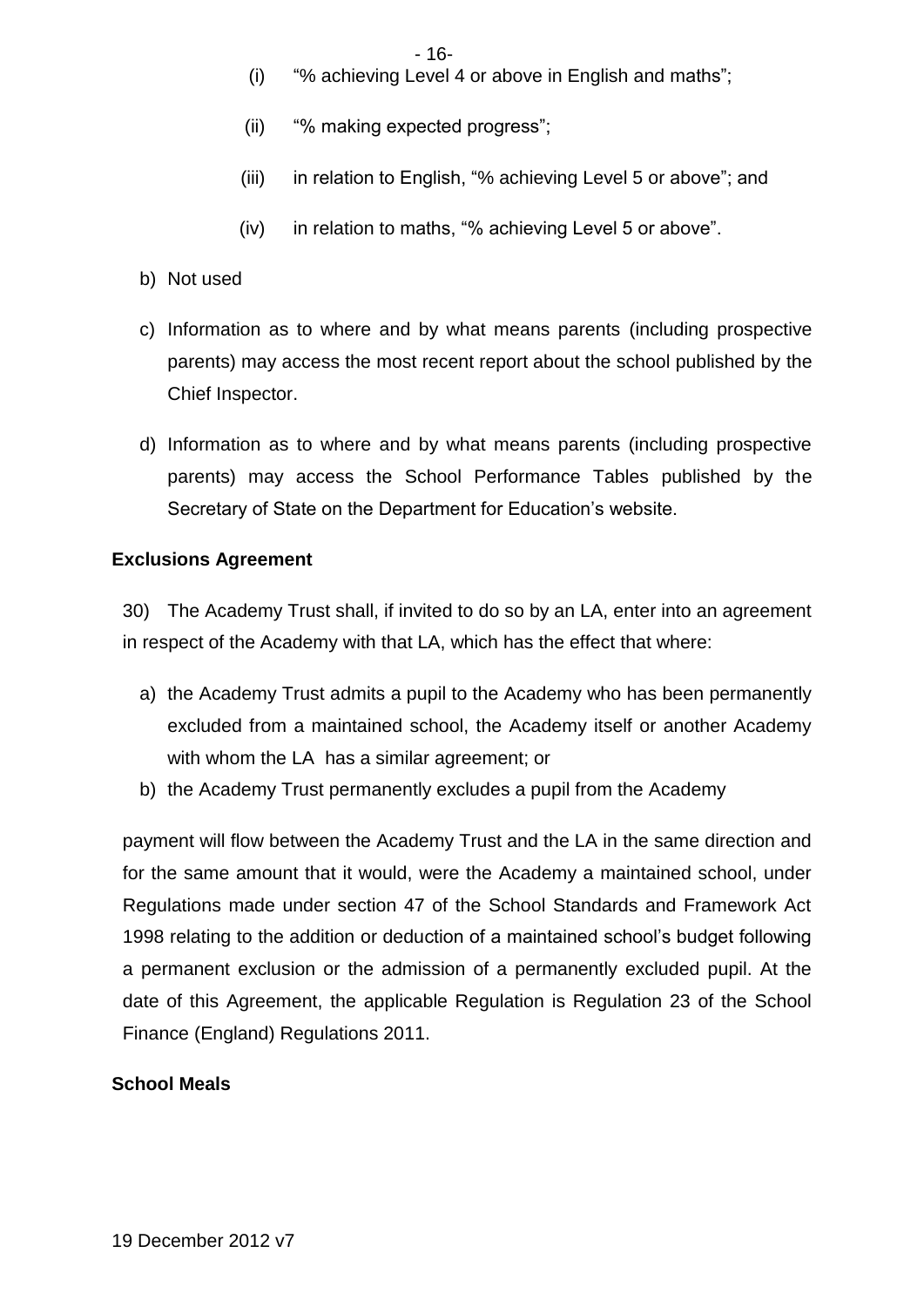31) The Academy Trust shall, if requested to do so by or on behalf of any pupils at the Academy, provide school lunches for those pupils unless it would be unreasonable for it to do so. Subject to the provisions of clause 32, charges may be levied for lunches, but the Academy Trust shall otherwise fund the cost of such school lunches from its GAG.

32) In relation to a pupil who is himself or whose parents are in receipt of benefits mentioned in section 512ZB of the Education Act 1996 (or equivalent provision governing the entitlement to free school lunches of pupils at maintained schools), the Academy Trust shall ensure that a school lunch is provided for such a pupil free of charge to be funded by the Academy Trust.

## **Charging**

33) Sections 402 (obligation to enter pupils for public examinations), 450 - 457 (charges), 459 (regulations about information about charges and school hours), 460 (voluntary contributions), 461 (recovery of sums as civil debt) and 462 (interpretation re charges) of the Education Act 1996 (including, for the avoidance of doubt, any secondary legislation made further to those provisions) shall be deemed to apply to the Academy with the following modifications:

- a) references to any maintained school shall be treated as references to the Academy;
- b) references to registered pupils shall be treated as references to registered pupils at the Academy;
- c) references to the governing body or the local authority shall, in each case, be treated as references to the Academy Trust; and
- d) the Academy Trust may charge persons who are not registered pupils at the Academy for education provided or for facilities used by them at the Academy.

### **International Education Surveys**

33A) Section 538A of the Education Act 1996 (power to direct participation in international surveys) shall be deemed to apply to the Academy with the following modifications:

- 17-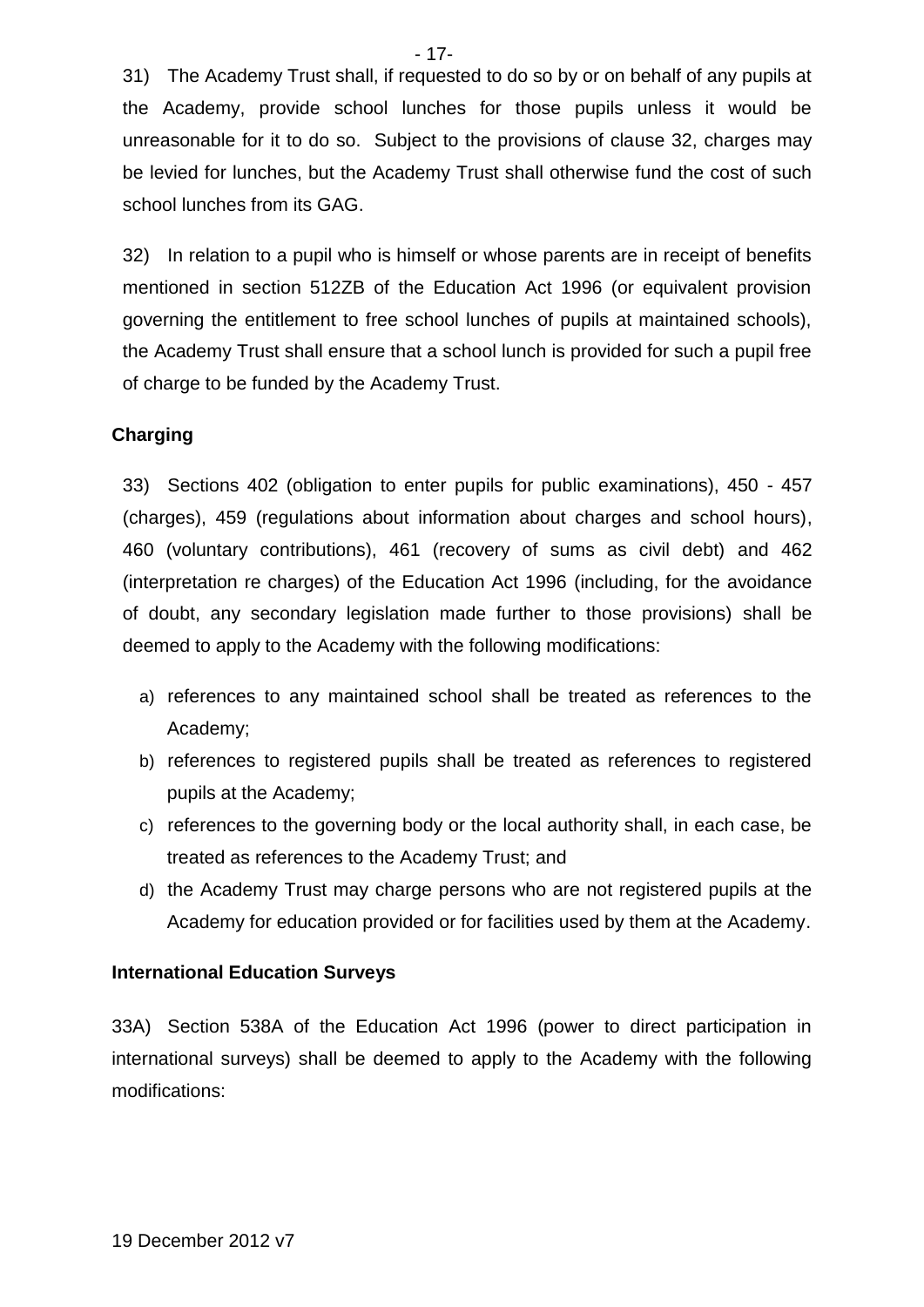(a) references to the governing body shall be treated as references to the Academy Trust; and

(b) references to community, foundation or voluntary school shall be treated as references to the Academy.

## **Pupil Premium**

33B) The Academy Trust shall publish in each Academy Financial Year information in relation to:

- a) the amount of Pupil Premium allocation that it will receive during the Academy Financial Year;
- b) on what it intends to spend the Pupil Premium allocation;
- c) on what it spent its Pupil Premium in the previous Academy Financial Year;
- d) the impact in educational attainment, arising from expenditure of the previous Academy Financial Year's Pupil Premium.

# **DURATION OF SCHOOL DAY AND YEAR**

33C) The duration of the school day and year will be the responsibility of the Academy Trust.

# **GRANTS TO BE PAID BY THE SECRETARY OF STATE**

### **General**

34) The Secretary of State shall pay grants towards Recurrent Expenditure and may pay grants towards Capital Expenditure for the Academy. Except with the Secretary of State's prior agreement, the Academy Trust shall not budget for its expenditure in any Academy Financial Year in excess of expected income (subject to clause 79). The Academy Trust shall not enter into commitments which are likely to have substantial implications for future levels of grant, or for the period for which grant may be required. No decision by the Academy Trust shall commit the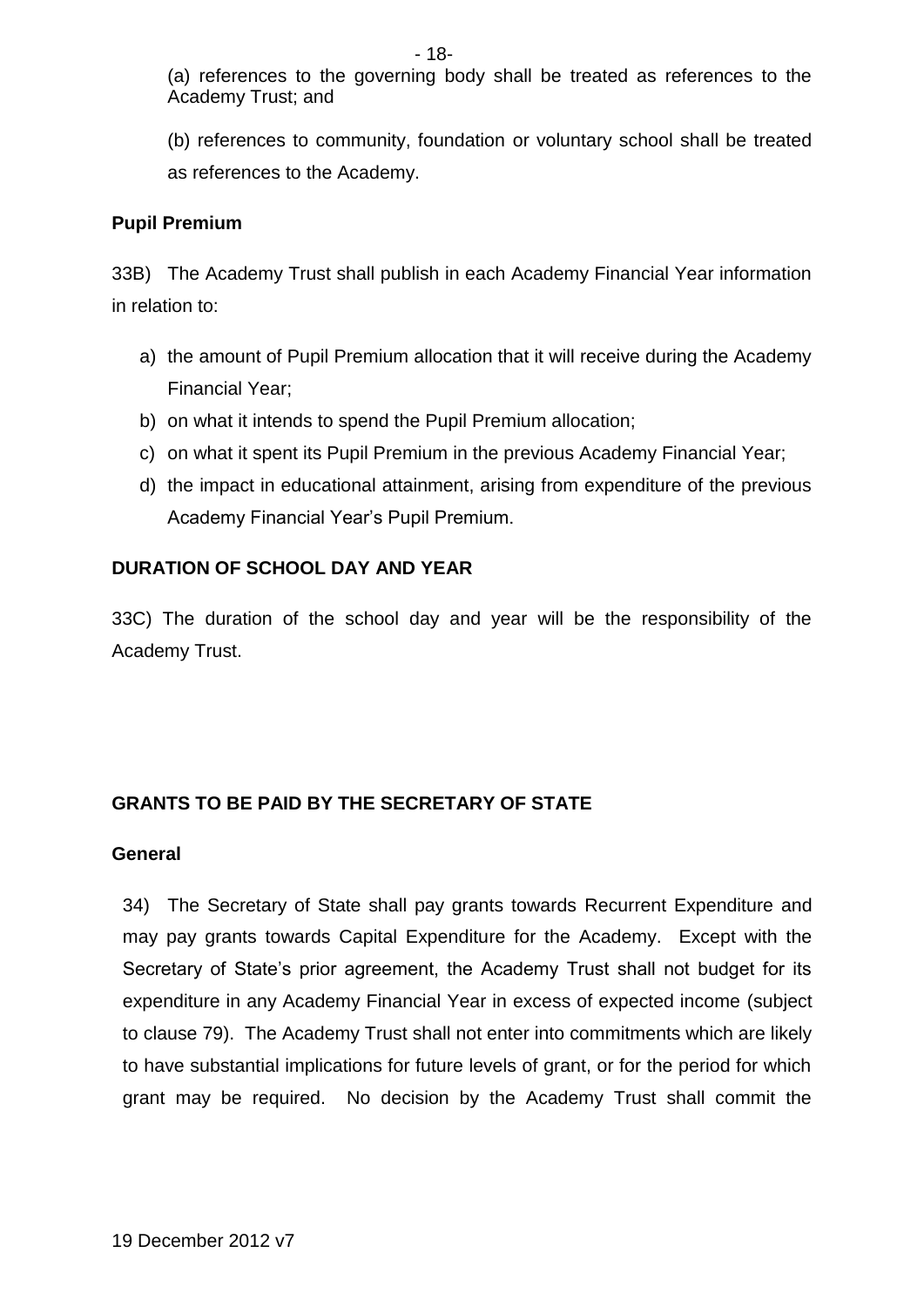Secretary of State to paying any particular amount of grant.

35) "Recurrent Expenditure" means any expenditure on the establishment, conduct, administration and maintenance of the Academy which does not fall within the categories of capital expenditure set out at clause 36. The Secretary of State shall pay two separate and distinct grants in respect of Recurrent Expenditure: General Annual Grant ("GAG") and Earmarked Annual Grant ("EAG").

#### **Capital Grant**

- 36) "Capital Expenditure" means expenditure on:
	- a) the acquisition of land and buildings;
	- b) the erection, enlargement, improvement or demolition of any building including fixed plant, installation, wall, fence or other structure, or any playground or hard standing;
	- c) the installation of electrical, mechanical or other services other than necessary replacements, repairs and maintenance due to normal wear and tear;
	- d) the purchase of vehicles and other self-propelled mechanical equipment;
	- e) the installation and equipping of premises with furnishings and equipment, other than necessary replacements, repairs and maintenance due to normal wear and tear;
	- f) the installation and equipping of premises with computers, networking for computers, operating software and information and communication technology equipment, other than necessary updates or necessary replacements, repairs and maintenance due to normal wear and tear;
	- g) the provision and equipping of premises, including playing fields and other facilities for social activities and physical recreation other than necessary replacements, repairs and maintenance due to normal wear and tear;
	- h) works of a permanent character other than the purchase or replacement of minor day-to-day items;
	- i) any major repairs or replacements which are specified as constituting capital expenditure in any grant letter relating to them;
	- j) such other items (whether of a like or dissimilar nature to any of the foregoing)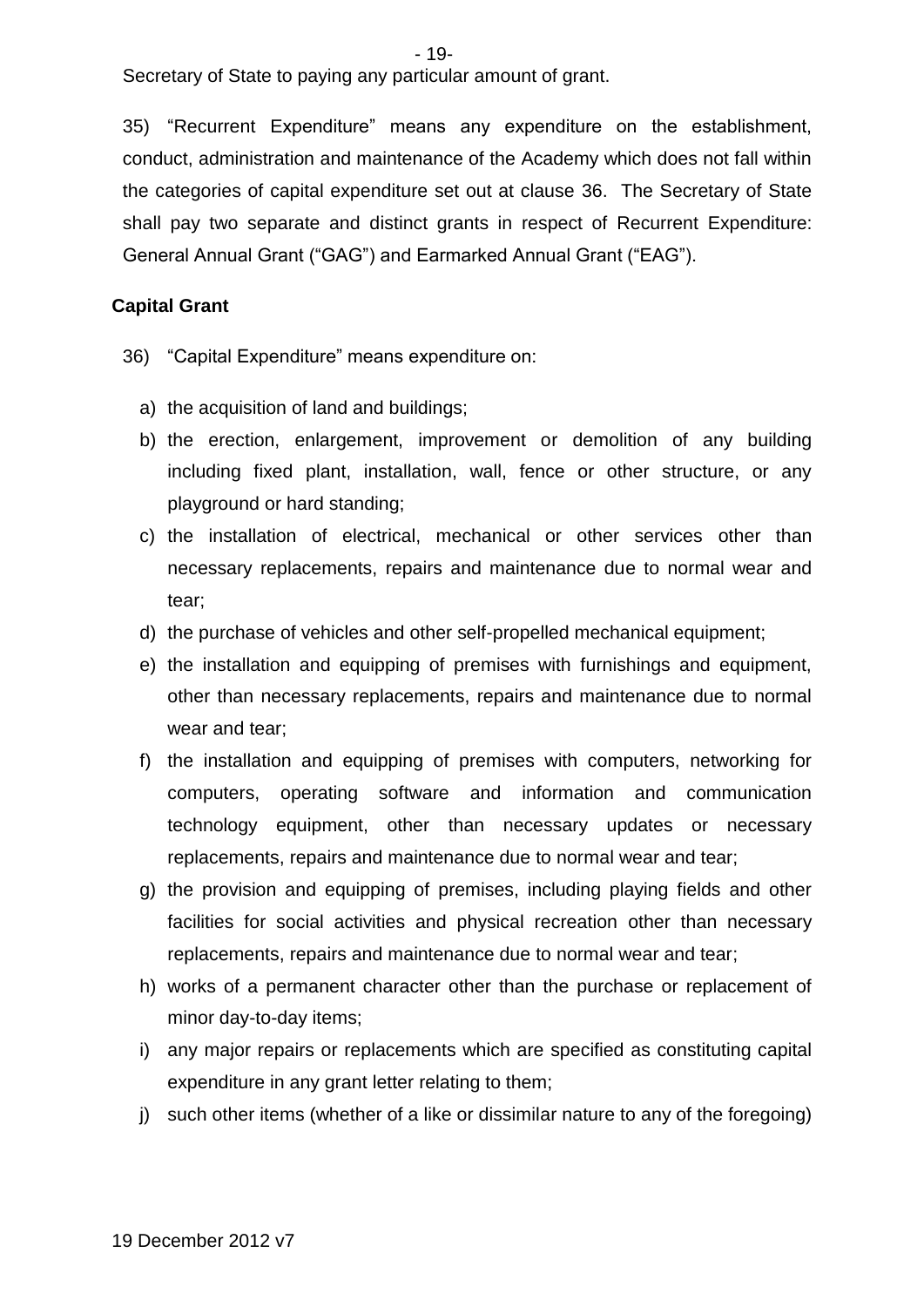- 20-

of a substantial or enduring nature as the Secretary of State may agree shall constitute capital expenditure for the purposes of this Agreement;

- k) all professional fees properly and reasonably incurred in connection with the provision of any of the above;
- l) VAT and other taxes payable on any of the above.

"Capital Grant" means grant paid to the Academy Trust in respect of Capital Expenditure.

37) Where the Academy is to open in new premises, or where existing premises are to be substantially refurbished or remodelled to enable the Academy to open in such premises, the Secretary of State, may, in his absolute discretion be responsible for meeting the incurred Capital Expenditure for that Academy. To that end, the Secretary of State will consider providing funding in accordance with any arrangements as he considers appropriate.

38) Any Capital Expenditure incurred in respect of the Academy on which Capital Grant payments are sought from the Secretary of State will require the specific prior written agreement of the Secretary of State, which agreement shall not be unreasonably withheld or delayed.

39) Any payment of Capital Grant to the Academy Trust under this Agreement is subject to the fulfilment of the following conditions:

- a) such grants are used solely to defray expenditure approved by the Secretary of State;
- b) the Academy Trust certifying and providing evidence that all planning and other consents necessary for the development and all related infrastructure to be completed have been obtained or put in place;
- c) any other conditions that the Secretary of State may specify.

# **Arrangements for Payment of Capital Grant**

40) Capital Grant will be paid by the Secretary of State to the Academy Trust on the basis of claims for grant submitted to the Secretary of State in the notified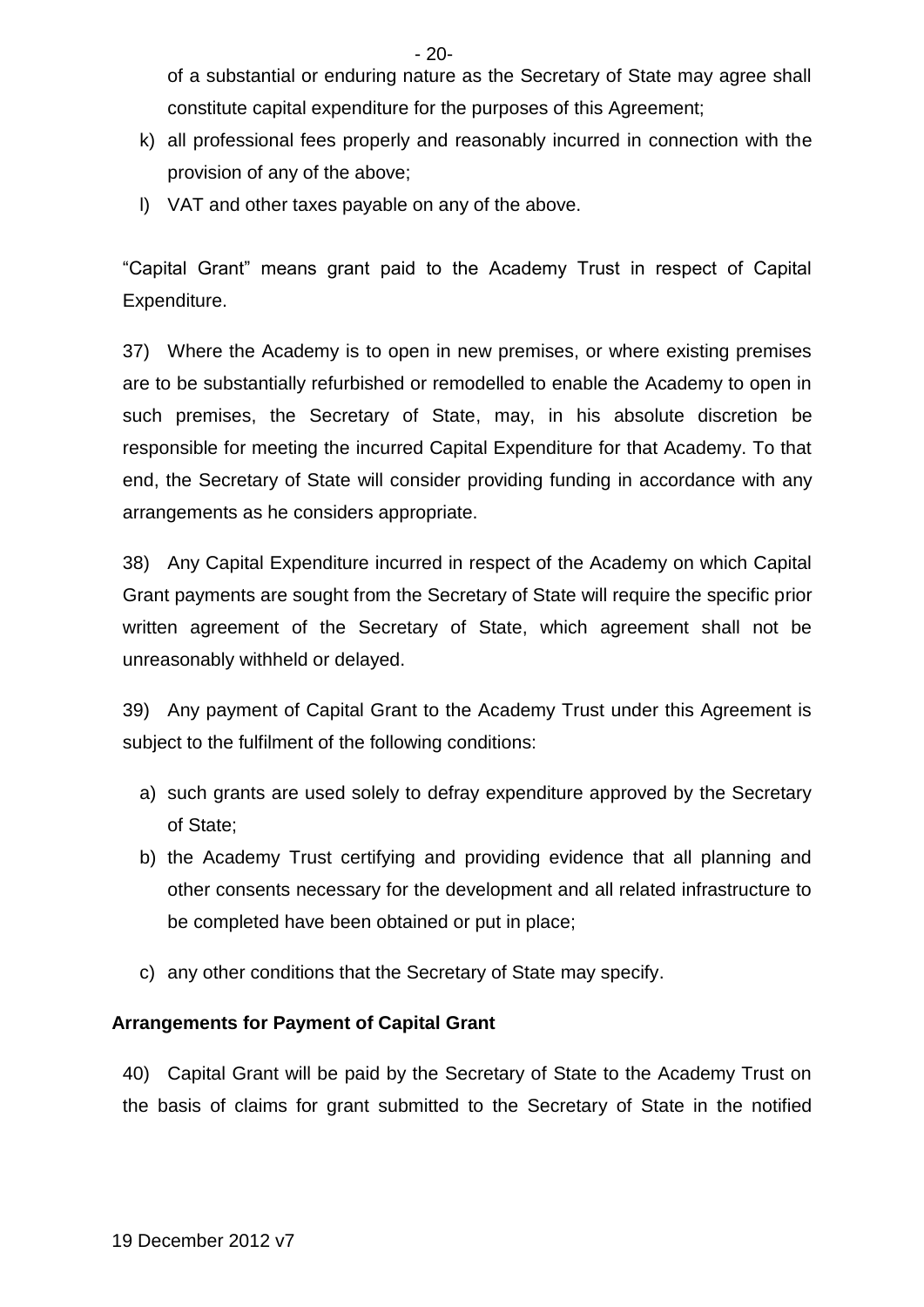- 21-

format with supporting invoices and certificates as required by the Secretary of State. If a dispute arises as to whether a claim is or is not acceptable both parties undertake to attempt to resolve it in good faith. In the event of such a dispute, the Secretary of State shall pay to the Academy Trust so much of the claim as shall not be in dispute.

## **General Annual Grant**

41) GAG will be paid by the Secretary of State to the Academy Trust in order to cover the normal running costs of the Academy. These will include, but are not limited to:

- a) teachers' salaries and related costs (including full and part time teaching staff and seconded teachers);
- b) non-teaching staff salaries and related costs (including pension contributions, educational support staff, administrative and clerical staff and manual and premises related staff);
- c) employees' expenses;
- d) the purchase, maintenance, repair and replacement:
	- (i) of teaching and learning materials and other educational equipment, including books, stationery and ICT equipment and software, sports equipment and laboratory equipment and materials;
	- (ii) of other supplies and services;
- e) examination fees;
- f) repairs, servicing and maintenance of buildings (including redecoration, heating, plumbing, lighting etc); maintenance of grounds (including boundary fences and walls); cleaning materials and contract cleaning; water and sewage; fuel and light (including fuel oil, solid and other fuel, electricity and gas); rents; rates; purchase, maintenance, repairs and replacement of furniture and fittings;
- g) insurance;
- h) medical equipment and supplies;
- i) staff development (including in-service training);
- j) curriculum development;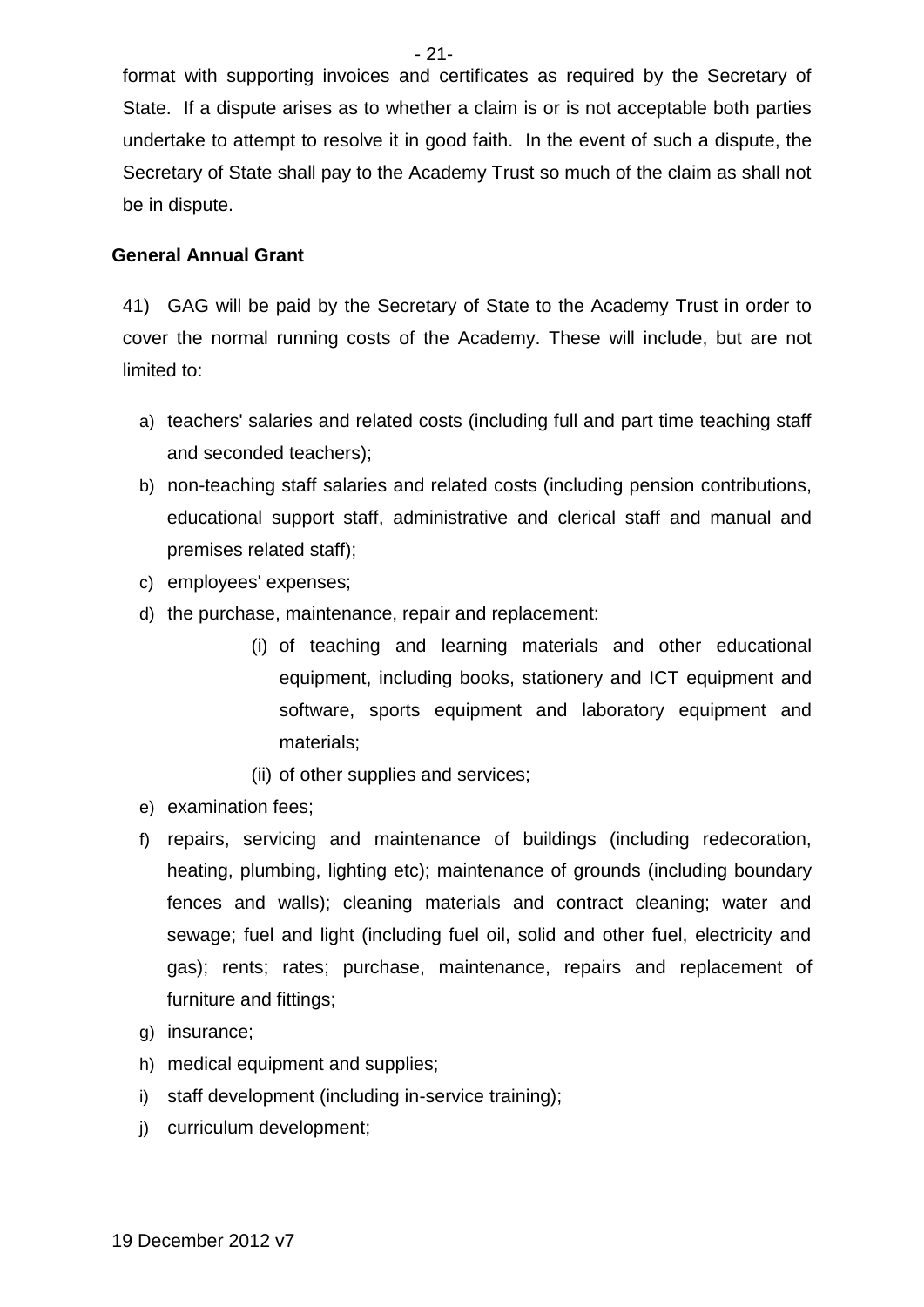- k) the costs of providing school meals for pupils (including the cost of providing free school meals to pupils who are eligible to receive them), and discretionary grants to pupils to meet the cost of pupil support, including support for pupils with special educational needs or disabilities (taking account of the fact that separate additional money will be available for pupils with statements of special educational needs);
- l) administration; and
- m) establishment expenses and other institutional costs.

42) Subject to clauses to 50-51, GAG for each Academy Financial Year for the Academy will include:

- a) funding equivalent to that which would be received by a maintained school with similar characteristics, determined by the Secretary of State and notified in the Annual Letter of Funding or its equivalent, taking account of the number of pupils at the Academy;
- b) funding in respect of functions which would be carried out by the LA if the Academy were a maintained school.

43) The GAG for each Academy Financial Year for the Academy will also include, payable on a basis equivalent to that applied to maintained schools:

- a) funding for matters for which it is necessary for the Academy to incur extra costs, for as long as those costs are deemed necessary by the Secretary of State; and
- b) payments in respect of further, specific grants made available to maintained schools, where the Academy meets the requisite conditions and criteria necessary for a maintained school to receive these grants, such payments to be at the discretion of the Secretary of State.

44) Subject to clause 46, the basis of the pupil number count for the purposes of determining GAG for the Academy Financial Year in which the Academy opens shall be the same basis as that used by the Local Authority for determining the budget share of the predecessor maintained school as adjusted by numbers counted in any subsequent Schools Census, as determined by the Secretary of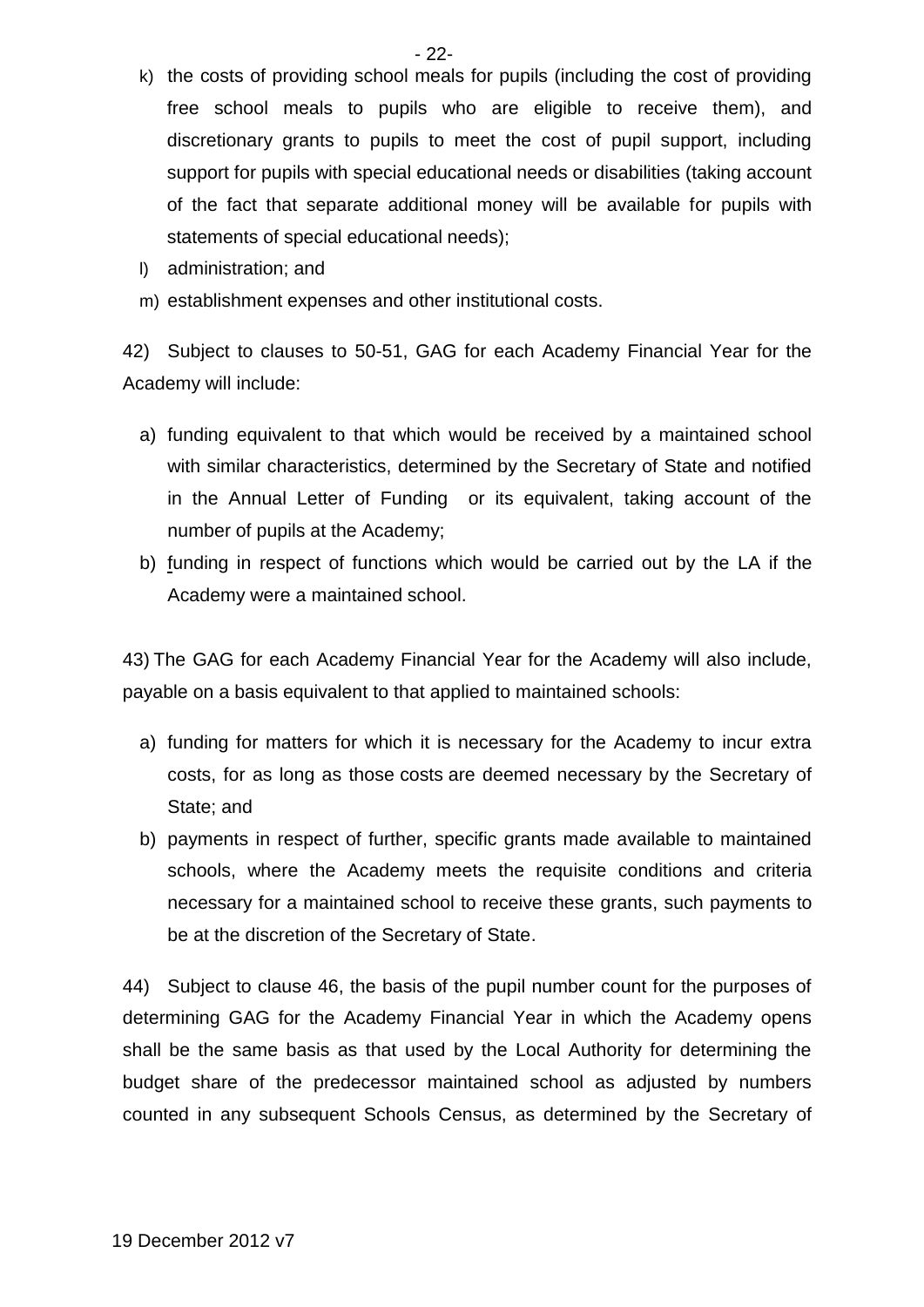State.

45) Subject to clause 46, the basis of the pupil number count for the purpose of determining GAG for the Academy for Academy Financial Years after the Academy Financial Year in which the Academy opens will be:

- a) for the pupil number count for pupils in Year 11 and below, the Schools Census which is used to fund maintained schools for the financial year overlapping with the Academy Financial Year in question; and
- b) for the pupil number count for pupils in Year 12 and above, the formula which for the time being is in use for maintained schools for the calculation of pupil numbers for pupils in Year 12 and above for the purpose of calculating their level of funding.

46) Where either of the following conditions applies in respect of an Academy Financial Year, the basis of the pupil count shall be determined by the Secretary of State, taking account of any diseconomies of scale that the Academy will be under as a result of such condition(s) applying. The conditions are:

- a) not all planned Year-groups will be present at the Academy (that is, not all the pupil cohorts relevant to the age-range of the Academy will have some pupils present); or
- b) the total number of pupils as measured in the Schools Census which is used to fund maintained schools for the financial year overlapping with the Academy Financial Year in question is less than 90% of the planned final size of the Academy, which is 420 and has not at any previous time been 90% or more of that number.

47) For any Academy Financial Year in which GAG for the Academy has been calculated in accordance with clause 44, no adjustment shall be made to the following Academy Financial Year's formula funding element of GAG to recognise variation from the pupil count basis used.

48) For any Academy Financial Year in which GAG for the Academy is calculated in accordance with clause 45, no adjustment will be made to the formula funding element in the following Academy Financial Year's formula funding element of GAG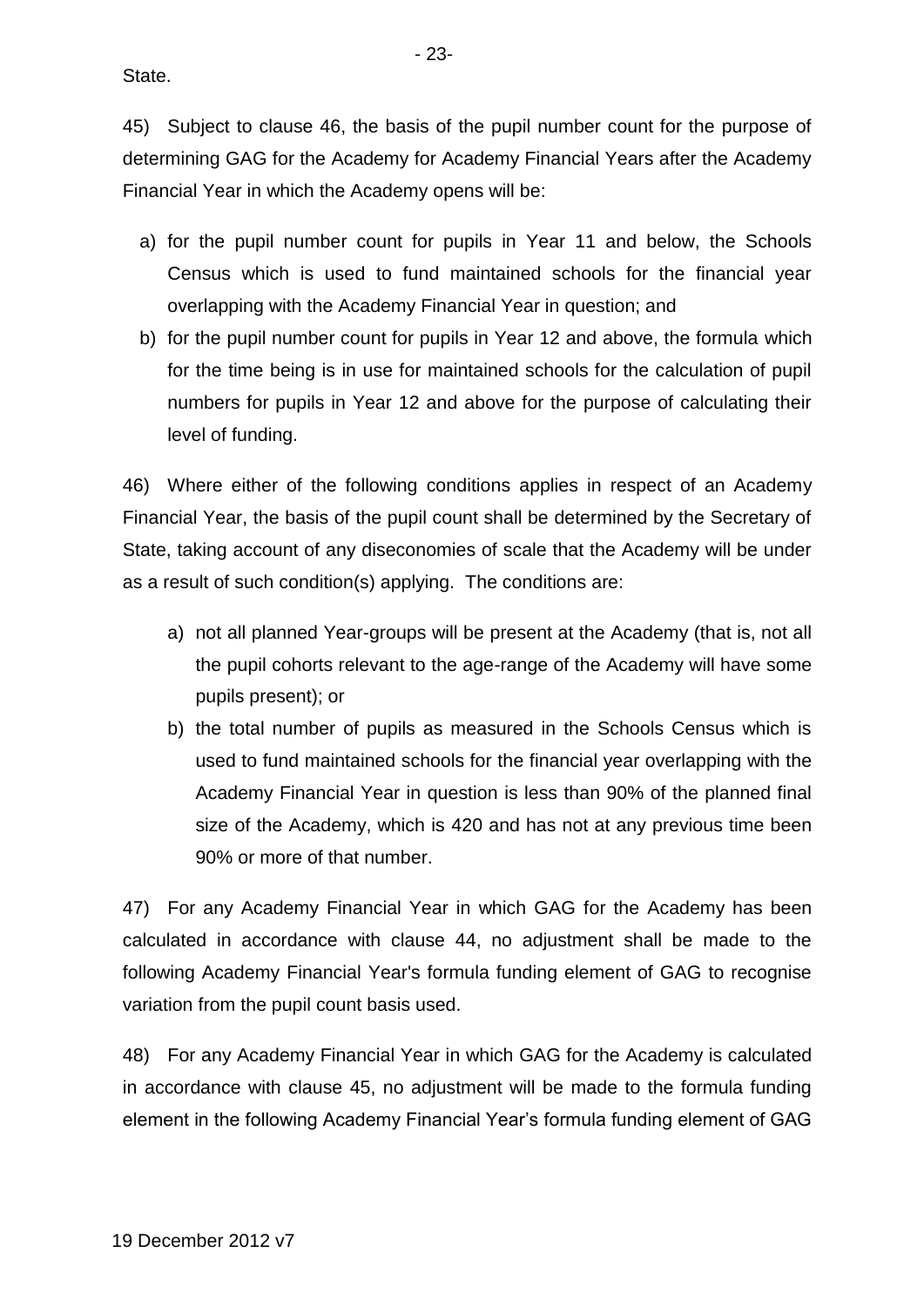- 24-

unless the Academy Trust demonstrates to the satisfaction of the Secretary of State that there has been a significant impact on balances. For any other element of GAG the Secretary of State may make adjustments to recognise a variation in pupil numbers from that used to calculate the element of grant in question; the basis of these will be set out in the annual letter of funding.

- 49) The Secretary of State recognises that:
	- a) Where the Academy opens with an intake representing only a proportion of the final planned size of the Academy, payments based simply upon the number of pupils present are unlikely to be sufficient to meet the Academy's needs in the Academy Financial Years before all age groups are present at their planned size (the "Start-up Period") because of a lack of economies of scale. The Secretary of State may pay an appropriately larger GAG in the Start-up Period than would be justified solely on the basis of the methods set out in clauses 42-48, in order to enable the Academy to operate effectively;<sup>5</sup>
	- b) Where the Academy opens with pupils transferred from one or more maintained schools which have closed, additional GAG resources may be required to take account of transitional costs including any costs associated with supporting the integration of pupils from the closed schools and, where necessary, to offer a dual curriculum. If the Secretary of State has indicated that such additional GAG will be payable, the Academy Trust will make a bid for this addition to GAG based upon need and providing appropriate supporting evidence.

50) During the Start-up Period or during the period when year groups are present who have transferred from a predecessor school or schools, the Secretary of State will pay a further element of GAG additional to that calculated in accordance with the methods set out in clauses 42-48 to allow the Academy to:

a) purchase a basic stock of teaching and learning materials (including library books, text books, software, stationery, science equipment and equipment for physical education) and other consumable materials;

<sup>1</sup>  $<sup>5</sup>$  Note that a larger GAG for the Start-Up Period is only applicable Academies with approved</sup> Academy Action Plans.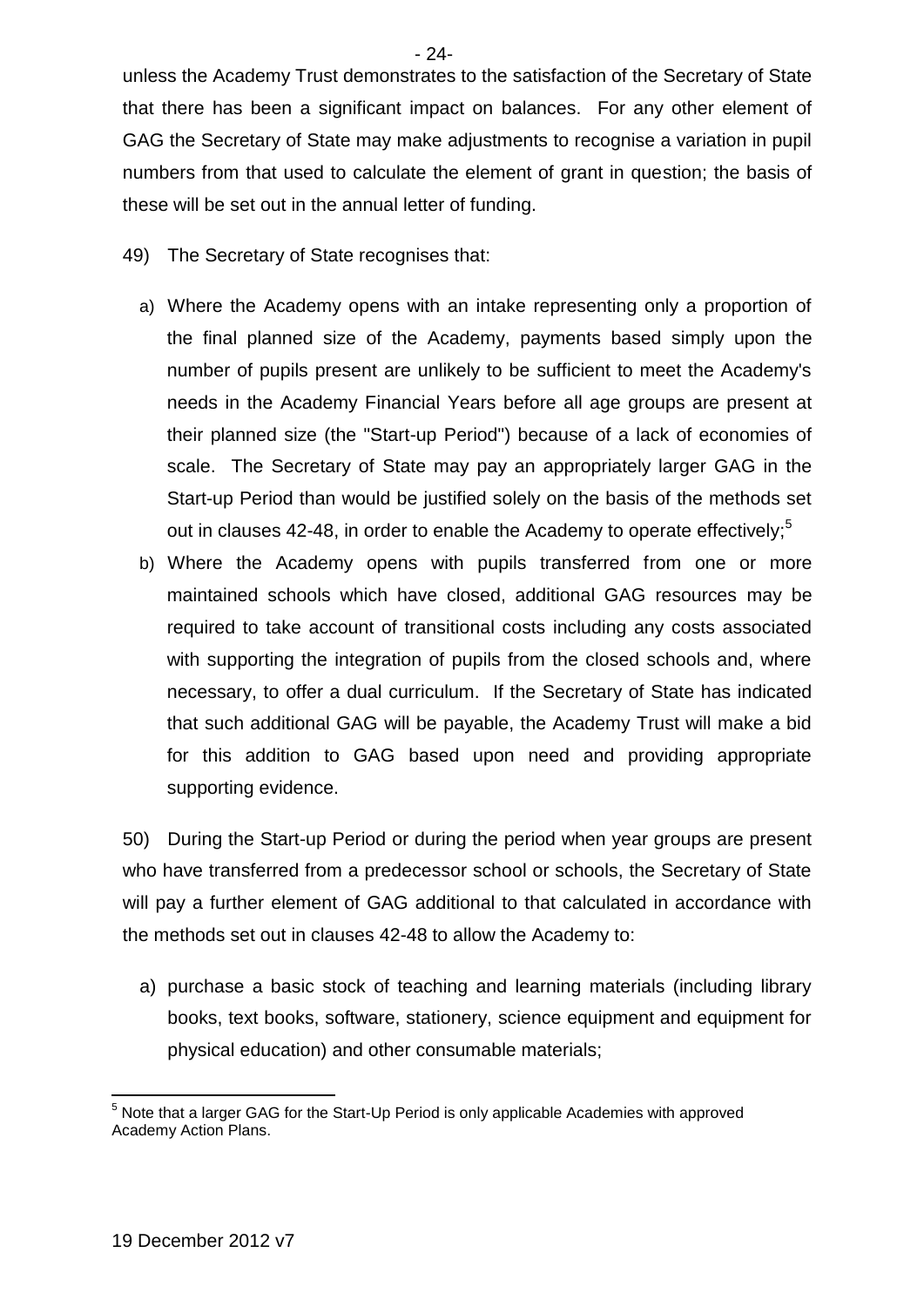b) meet the costs associated with the recruitment and induction of additional teaching and other staff.

After the Start-up Period these costs will be met through the ordinary GAG.

51) The Secretary of State recognises that if he serves notice of intention to terminate this Agreement, the intake of new pupils during the notice period is likely to decline and that in such circumstances payments based simply upon the number of pupils attending the Academy are unlikely to be sufficient to meet the Academy's needs during the notice period. The Secretary of State may undertake to pay a reasonable and appropriately larger GAG with respect to the Academy in the notice period than would be justified solely on the basis of the methods set out in clauses 42-48, in order to enable the Academy to operate effectively.

52) The Secretary of State also recognises that if this Agreement is terminated for any reason by either party the number of pupils at the Academy is likely to decline. In these circumstances both parties undertake to attempt to resolve issues arising from such termination in good faith and with the aim of protecting the interests and the education of the pupils at the Academy.

53) GAG paid by the Secretary of State shall only be spent by the Academy Trust towards the normal running costs of the Academy.

### **Earmarked Annual Grant**

54) Earmarked Annual Grant ("EAG") may be paid by the Secretary of State to the Academy Trust in respect of either Recurrent Expenditure or Capital Expenditure for such specific purposes as may from time to time be agreed between the Secretary of State and the Academy Trust and as described in the relevant funding letter. The Academy Trust shall only spend EAG in accordance with the scope, terms and conditions of the grant set out in the relevant funding letter.

55) Where the Academy Trust is seeking a specific EAG in relation to any Academy Financial Year, it shall submit a letter outlining its proposals and the reasons for its request to the DfE.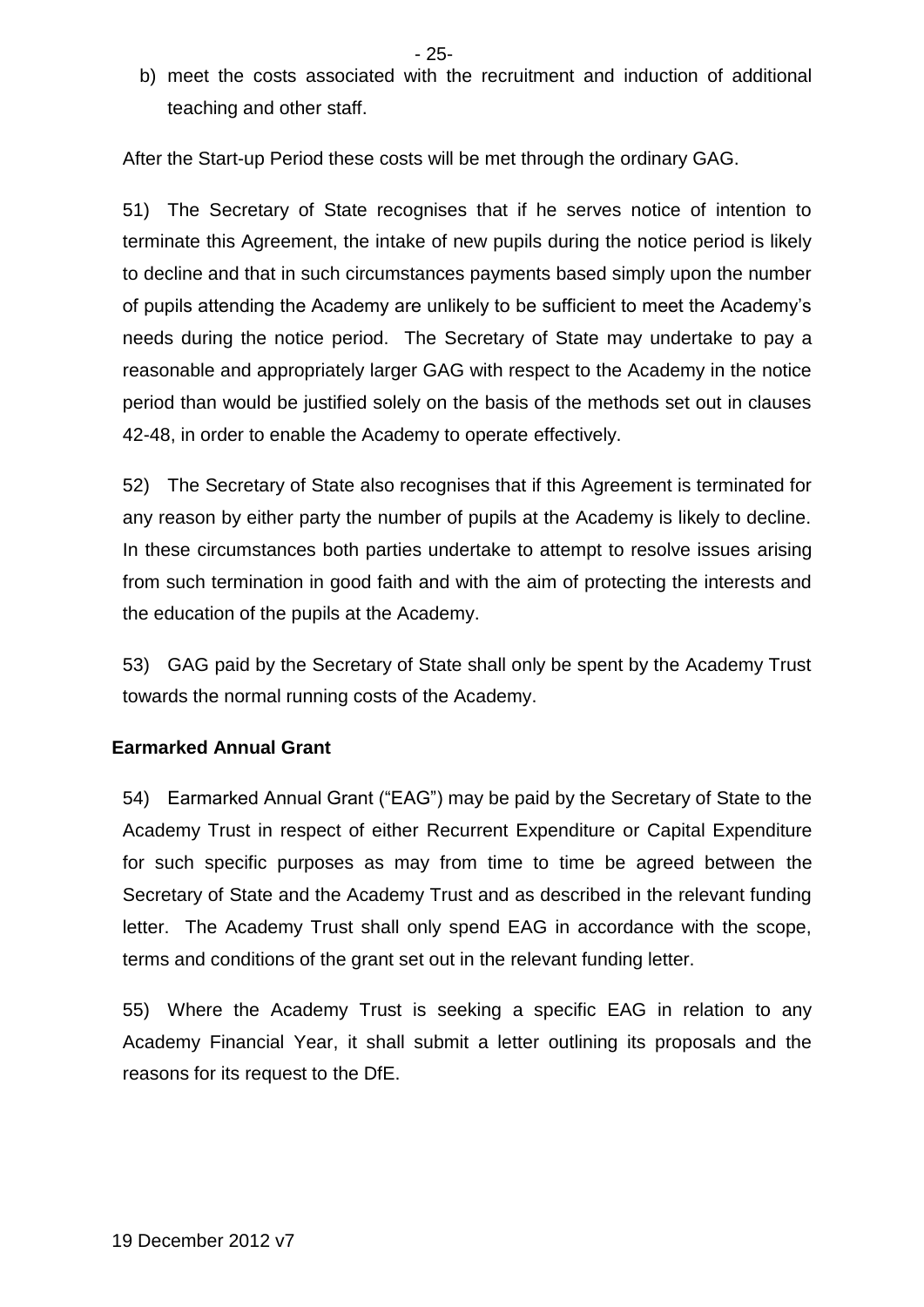# **Arrangements for Payment of GAG and EAG**

56) The Secretary of State shall notify the Academy Trust at a date preceding the start of each Academy Financial Year of the GAG and EAG figures in respect of the Academy which, subject to Parliamentary approval, the Secretary of State plans for that Academy Financial Year and of the assumptions and figures on which these are based.

57) If GAG or EAG is calculated incorrectly due to a mistake of the Secretary of State then:

- a) if this leads to an underpayment of GAG, the Secretary of State will correct the underpayment in subsequent Academy Financial Years;
- b) if this leads to an overpayment of GAG, the Secretary of State reserves the right to recover any overpaid grant in subsequent Academy Financial Years, as appropriate, having considered all the relevant circumstances and taking into account any representations from the Academy Trust.

58) If GAG or EAG is calculated incorrectly because the Academy Trust provides incorrect information to the Secretary of State then:

- a) if this leads to an underpayment of GAG, the Secretary of State may correct the underpayment in subsequent Academy Financial Years;
- b) If this leads to an overpayment of GAG, the Secretary of State reserves the right to recover any overpaid grant in subsequent Academy Financial Years, as appropriate, having considered all the relevant circumstances and taking into account any representations from the Academy Trust.

59) The amounts of GAG for an Academy Financial Year will be determined annually by the Secretary of State. The amount of GAG for the Academy for the initial Academy Financial Year will be notified to the Academy Trust in a funding letter at a date preceding that year. For subsequent years the amount of GAG will be notified to the Academy Trust in a funding letter preceding that Academy Financial Year (the "Annual Letter of Funding"). The Annual Letter of Funding will not include the amount that the Academy Trust will receive in respect of grants for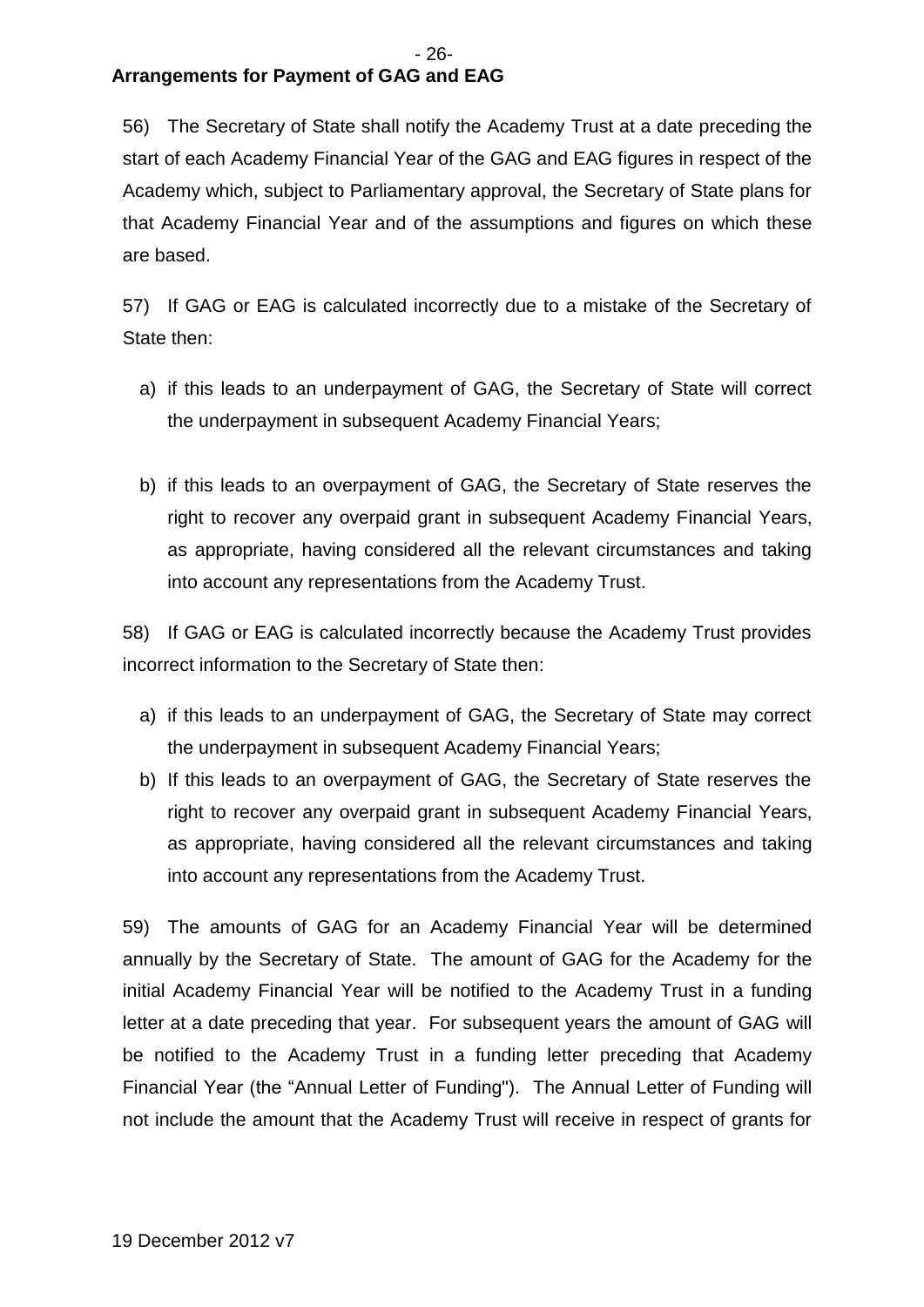which information to enable timely calculation is not available or is incomplete, such grants will be notified as soon as practicable later in the year. Amounts of EAG will be notified to the Academy Trust wherever possible in the Annual Letter of Funding or its equivalent or as soon as practicable thereafter.

60) The Secretary of State undertakes to pay GAG in monthly instalments on or before the twenty-fifth day of each month, each such instalment to fund the salaries and other payroll costs for the relevant month of all monthly paid employees and all other costs payable during the next following month. The detailed arrangements for payment will be set out in the Annual Letter of Funding or its equivalent.

# **Other relevant funding**

61)<sup>6</sup>Not used.

62) The Secretary of State may meet costs incurred by the Academy Trust in connection with the transfer of employees from any predecessor school under the Transfer of Undertakings (Protection of Employment) Regulations 2006. Payment of grant in respect of such costs is to be agreed between the parties on a case by case basis and the Academy Trust shall not budget on the basis that it will receive any grant in respect of such costs unless it is specifically notified that such grant will be paid.

63) The Academy Trust may also receive funding from an LA in respect of the provision detailed in statements of SEN for pupils attending an Academy in accordance with the provisions of Section 483A of the Education Act 1996 and regulations made under that section. The Academy Trust shall ensure that all provision detailed in statements of SEN is provided for such pupils.

64) Not used.

- 27-

<sup>1</sup>  $6$  NOTE. For Academies with approved Academy Action Plans see appropriate wording to be included as set out in Section E of the Appendix below.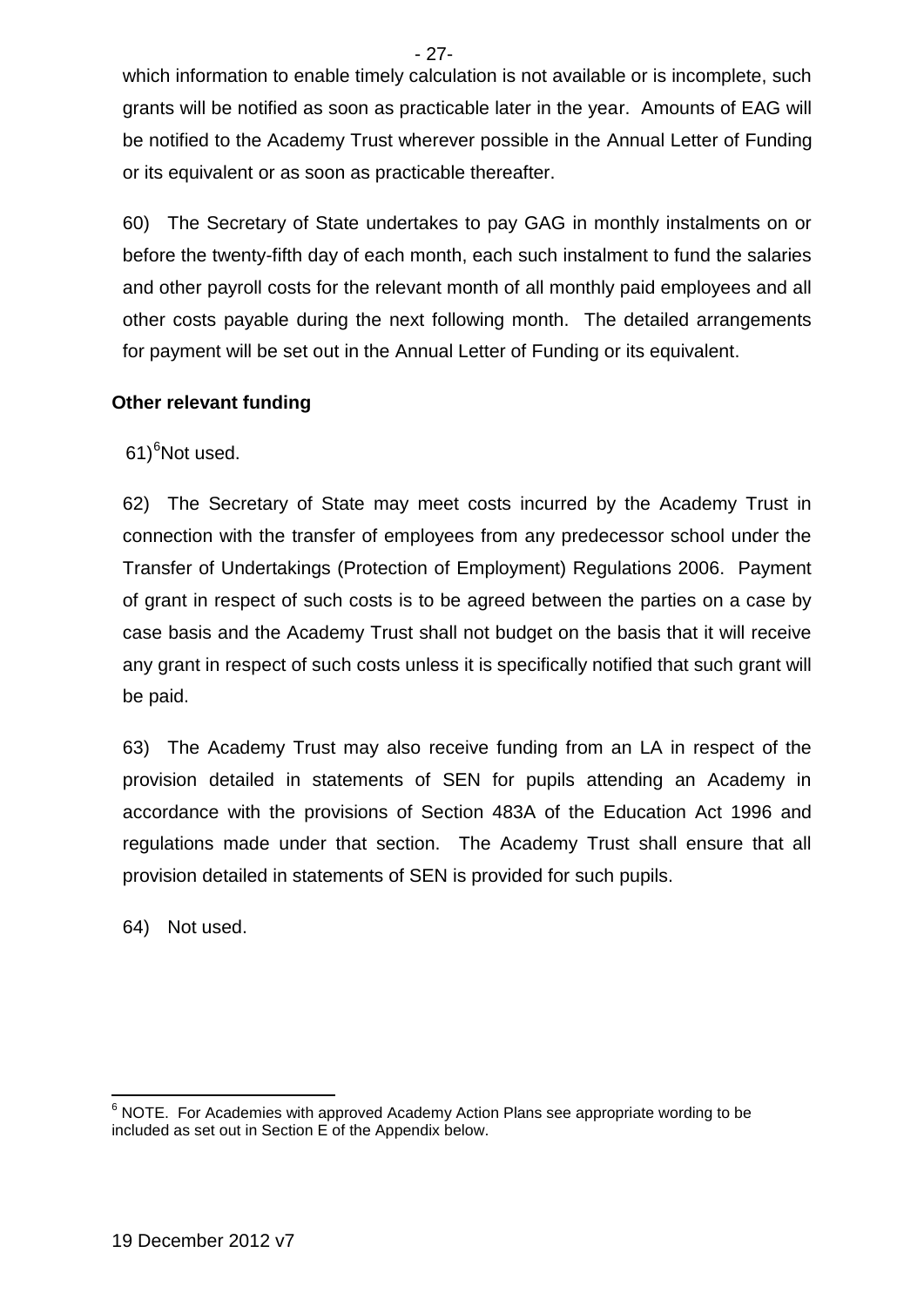# **General**

65) The Academy Trust shall appoint an Accounting Officer and shall notify the Secretary of State of that appointment.

66) In relation to the use of grant paid to the Academy Trust by the Secretary of State, the Academy Trust shall abide by the requirements of, and have regard to the guidance in, the Academies Financial Handbook published by the DfE and amended from time to time which sets out in detail provisions for the financial management of the Academy including guidance on financial systems and controls and accounting and reporting requirements, in so far as these are not inconsistent with any accounting and reporting requirements and guidance that it may be subject to by virtue of its being a charity.

67) The formal budget plan must be approved each Academy Financial Year by the Governing Body.

68) Any payment of grant by the Secretary of State in respect of the Academy is subject to his being satisfied as to the fulfilment by the Academy Trust of the following conditions:

- a) in its conduct and operation it shall apply financial and other controls which conform to the requirements both of propriety and of good financial management;
- b) arrangements have been made to maintain proper accounting records and that statements of income and expenditure and balance sheets may be produced in such form and frequency as the Secretary of State may from time to time reasonably direct;
- c) in addition to the obligation to fulfil the statutory requirements referred to in sub-clause f) below, the Academy Trust shall prepare its financial statements, Directors' report, Annual Accounts and its Annual Return for each Academy Financial Year in accordance with the Statement of Recommended Practice as issued by the Charity Commission and updated from time to time as if the Academy Trust was a non-exempt Charity and in such form or manner and by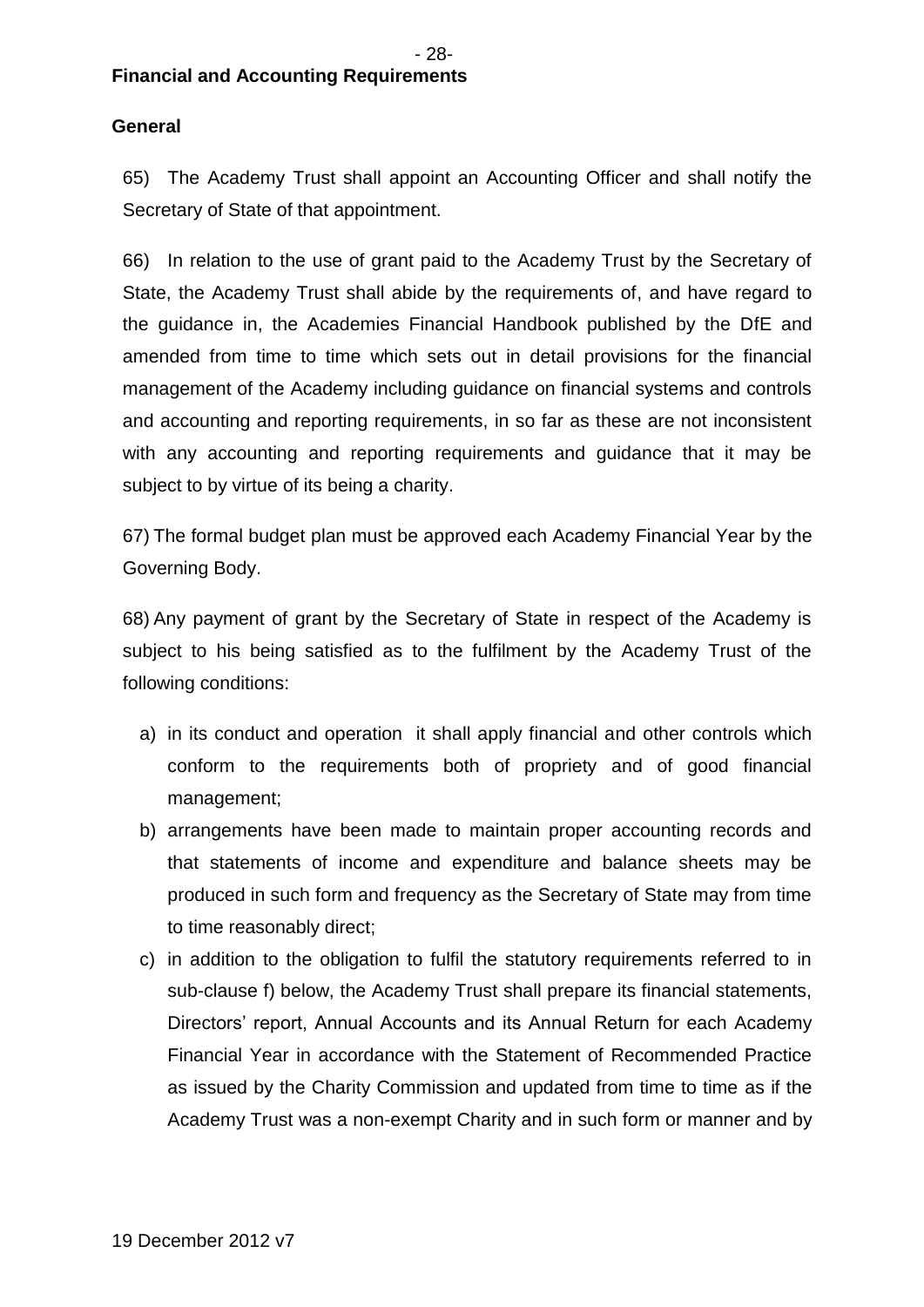such a date as the Secretary of State may reasonably direct and shall file these with the Secretary of State and the Principal Regulator each Academy Financial Year;

- d) A statement of the accounting policies used should be sent to the Secretary of State with the financial statements and should carry an audit report stating that, in the opinion of the auditors, the statements show a true and fair view of the Academy Trust's affairs and that the grants were used for the purposes intended;
- e) the Academy Trust shall ensure that its accounts are audited annually by independent auditors appointed under arrangements approved by the Secretary of State;
- f) the Academy Trust prepares and files with the Companies Registry such annual accounts as are required by the Companies Act 2006;
- g) the Academy Trust shall publish on its website its Annual Accounts, Annual Report, Memorandum, Articles, Funding Agreement and a list of the names of the Governors of the Academy Trust;
- h) the Academy Trust insures or procures insurance by another person of its assets in accordance with normal commercial practice or under the terms of any subsisting leases in respect of the leasehold interest of the site upon which the Academy is situated.

69) In addition, and at his expense, the Secretary of State may instruct auditors to report to him on the adequacy and effectiveness of the accounting systems and internal controls maintained by the Academy Trust to standards determined by the Secretary of State and to make recommendations for improving the financial management of the Academy Trust.

70) The books of accounts and all relevant records, files and reports of the Academy Trust including those relating to financial controls, shall be open at all reasonable times to officials of the DfE and the National Audit Office and to contractors retained by the DfE or the National Audit Office for inspection or the carrying out of value for money studies; and the Academy Trust shall secure that those officials and contractors are given reasonable assistance with their enquiries. For the purposes of this clause 'relevant' means in any way relevant to the

- 29-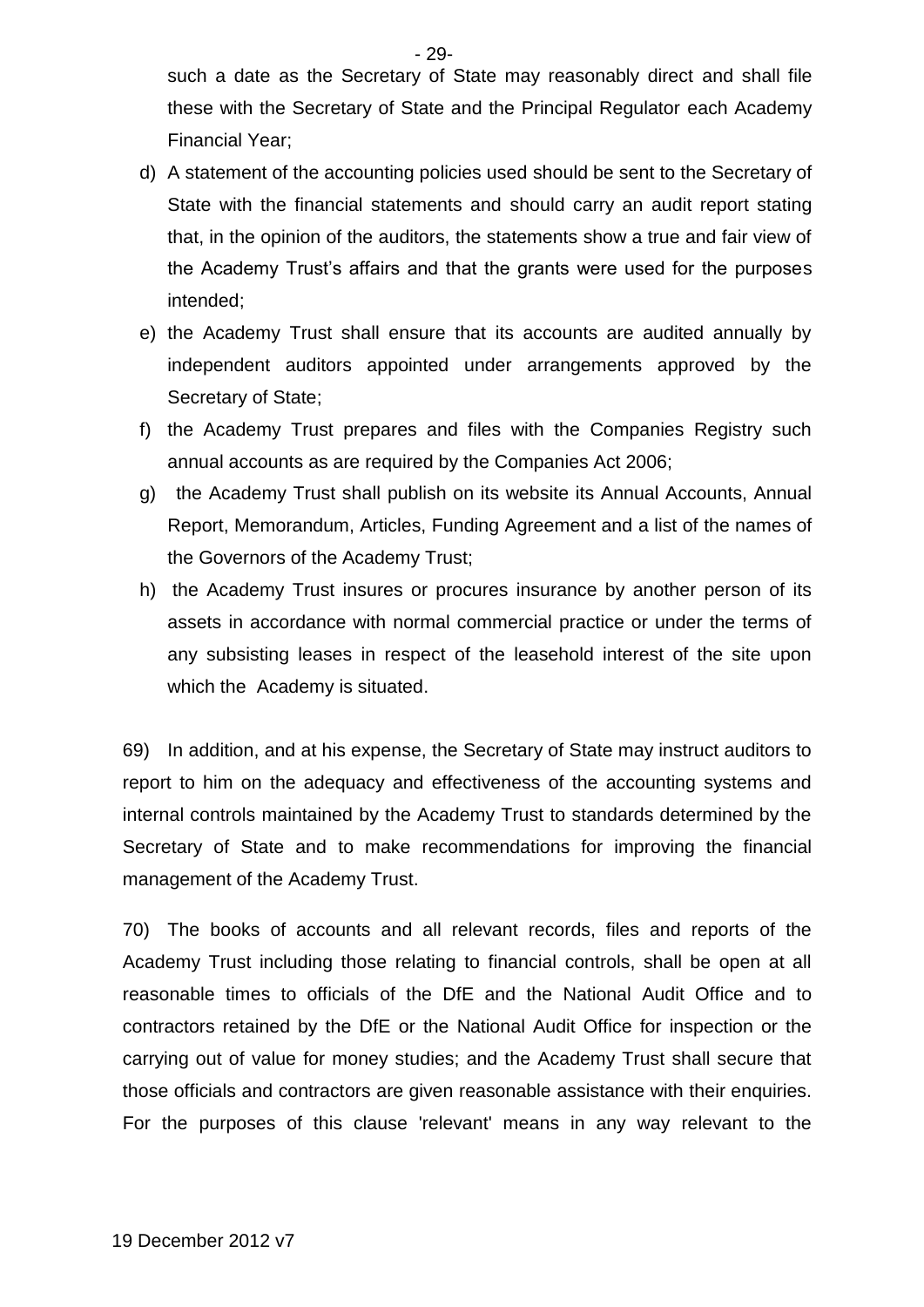provision and use of grants provided by the Secretary of State under this Agreement.

71) The Academy Trust shall submit information relating to the Academy's finances to the Secretary of State in accordance with the requirements of the Academies Financial Handbook as amended from time to time, or as otherwise specified from time to time by the Secretary of State.

72) At the beginning of any Academy Financial Year the Academy Trust may hold unspent GAG from previous Academy Financial Years amounting to such percentage (if any) as for the time being specified in the Academies Financial Handbook or otherwise as the Secretary of State may specify by notice in writing to the Academy Trust prior to the beginning of that Academy Financial Year of the total GAG payable for the Academy in the Academy Financial Year just ended or such higher amount as may from time to time be agreed. The Academy Trust shall use such carried forward amount for such purpose, or subject to such restriction on its use, as for the time being specified in the Academies Financial Handbook or otherwise as the Secretary of State may specify by notice in writing to the Academy Trust.

73) Notwithstanding clause 72, any additional grant provided over and above that set out in clauses 42-48, and made in accordance with clauses 49-51 may be carried forward without limitation or deduction until the Start-up Period or the circumstances set out in clause 51 come to an end.

74) Any unspent GAG not allowed to be carried forward under clauses 72-73 may be taken into account in the payment of subsequent grant.

74A) GAG paid by the Secretary of State shall only be used by the Academy Trust for the educational charitable purpose of advancing for the public benefit education in the United Kingdom, in particular but without prejudice to the generality of the foregoing by establishing, maintaining, carrying on, managing and developing an Academy offering a broad and balanced curriculum. Such funds shall not be used by the Academy Trust for any other charitable purpose without the prior written consent of the Secretary of State, except where the use of such funds for that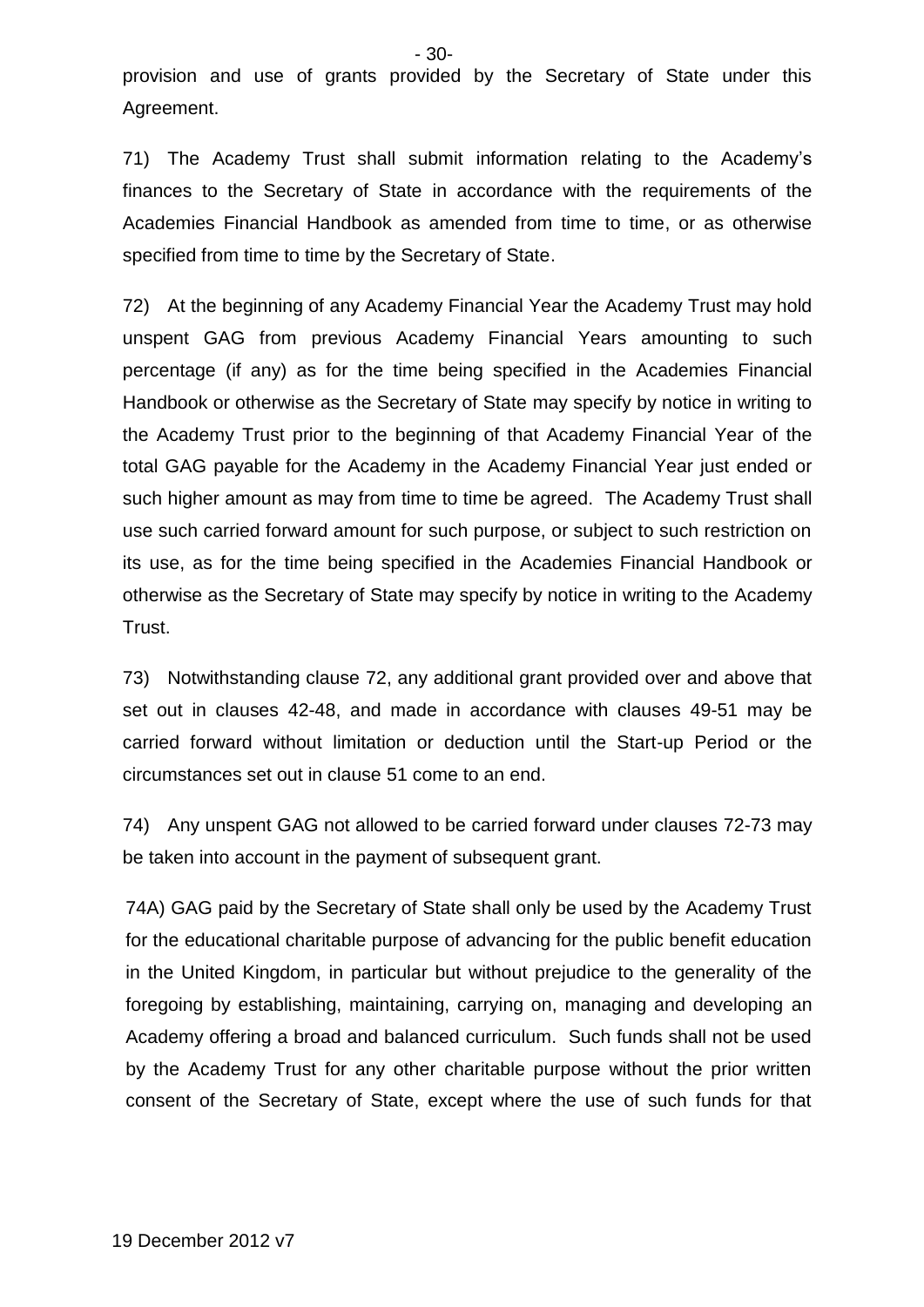charitable purpose is merely incidental to their use for the educational charitable purpose of advancing for the public benefit education in the United Kingdom.

75) The Academy Trust may also spend or accumulate funds from private sources or public sources other than grants from the Secretary of State for application to the benefit of the Academy as it sees fit. Any surplus arising from private sources or public sources other than grants from the Secretary of State shall be separately identified in the Academy Trust's balance sheet.

76) The Academy Trust shall not, in relation to assets or property funded (whether in whole or in part) by the Secretary of State or otherwise coming within the meaning of publicly funded land as defined by paragraph 22(3) of Schedule 1 to the Academies Act 2010, without the prior written consent of the Secretary of State which shall not be unreasonably withheld or delayed:

- a) except such as are given in normal contractual relations, give any guarantees, indemnities or letters of comfort above a value as for the time being specified in the Academies Financial Handbook or otherwise as the Secretary of State may specify by notice in writing to the Academy Trust from time to time;
- b) write off any debts or liabilities owed to it, nor offer to make any ex gratia payments (such as staff severance or compensation payments), above a value as for the time being specified in the Academies Financial Handbook or otherwise as the Secretary of State may specify by notice in writing to the Academy Trust from time to time;
- c) except as may be permitted in the Academies Financial Handbook or otherwise as the Secretary of State may specify by notice in writing to the Academy Trust, make any sale or purchase of or otherwise dispose of freehold or leasehold property including entering into a contract to dispose of land or granting an option to acquire an interest in land; or
- d) take up any leasehold or tenancy agreement for a term exceeding three years.

77) The Academy Trust shall provide 30 days' prior written notice to the Secretary of State, whether or not the circumstances require the Secretary of State's approval, of its intention to:

- 31-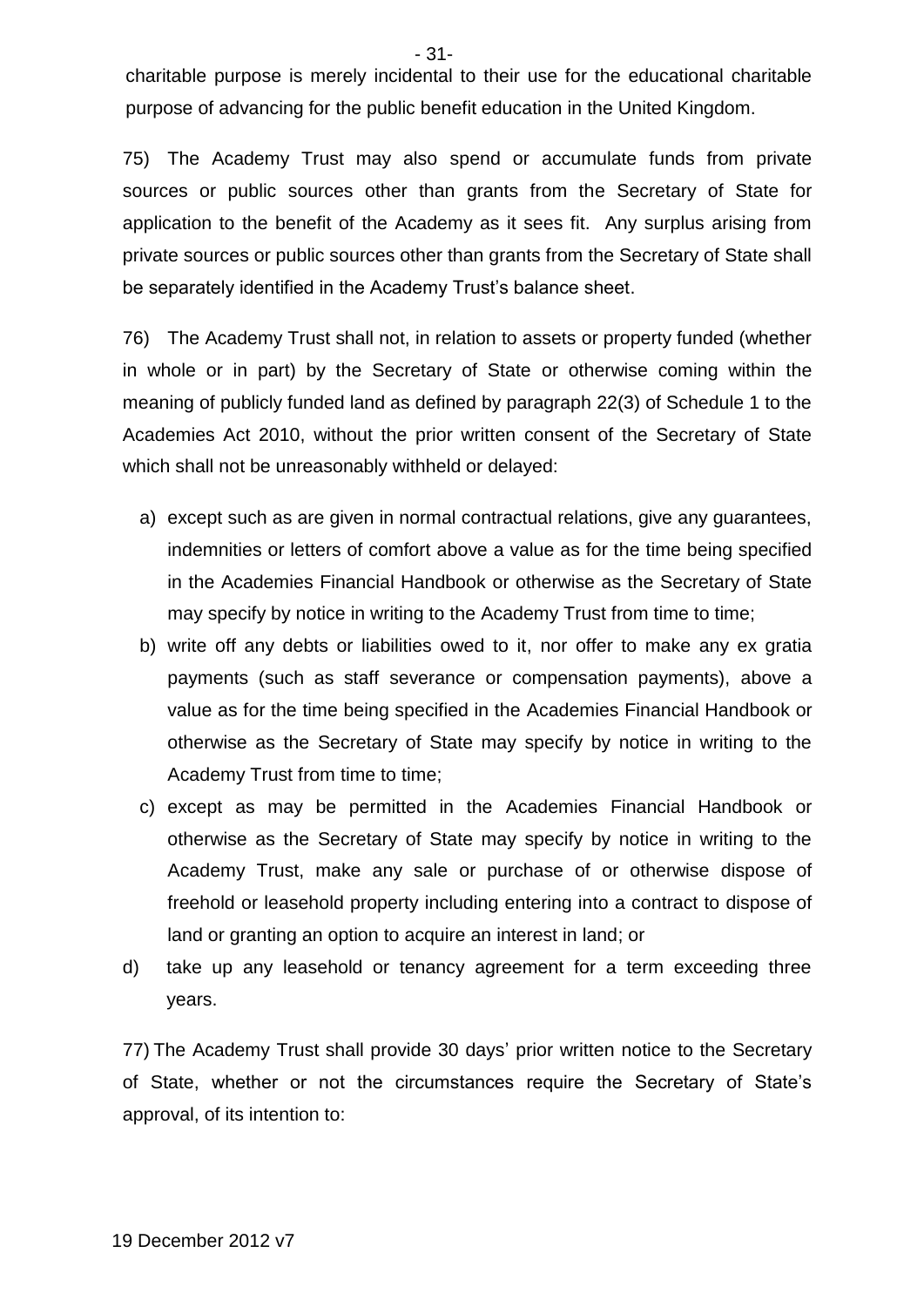- 32-

a) give any guarantees, indemnities or letters of comfort;

b) write off any debts owed to it or offer to make any ex gratia payments;

c) make any sale or purchase of or otherwise dispose of freehold or leasehold property including entering into a contract to dispose of land or granting an option to acquire an interest in land; or

d) take up any leasehold or tenancy agreement for a term exceeding three years.

78) Each discovered loss of an amount exceeding the amount for the time being specified by the Secretary of State and arising from suspected theft or fraud, shall be reported by the Academy Trust to the Secretary of State at the earliest opportunity.

79) It is the responsibility of the Academy Trust to ensure that the Academy balances its budget from Academy Financial Year to Academy Financial Year. For the avoidance of doubt, this does not prevent the Academy Trust from:

- a) Subject to clause 72, carrying a surplus from one Academy Financial Year to the next; or
- b) carrying forward from a previous Academy Financial Year or Academy Financial Years a sufficient surplus or sufficient cumulative surpluses on grants from the Secretary of State to meet an in-year deficit on such grants in a subsequent financial year; or
- c) incurring an in-year deficit on funds from sources other than grants from the Secretary of State in any Academy Financial Year, provided it does not affect the Academy Trust's responsibility to ensure that the Academy balances its overall budget from Academy Financial Year to Academy Financial Year.

79A) The Academy Trust shall abide by the requirements of and have regard to the Charity Commission's guidance to charities and charity trustees and in particular the Charity Commission's guidance in Protecting Charities from Harm ('the compliance toolkit'). Any references in this document which require charity trustees to report to the Charity Commission should instead be interpreted as references to report to the Principal Regulator.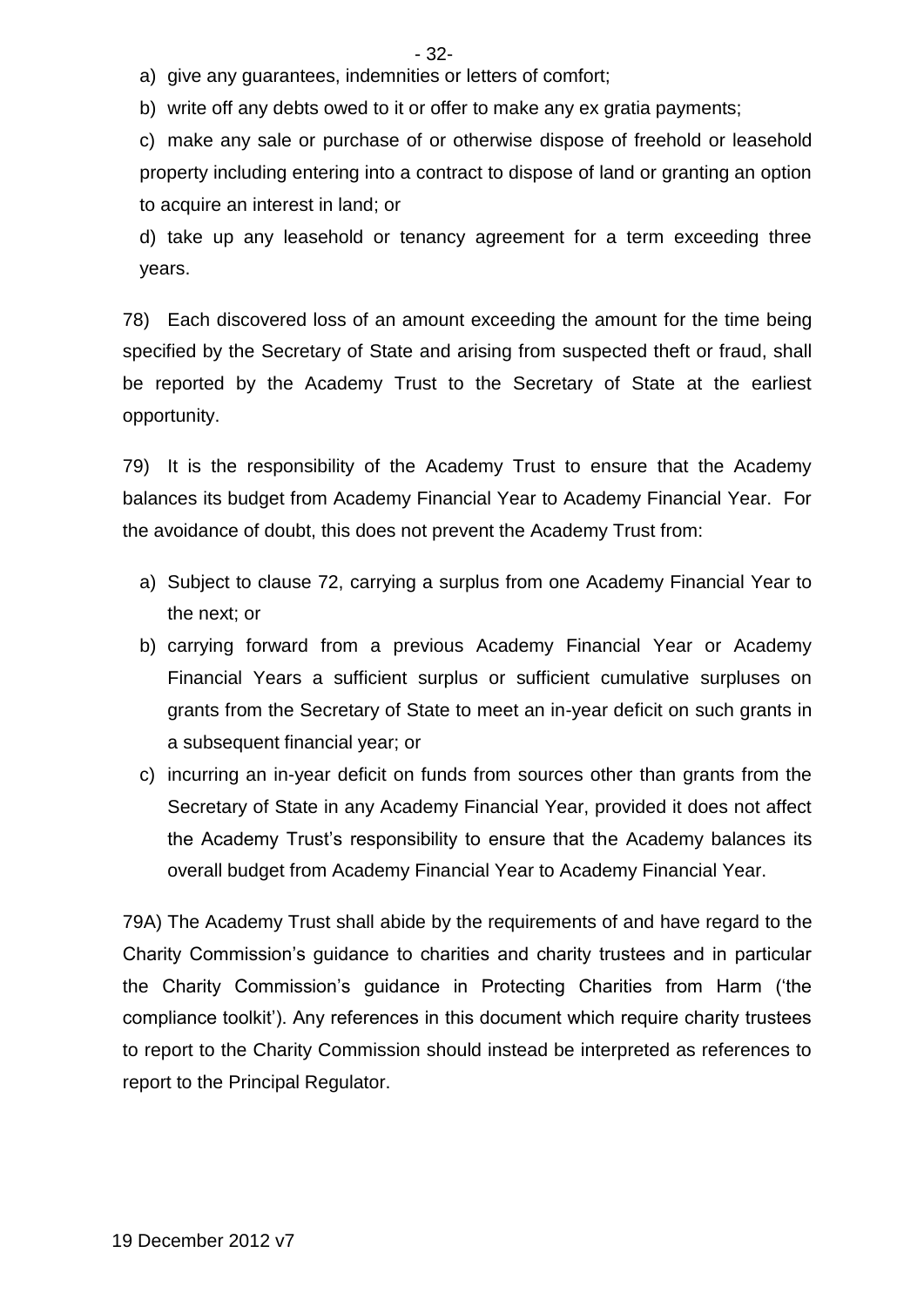80) Except as may be permitted in the Academies Financial Handbook (as amended from time to time) or otherwise as the Secretary of State may specify by notice in writing to the Academy Trust, the Academy Trust shall not borrow against or so as to put at risk property or assets funded (whether in whole or in part) by the Secretary of State without specific approval of the Secretary of State, such approval may only be granted in limited circumstances. The Academy Trust shall not operate an overdraft except to cover irregularities in cash flow. Such an overdraft, and the maximum amount to be borrowed, shall require approval by the Academy Trust in General Meeting and in writing by the Secretary of State, and shall be subject to any conditions which the Secretary of State may reasonably impose.

81) The Academy Trust shall provide 30 days' written notice to the Secretary of State of its intention to borrow, whether or not such borrowing requires the Secretary of State's approval under clause 80 above.

### **Disposal of Assets**

82) Where the Academy Trust acquires assets for a nil consideration or at an under value it shall be treated for the purpose of this Agreement as having incurred expenditure equal to the market value of those assets at the time that they were acquired. This provision shall not apply to assets transferred to the Academy Trust at nil or nominal consideration and which were previously used for the purposes of an Academy and/or were transferred from an LA, the value of which assets shall be disregarded.

83) The sale or disposal by other means, or reinvestment of proceeds from the disposal, of a capital asset by the Academy Trust shall require the consent of the Secretary of State, such consent not to be unreasonably withheld or delayed, where:

- a) the Secretary of State paid capital grant in excess of the value for the time being specified by the Secretary of State for the asset; or
- b) the asset was transferred to the Academy Trust from an LA for no or nominal consideration.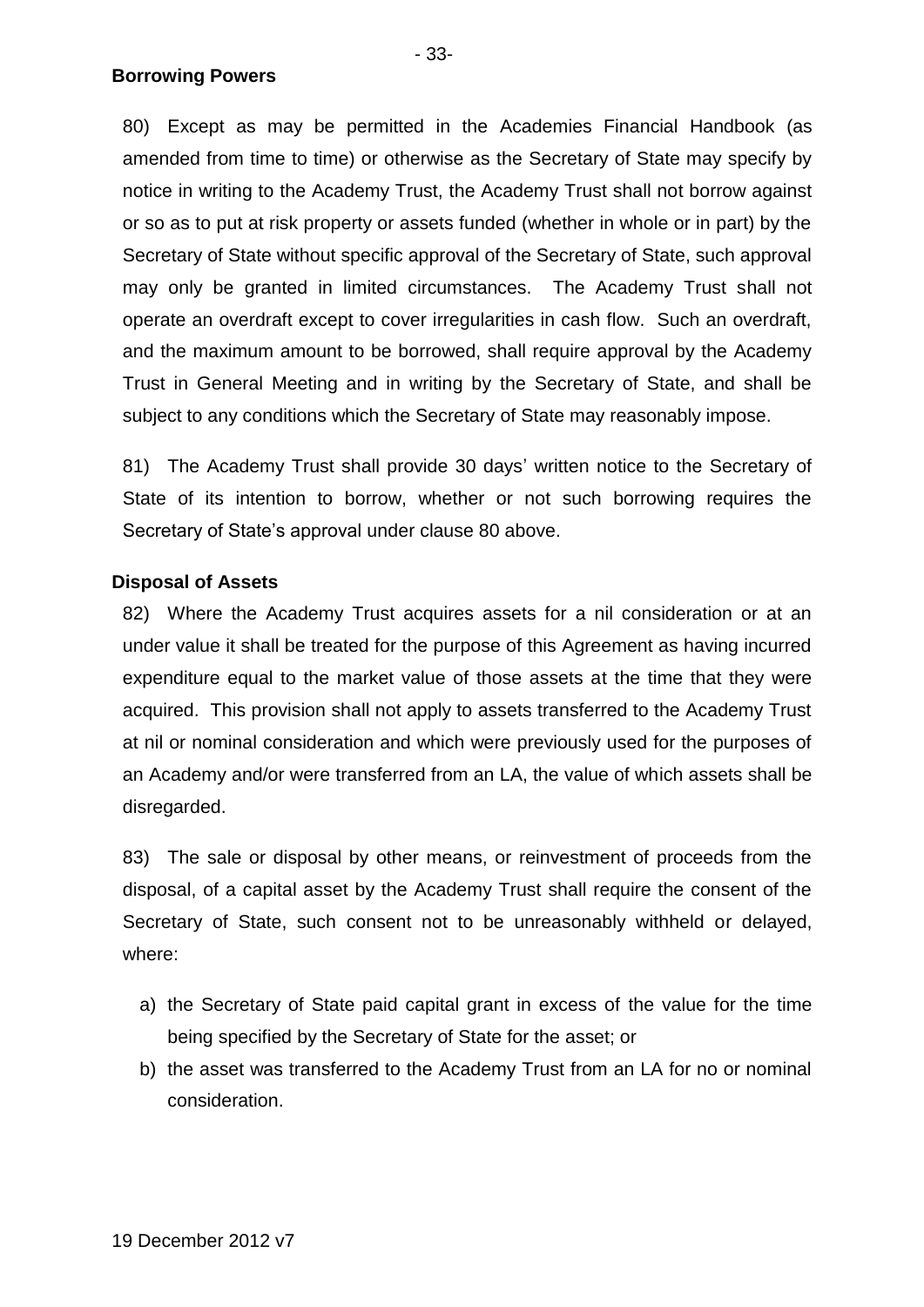84) Furthermore, reinvestment of a percentage of the proceeds of disposal of a capital asset paid for with a capital grant from the Secretary of State shall require the Secretary of State's consent in the circumstances set out above and reinvestment exceeding the value for the time being specified by the Secretary of State or with other special features will be subject to Parliamentary approval. The percentage of the proceeds for which consent is needed is the percentage of the initial price of the asset which was paid by capital grant from the Secretary of State.

85) This clause applies in the event, during the lifetime of this Agreement, of the disposal of a capital asset for which capital grant of any amount was paid by the Secretary of State, where the asset was acquired by the Academy Trust. In this event, the Academy Trust shall repay to the Secretary of State the same proportion of the proceeds of the disposal as equates with the proportion of the original cost met by the Secretary of State, unless the Secretary of State agrees to some or all of the proceeds being retained by the Academy Trust for its charitable purposes.

86) This clause applies in the event, during the lifetime of this Agreement, that the Secretary of State consents to the disposal of an asset which was transferred to the Academy Trust from an LA for no or nominal consideration. In this event the Secretary of State may give consent on the basis that all or part of the proceeds of the disposal should be made over to the LA from which the asset was transferred, taking into account the amount of the proceeds to be reinvested by the Academy Trust. The Secretary of State will have regard to any representations from the Academy Trust and the LA from which the asset was transferred before giving consent under this clause.

87) Except with the consent of the Secretary of State, the Academy Trust shall not dispose of assets funded (whether in whole or in part) by the Secretary of State for a consideration less than the best price that can reasonably be obtained, such consent not to be unreasonably withheld or delayed.

88) The Academy Trust shall provide 30 days' written notice to the Secretary of State of its intention to dispose of assets for a consideration less than the best price that can reasonably be obtained, whether or not such disposal requires the Secretary of State's consent under clause 87 above.

- 34-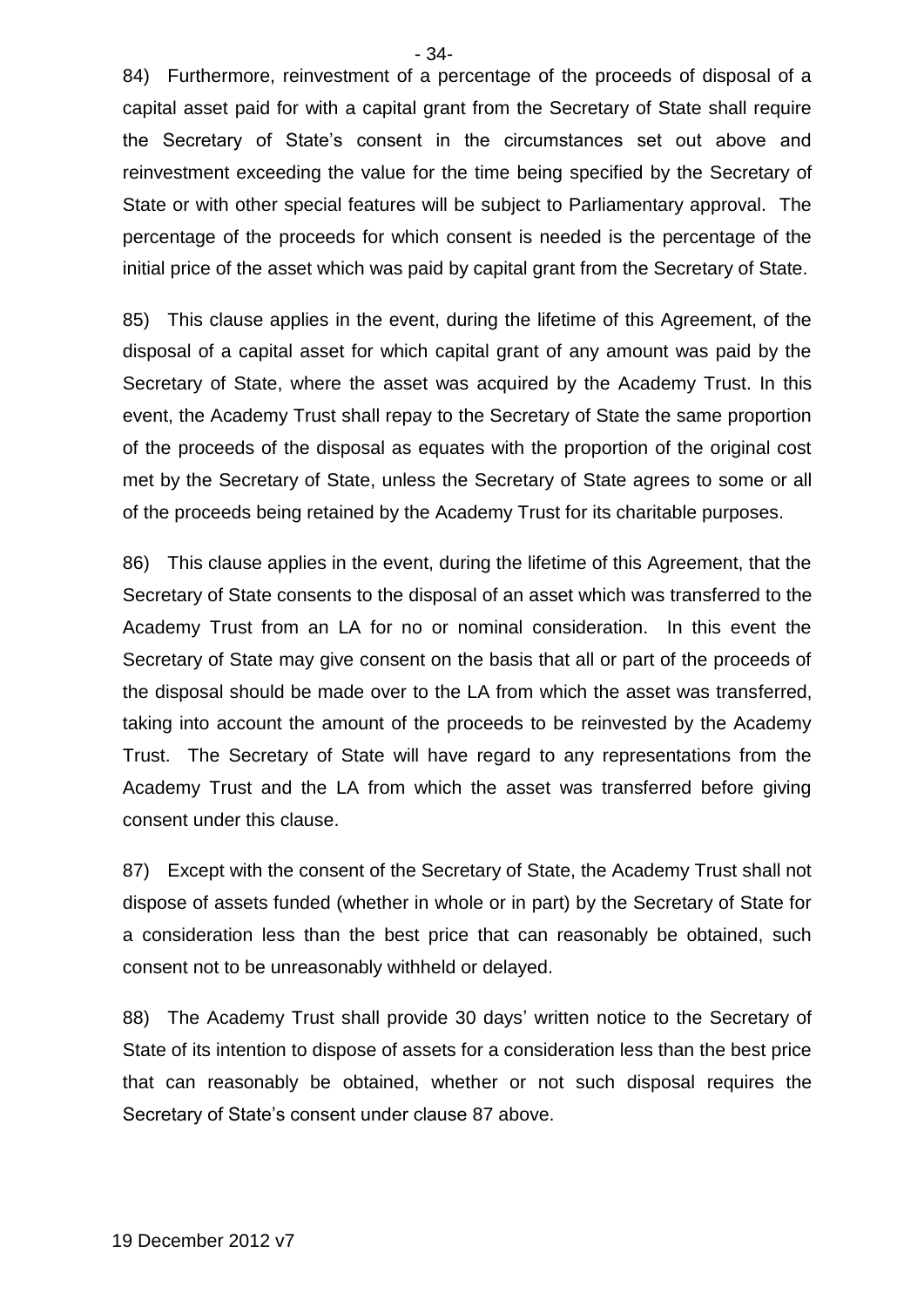89) Either party may give not less than seven Academy Financial Years' written notice to terminate this Agreement, such notice to expire on 31 August 2021 or any subsequent anniversary of that date.

# **Termination Warning Notice**

90) The Secretary of State shall be entitled to issue to the Academy Trust a written notice of his intention to terminate this Agreement ("Termination Warning Notice") where he considers that:

- a) the Academy is no longer meeting the requirements referred to in clause 10 of this Agreement (subject to clause 97);
- b) the conditions and requirements set out in clauses 12-33B of this Agreement are no longer being met;
- c) the standards of performance of pupils at the Academy are unacceptably low;
- d) there has been a serious breakdown in the way the Academy is managed or governed;
- e) the safety of pupils or staff is threatened (whether by breakdown of discipline or otherwise); or
- f) the Academy Trust is otherwise in material breach of the provisions of this Agreement.

91) A Termination Warning Notice issued by the Secretary of State in accordance with clause 90 shall specify:

- a) reasons for the Secretary of State's issue of the Termination Warning Notice;
- b) the remedial measures which the Secretary of State requires the Academy Trust to carry out, with associated deadlines, in order to rectify the defaults identified ("Specified Remedial Measures"); and
- c) the date by which the Academy Trust must respond to the Termination Warning Notice providing its representations with regard thereto or confirm that it accepts and agrees to undertake the Specified Remedial Measures.
- 92) The Secretary of State shall consider any response and representations from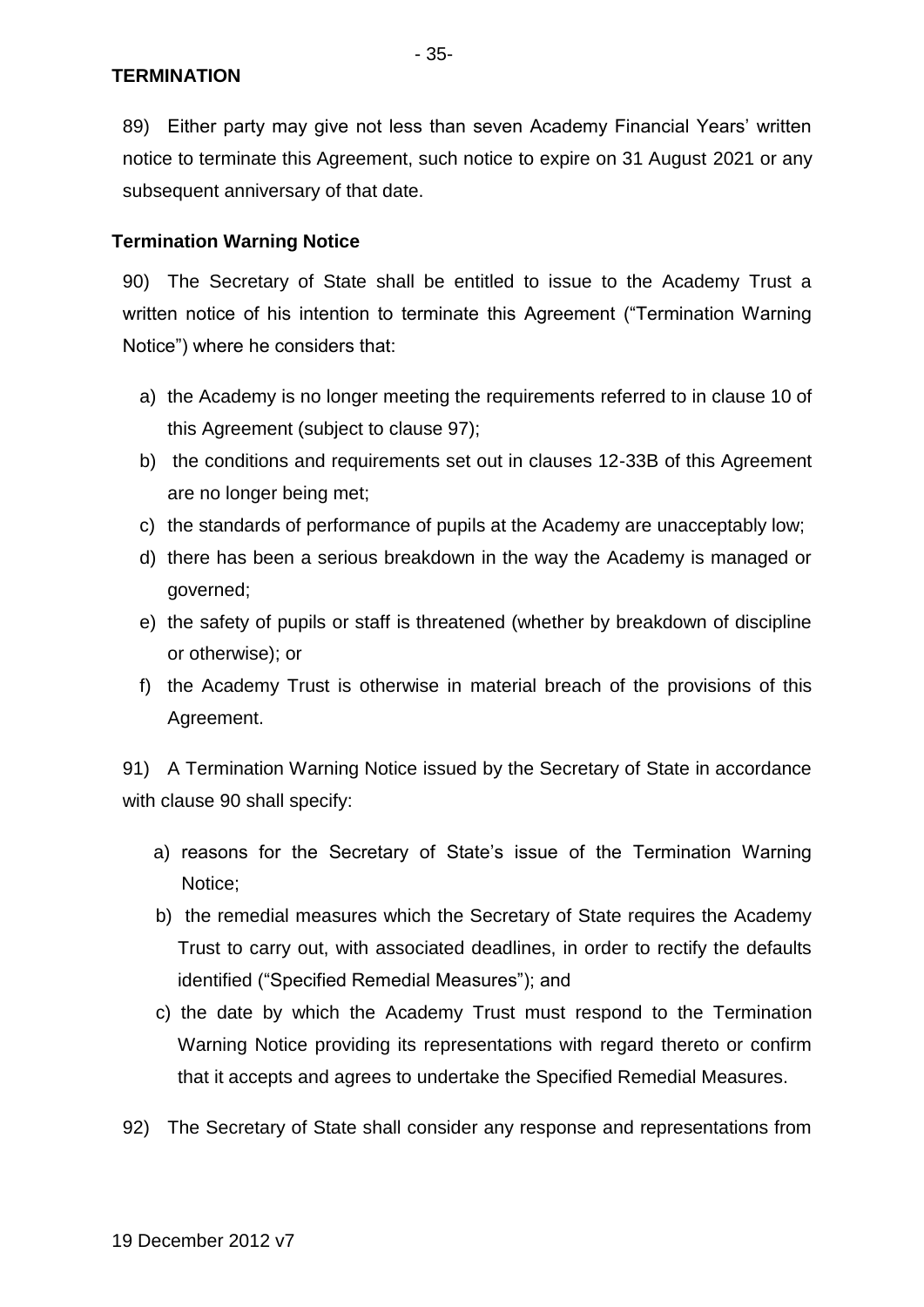the Academy Trust which are received by the date specified in accordance with clause 91(c) and shall confirm whether he considers that:

- a) in the light of the Academy Trust's representations in response to the Termination Warning Notice, some or all of the Specified Remedial Measures are not required to be implemented (and if so which) and/or the Specified Remedial Measures are being or will be implemented within the specified timeframe; or
- b) subject to any further measures he reasonably requires ("Further Remedial Measures") being implemented by a specified date or any evidence he requires being provided, the implementation of such measures has been or will be successfully completed within the specified timeframes; or
- c) he is not satisfied that the Academy Trust will rectify the defaults identified in the Termination Warning Notice within the specified timeframes. (In such circumstances, the Secretary of State may notify the Academy Trust of his intention to terminate the Agreement on a specified date.)

93) The Secretary of State may by notice in writing terminate this Agreement with effect from a specified date in the event that:

a) the Academy Trust has not, by the date specified in clause 91(c), responded to the Termination Warning Notice either confirming that it accepts and agrees to undertake the Specified Remedial Measures or providing its representations with regard to the Specified Remedial Measures; or

b) the Academy Trust has not carried out the Specified Remedial Measures and/or Further Remedial Measures within the specified timeframes;

provided that having considered any representations made by the Academy Trust pursuant to clause 91(c), the Secretary of State remains satisfied that it is appropriate to terminate the Agreement.

### **Notice of Intention to Terminate**

94) The Secretary of State may at any time give written notice of his intention to terminate this Agreement where the Chief Inspector gives notice to the Academy

- 36-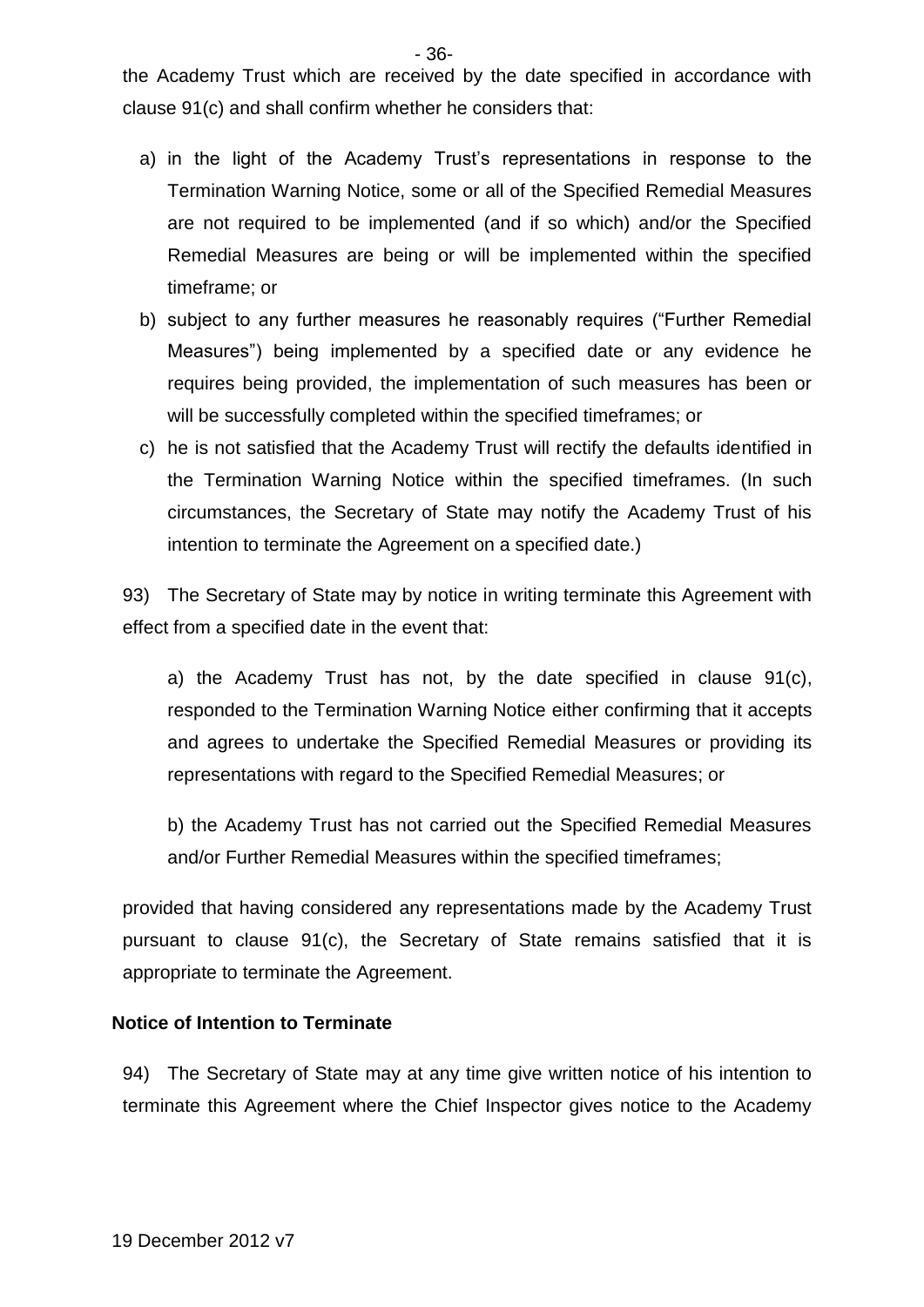Trust in accordance with section 13(3) of the Education Act 2005 stating that in the Chief Inspector's opinion –

(a) special measures are required to be taken in relation to the Academy; or

(b) the Academy requires significant improvement.

95) Any notice issued by the Secretary of State in accordance with clause 94 shall invite the Academy Trust to respond with any representations within a specified timeframe.

96) Where the Secretary of State has given notice of his intention to terminate this Agreement in accordance with clauses 94 and 95 and –

- (a) he has not received any representations from the Academy Trust within the timeframe specified in clause 95; or
- (b) having considered the representations made by the Academy Trust pursuant to clause 95, the Secretary of State remains satisfied that it is appropriate to terminate this Agreement

he may by notice in writing terminate this Agreement with effect from a specified date.

# **Termination with Immediate Effect**

97) If the Secretary of State has cause to serve a notice on the Academy Trust under section 165 of the Education Act 2002 and a determination (from which all rights of appeal have been exhausted) has been made that the Academy shall be struck off the Register of Independent Schools, he may terminate this Agreement by notice in writing to the Academy Trust such termination to take effect on the date of the notice.

98) The Secretary of State may at any time by notice in writing terminate this Agreement, such termination to take effect on the date of the notice, on the occurrence, or where in his reasonable opinion there is a serious risk of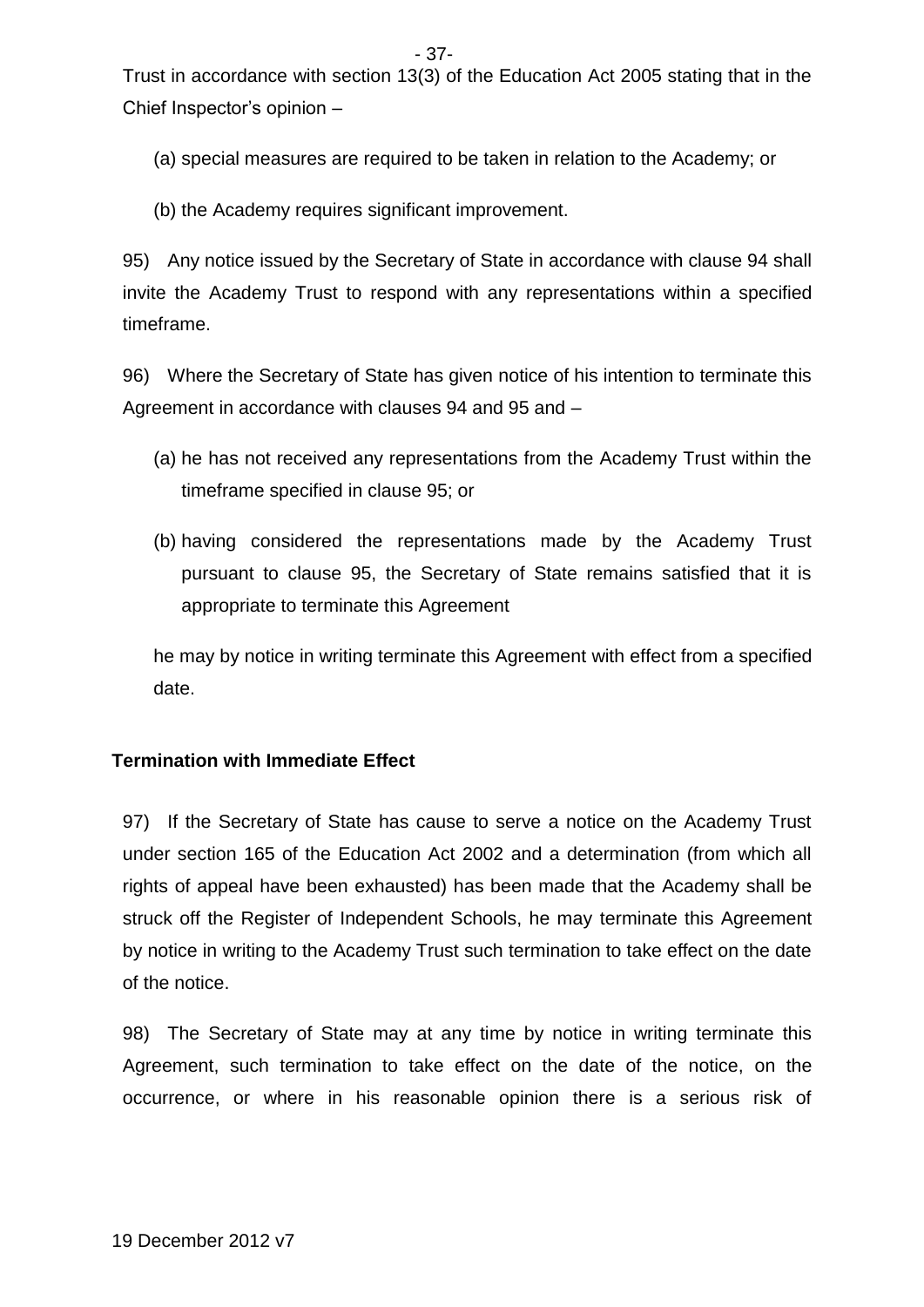occurrence, of any of the following events:-

- a) the Academy Trust calls a meeting of its creditors (whether formal or informal) or enters into any composition or arrangement (whether formal or informal) with its creditors; or
- b) the Academy Trust proposes a voluntary arrangement within Section 1 of the Insolvency Act 1986; or
- c) the Academy Trust is unable to pay its debts within the meaning of Section 123 of the Insolvency Act 1986 provided that, for the purposes of this clause, Section 123 (1)(a) of the Insolvency Act 1986 shall have effect as if the amount of £10,000 was substituted for £750. The Academy Trust shall not be deemed unable to pay its debts for the purposes of this clause if any such demand as is mentioned in the said Section is being contested in good faith by the Academy Trust; or
- d) the Academy Trust has a receiver and manager (with the exception of Receivers and Managers or Interim Managers appointed by the Charity Commission under the Charities Act 2011 or any subsequent re-enactment of that Act), administrator or administrative receiver appointed over all or any part of its undertakings, assets or income; or
- e) any distraint, execution or other process is levied or enforced on any of the Academy Trust's property and is not paid out, withdrawn or discharged within fifteen Business Days; or
- f) the Academy Trust has passed a resolution for its winding up; or
- g) an order is made for the winding up or administration of the Academy Trust.

99) The Academy Trust shall notify the Secretary of State as soon as possible after receiving any petition which may result in an order for the winding up or administration of the Academy Trust and shall provide an explanation to the Secretary of State of the circumstances giving rise to the service of such a petition.

### **Change of Control**

100) The Secretary of State may at any time, subject to clause 102 below, terminate this Agreement by notice in writing to the Academy Trust such termination to take effect on the date of the notice in the event that there is a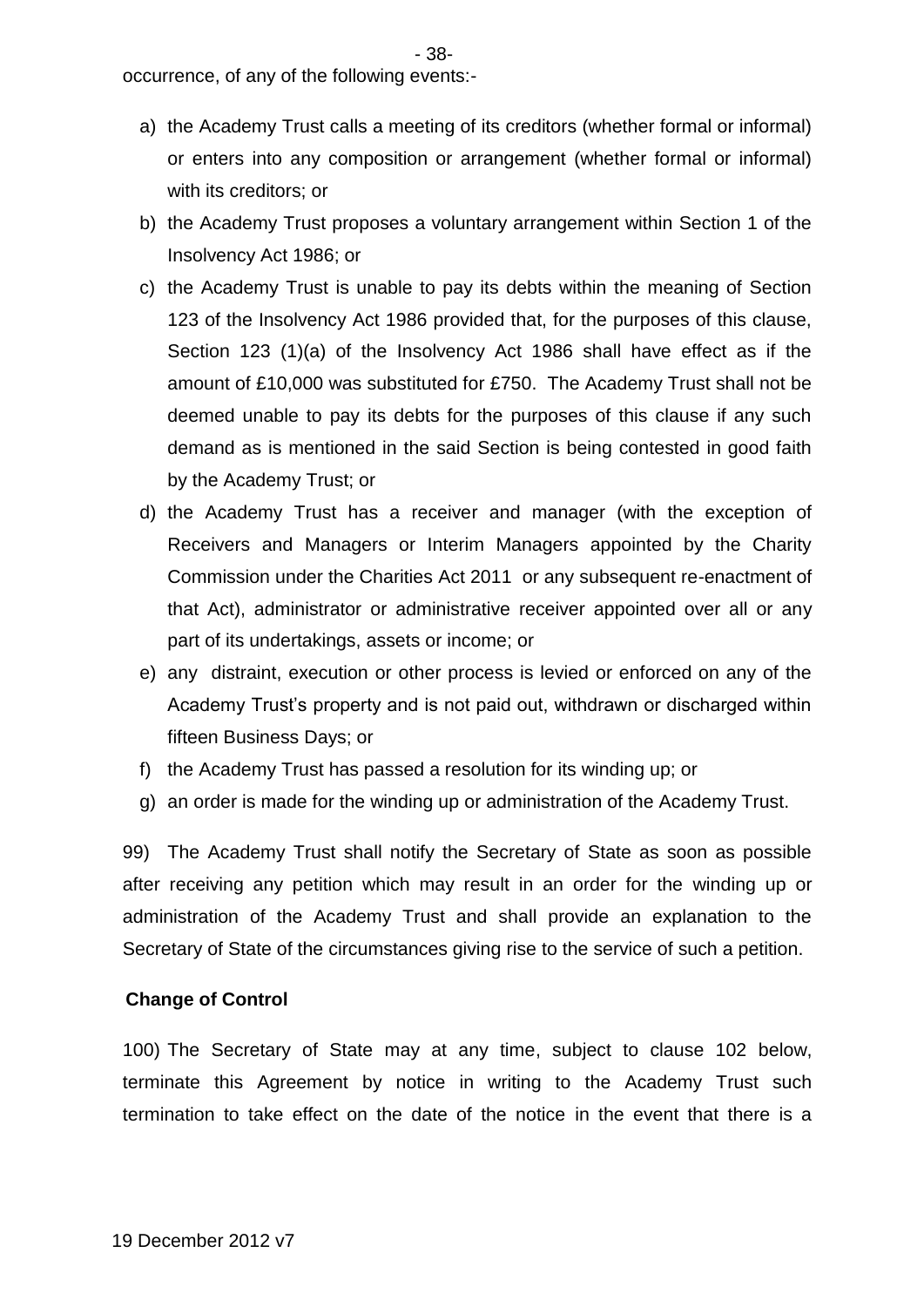change:

- 39-

(a) in the Control of the Academy Trust;

(b) in the Control of a legal entity that Controls the Academy Trust.

Provided that where a person ('P') is a member or director of the body corporate (as a corporation sole or otherwise) by virtue of an office, no change of Control arises merely by P's successor becoming a member or director in P's place.

101) The Academy Trust shall notify the Secretary of State in writing of any change or proposed change of Control within the meaning of clause 100 above, as soon as reasonably practicable after it has become aware of any such change, or proposed change, of Control.

102) When notifying the Secretary of State further to clause 101 the Academy Trust must seek the Secretary of State's agreement that, if he is satisfied that the person assuming Control is suitable, he will not in those circumstances exercise his right to terminate this Agreement further to clause 100.

# **Effect of Termination**

103) Not used.

104) In the event of termination of this Agreement however occurring, the school shall cease to be an Academy within the meaning of Sections 1 and 1A of the Academies Act 2010.

105) Subject to clauses 106 and 107, if the Secretary of State terminates this Agreement pursuant to clause 89 of this Agreement, the Secretary of State shall indemnify the Academy Trust. If the Secretary of State terminates this Agreement otherwise than pursuant to clause 89 of this Agreement, the Secretary of State may in his absolute discretion indemnify or (to such extent if any as he may in his absolute discretion consider appropriate) compensate the Academy Trust.

106) The amount of any such indemnity or compensation shall be determined by the Secretary of State having regard to any representations made to him by the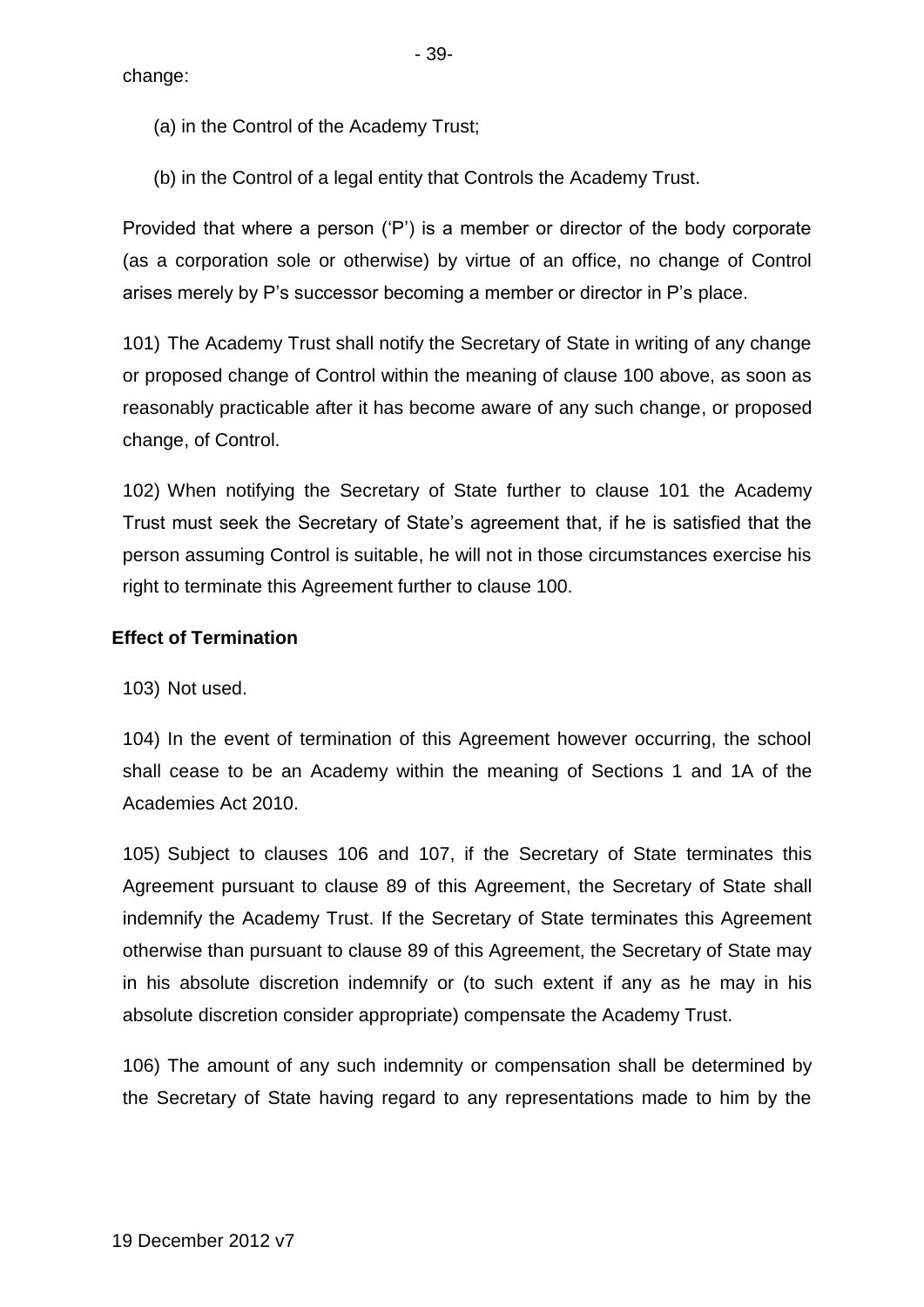Academy Trust, and shall be paid at such times and in such manner as the Secretary of State may reasonably think fit.

107) The categories of expenditure incurred by the Academy Trust in consequence of the termination of this Agreement in respect of which the Secretary of State shall (where the Secretary of State terminates this Agreement pursuant to clause 89) indemnify the Academy Trust and may (where the Secretary of State terminates this Agreement otherwise than pursuant to clause 89) in his absolute discretion indemnify or compensate the Academy Trust include (but not by way of limitation), staff compensation and redundancy payments, compensation payments in respect of broken contracts, expenses of disposing of assets or adapting them for other purposes, legal and other professional fees, and dissolution expenses.

108) Subject to clause 109, on the termination of this Agreement however occurring, the Academy Trust shall in respect of any of its capital assets at the date of the contract of the contract of the contract of the contract of the contract of the contract of the contract of the contract of the contract of the contract of the contract of the contract of the contract of the contrac

a) promptly transfer a proportion of the assets to a person nominated by the Secretary of State, if the Secretary of State considers that all or some of those assets need to be used for any educational purpose by that nominee. The proportion of the assets to be transferred shall be the same as the proportion of the capital contribution made by the Secretary of State to the original value of those assets, whether that contribution was made on the establishment of the Academy or at a later date; or b) if the Secretary of State confirms that a transfer under clause 108(a) is not required, promptly repay to the Secretary of State a sum equivalent to the percentage of the value of the assets at the date of termination, or, by agreement with the Secretary of State, at the date of subsequent disposal of those assets. Such percentage to be the same as the percentage of the capital contribution made by the Secretary of State to the original value of those assets, whether that contribution was made on the establishment of the Academy or later.

109) The Secretary of State may waive in whole or in part the repayment due under clause the contract of the 108(b) the clause of the clause of the contract of the contract of the contract of t a) the Academy Trust obtains his permission to invest the proceeds of sale for its

- 40-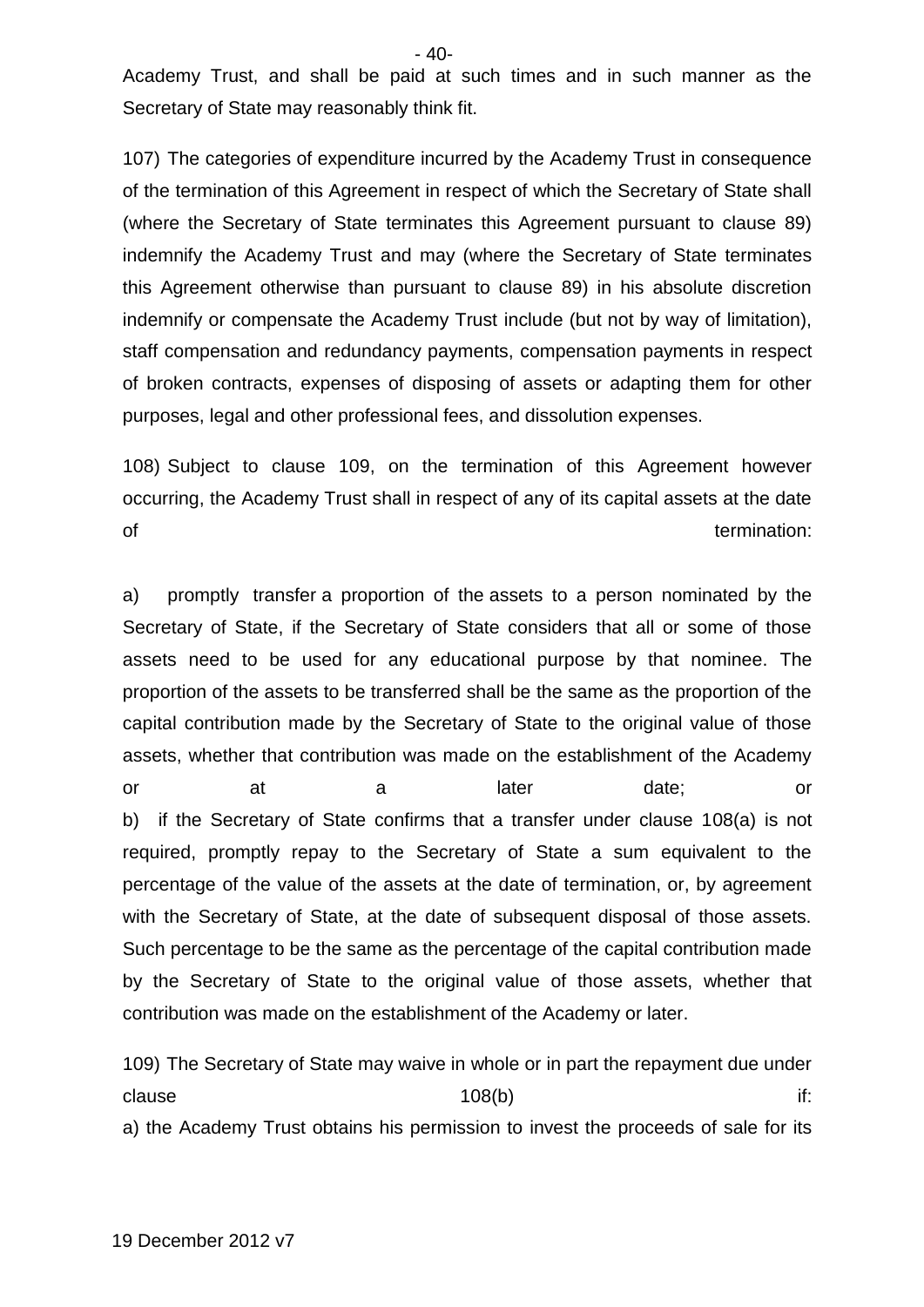b) the Secretary of State directs all or part of the repayment to be paid to the LA.

110) The sale or disposal by other means of publicly funded land held for the purposes of an Academy is now governed by Part 3 of Schedule 1 to the Academies Act 2010.

### **GENERAL**

#### **Information**

111) Without prejudice to any other provision of this Agreement, the Secretary of State acting reasonably may from time to time call for information on the Academy relating to, but not restricted to, the following matters:

- a) curriculum;
- b) arrangements for the assessment of pupils;
- c) teaching staff including numbers, qualifications, experience, salaries, and teaching loads;
- d) class sizes;
- e) outreach work with other schools and the local community;
- f) operation of the admission criteria and over subscription arrangements for the Academy including numbers of applications for places and the number and characteristics of pupils accepted for admission;
- g) numbers of pupils excluded (including permanent and fixed term exclusions);
- h) levels of authorised and unauthorised absence;
- i) charging and remissions policies and the operation of those policies;
- j) organisation, operation and building management;
- k) financial controls
- l) compliance with the requirements of the Charity Commission's guidance to charities and charity trustees and in particular the Charity Commission's guidance in the Protecting Charities from Harm ('the compliance toolkit') and in (CC9): "Speaking Out: Guidance on Campaigning and Political Activities by Charities", as amended from time to time; and
- m) membership and proceedings of the Governing Body together with any other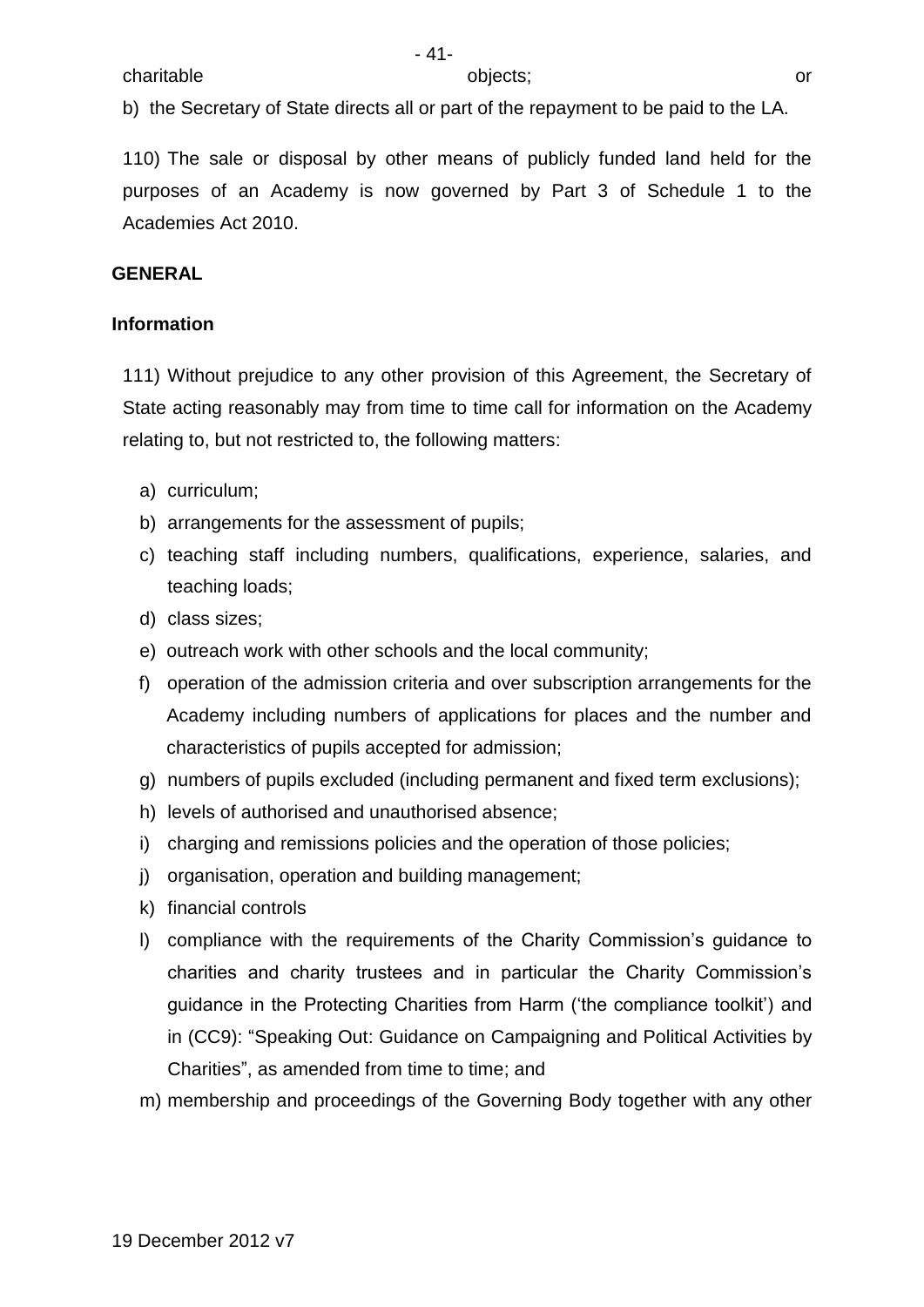relevant information concerning the management or governance of the Academy which, subject to clause 115), is reasonably necessary for the Secretary of State to carry out his functions generally and in relation to this Agreement.

112) The Academy Trust shall make such information available to the Secretary of State, in such form and manner and at such times as may reasonably be required. The Secretary of State shall provide the Academy Trust with such information as it may reasonably require of him for the running of the Academy.

## **Access by the Secretary of State's Officers**

113) The Academy Trust shall allow access to the premises of the Academy at any reasonable time to DfE officials. All records, files and reports relating to the running of the Academy shall be available to them at any reasonable time. The Academy Trust shall provide the Secretary of State in advance with papers relating to the Academy prepared for meetings of the Governing Body and of the members of the Academy Trust. Two DfE officials shall be entitled to attend and to speak at all such meetings, but shall withdraw from any discussion of the Academy's or the Academy Trust's relationship with the Secretary of State or any discussion of bids for funding to the Secretary of State. The Academy Trust shall take any steps which are required to secure its compliance with the obligations imposed by this clause of this Agreement.

114) The Academy Trust shall ensure that:

- a) the agenda for every meeting of the Governing Body or any committee to whom the Governing Body delegates one or more of its functions to;
- b) the draft minutes of every such meeting, if they have been approved by the person acting as chairman of that meeting;
- c) the signed minutes of every such meeting; and
- d) any report, document or other paper considered at any such meeting,

are made available for inspection by any interested party at the Academy and, as soon as is reasonably practicable, sent to the Secretary of State upon request.

- 42-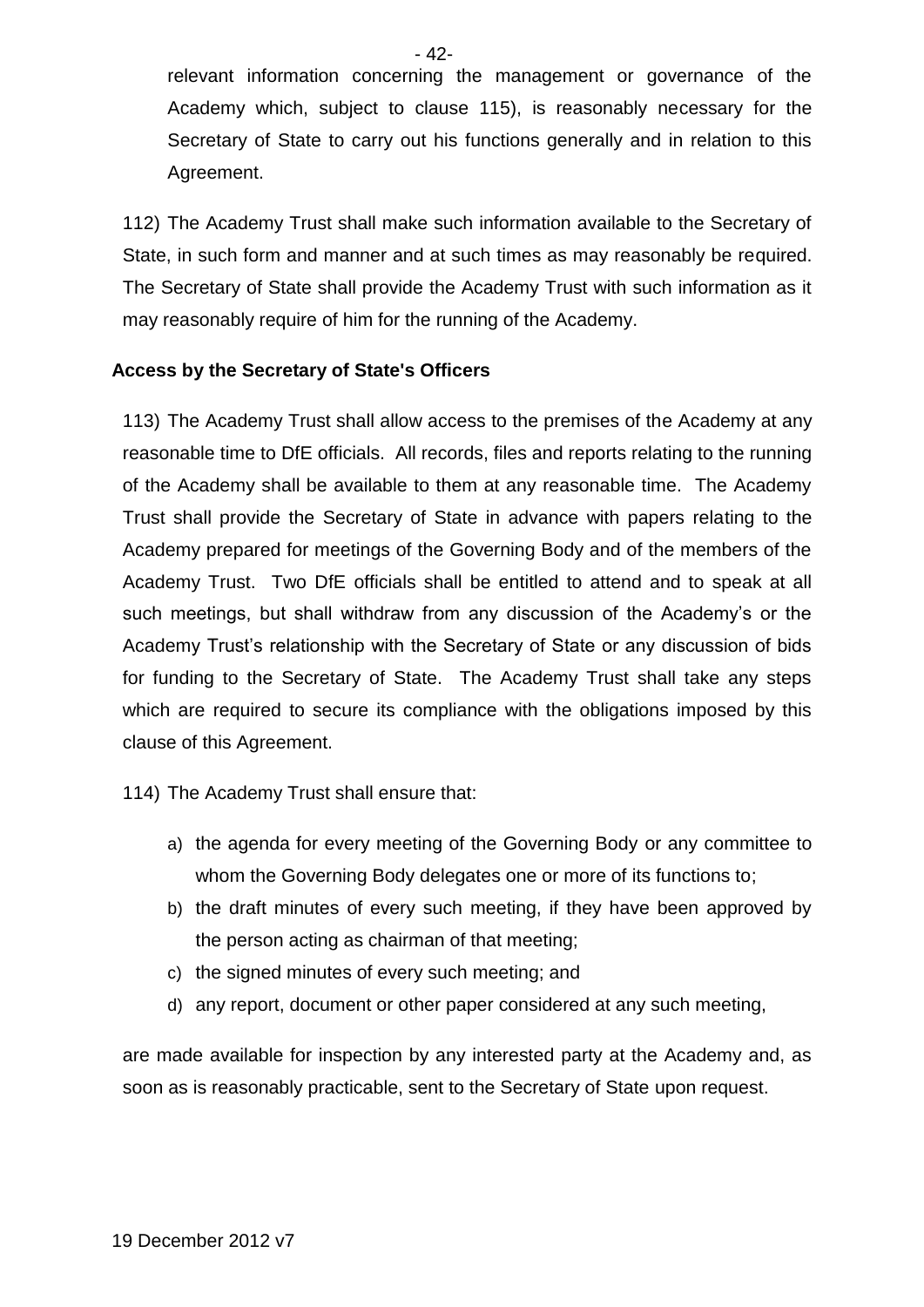115) There may be excluded from any item required to be made available for inspection by any interested party and to be sent to the Secretary of State by virtue of clause 114, any material relating to:

- a) a named teacher or other person employed, or proposed to be employed, at the Academy;
- b) a named pupil at, or candidate for admission to, the Academy; and
- c) any matter which, by reason of its nature, the Academy Trust is satisfied should remain confidential.

### LAND

### Restrictions on Land transfer

- 115A) Recognising that they are or will be receiving publicly funded land at nil consideration (which for the purposes of this transaction shall include leases granted at a peppercorn rent) the Academy Trust:
	- a) shall, within 28 days from the transfer to it of the Land, apply to the Land Registry for a restriction in the proprietorship register (under section 43(1)(a) of the Land Registration Act 2002 in Form RX1 as prescribed by Rule 91 and Schedule 4 of the Land Registration Rules 2003) in the following terms:

No disposition of the registered estate by the proprietor of the registered estate is to be registered without a written consent signed by the Secretary of State for Education, of Sanctuary Buildings, Great Smith Street, London SW1P 3BT

- b) shall take any further steps required to ensure that the restriction referred to in clause 115A(a) is entered on the proprietorship register,
- c) shall provide the Secretary of State with confirmation of the entry of the restriction referred to in clause 115A(a) as soon as practicable after it receives notification from the Land Registry,
- d) in the event that it has not registered the restriction referred to in clause 115A(a), hereby consents to the entering of the restriction referred to in 115A(a) in the register by the Secretary of State (under s. 43(1)(b) of the Land Registration Act 2002),
- e) shall not, without the consent of the Secretary of State, apply to disapply,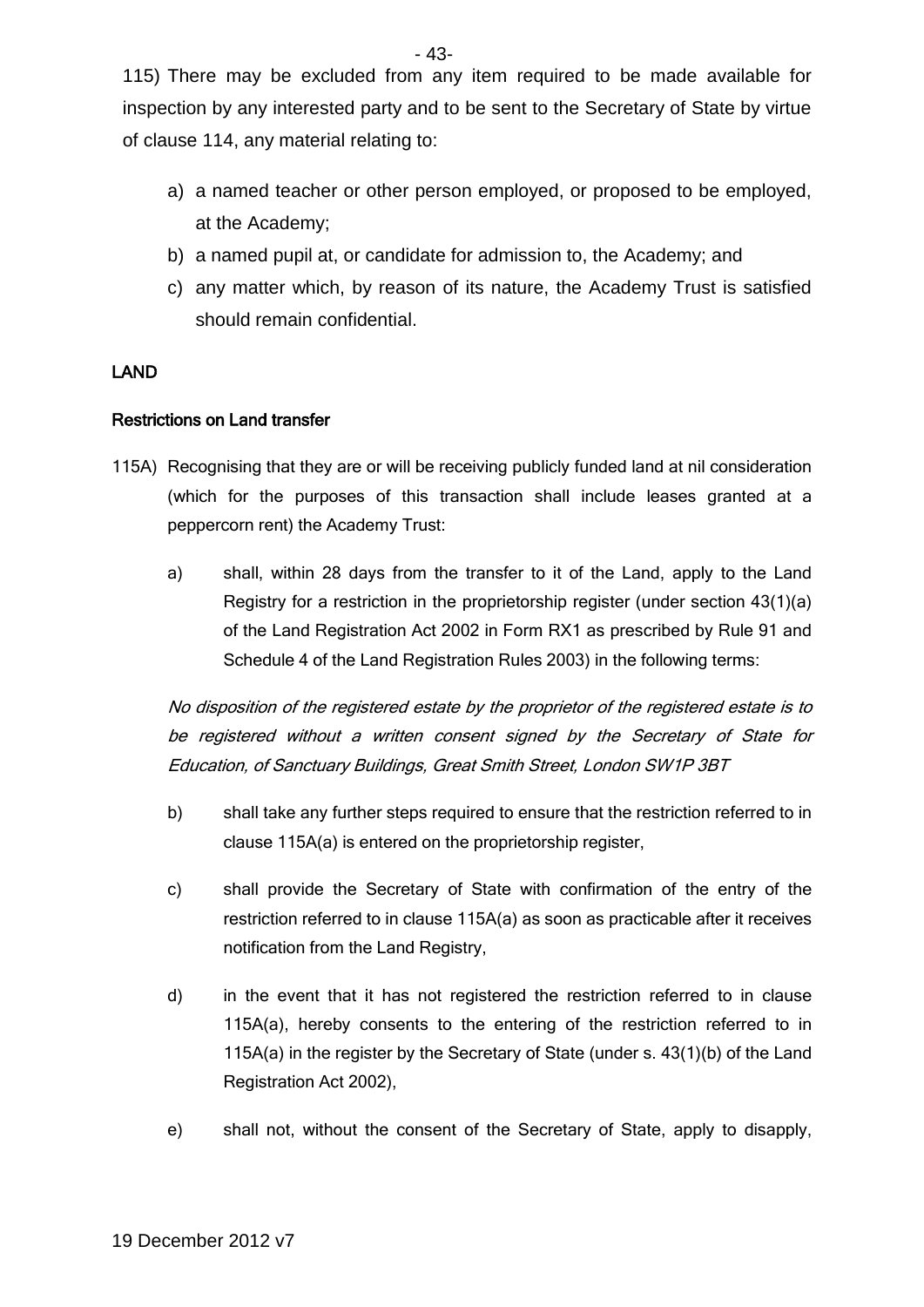modify or remove (by cancellation or otherwise) a restriction entered in accordance with clause 115A(a) or 115A(d) above, whether by itself, a holding company, a subsidiary company, or a receiver, administrator or liquidator acting in the name of the Trust.

#### **Notices**

116) A notice or communication given to a party under or in connection with this Agreement:

- (a) shall be in writing and in English;
- (b) shall be sent to the party for the attention of the contact and at the address listed in clause 116A;
- (c) shall be sent by a method listed in clause 116C; and
- (d) is deemed received as set out in clause 116C if prepared and sent in accordance with this clause.
- 116A) The parties' addresses and contacts are:

| Οf<br>Name   | Position<br>οf   | <b>Address</b>                                 |
|--------------|------------------|------------------------------------------------|
| Party        | Contact          |                                                |
| Secretary    | Head<br>οf       | Department for Education, Sanctuary Buildings, |
| of State     | Academies        | Great Smith Street, London SW1P 3BT            |
|              | <b>Division</b>  |                                                |
| <b>The</b>   | Chairman<br>οf   | Stoke Bishop Church of England Primary         |
| Academy      | <b>Governors</b> | School, Cedar Park, Stoke Bishop, Bristol BS9  |
| <b>Trust</b> |                  | 1 <sub>BW</sub>                                |

116B) A party may change its details given in the table in clause 116A) by giving notice, the change taking effect for the party notified of the change at 9.00 am on the date five Business Days after deemed receipt of the notice.

116C) Any notice or other communication required to be given to a party under or in connection with this Agreement shall be delivered by hand or sent by pre-paid first-class post or other next working day delivery service. Any notice or communication shall be deemed to have been received if delivered by hand, on signature of a delivery receipt or at the time the notice is left at the address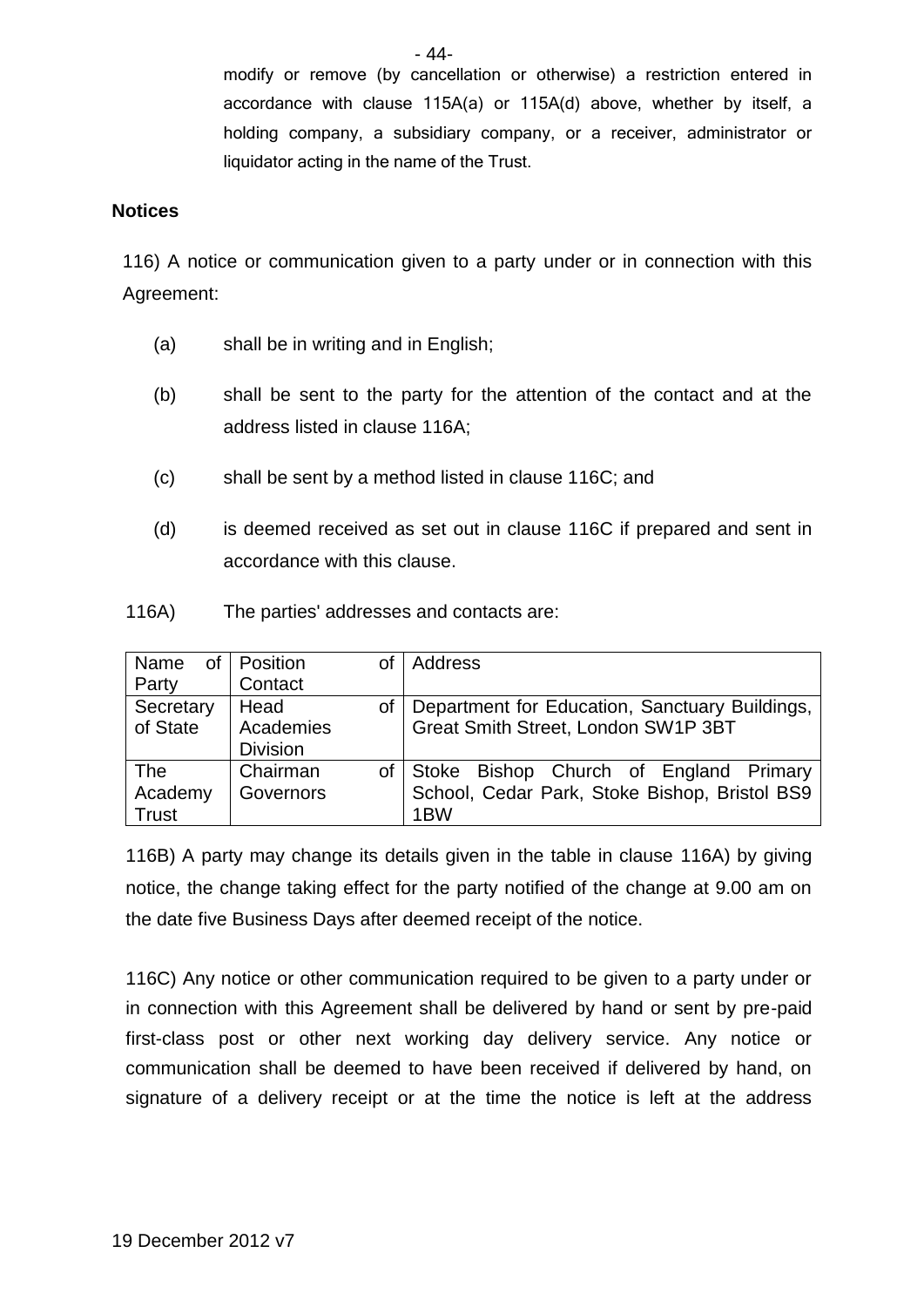specified in Clause 116A, or otherwise at 9.00 am on the second Business Day after posting.

116D) This clause does not apply to the service of any proceedings or other documents in any legal action. For the purposes of clause 116, "writing" shall not include e-mail.

117) The service by the Secretary of State of a notice of termination of this Agreement shall not prejudice the ability of the Academy Trust (if it wishes to do so) during the notice period to admit pupils to the Academy in accordance with the provisions of this Agreement and to receive GAG and EAG in respect of them.

#### **Complaints**

117A) If a complaint is made about matters arising in whole or in part prior to the opening of the Academy, as referred to in clause 11 above, and all or part of that complaint was being or had been investigated by the Local Government Ombudsman under Part III of the Local Government Act 1974 ("Part III") or that complaint in whole or in part could have been investigated under Part III had the school the Academy replaced remained a maintained school, the Academy Trust:

- a) will abide by the provisions of Part III as though the Academy were a maintained school;
- b) agrees that the Secretary of State shall have the power to investigate the matter complained of as if it had taken place after conversion;
- c) agrees to act in accordance with any recommendation from the Secretary of State as though that recommendation had been made under Part III and the Academy were a maintained school.

117B) If the Secretary of State could have given an order and/or a direction under section 496 and/or section 497 of the Education Act 1996 to the governing body of the school the Academy replaced (as referred to in clause 11 above) and that order and/or direction related to matters occurring within the 12 months immediately prior to conversion, the Academy Trust agrees: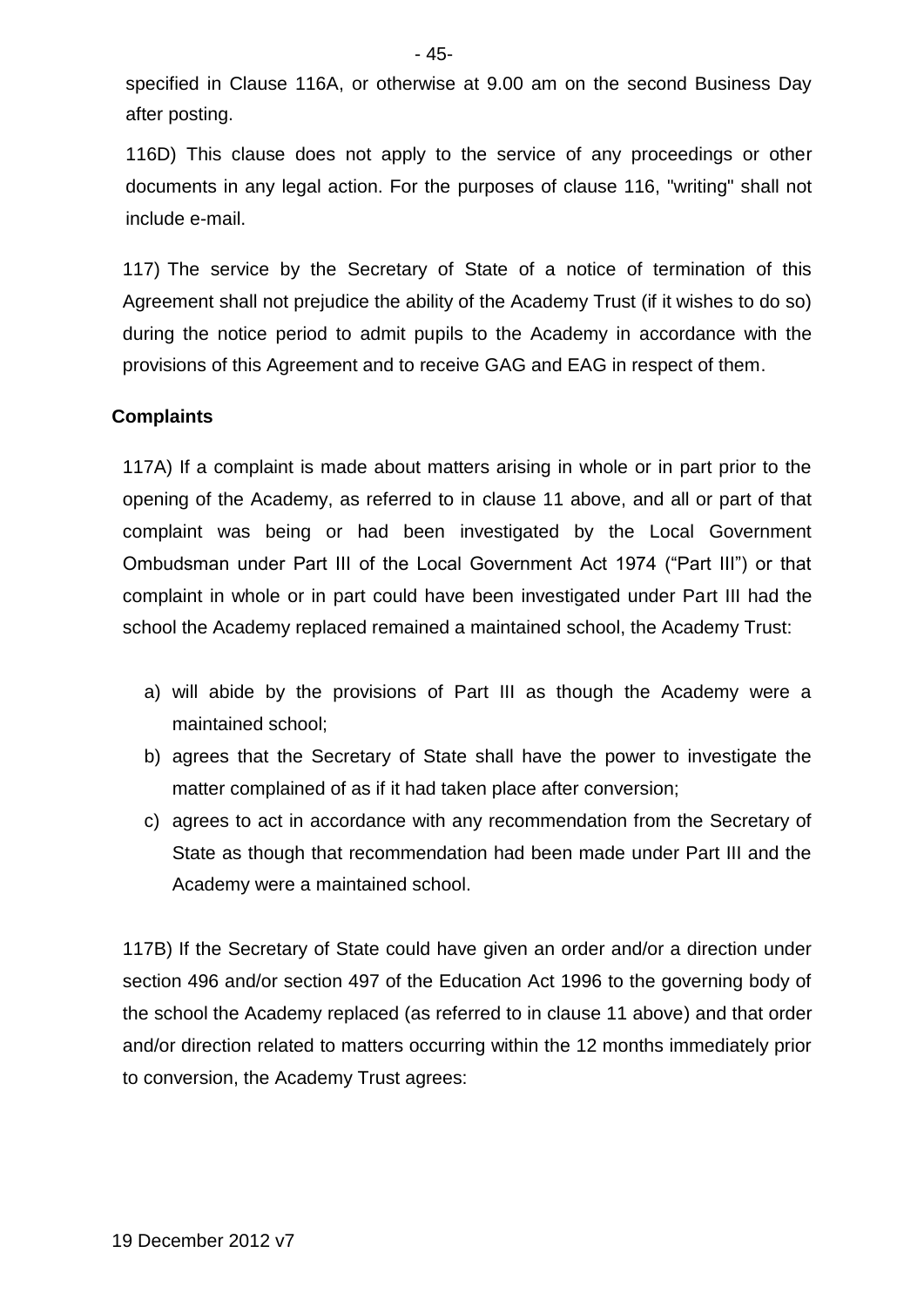- 46-
- a) the Secretary of State may give orders and/or directions to the Academy Trust as though the Academy were a maintained school and sections 496 and 497 applied to the governing body of that maintained school;
- b) to act in accordance with any such order and/or direction from the Secretary of State.

117C) If at the time of the opening of the Academy the investigation of a complaint made to the governing body of the school the Academy replaced (as referred to in clause 11 above) has not yet been completed, the Academy Trust shall continue to investigate that complaint in accordance with the complaints procedures established by that governing body.

117D) If a complaint is made to the Academy Trust about matters arising in whole or in part during the 12 months prior to the opening of the Academy, the Academy Trust agrees to investigate that complaint as if the matter complained of had taken place after the opening of the Academy.

## **General**

118) This Agreement shall not be assignable by the Academy Trust.

119) No delay, neglect or forbearance on the part of the Secretary of State in enforcing (in whole or in part) any provision of this Agreement or in exercising (in whole or in part) any right or remedy conferred on him by this Agreement shall be or be deemed to be a waiver of such provision or right or remedy or a waiver of any other provision or right or remedy or shall in any way prejudice any right or remedy of the Secretary of State under this Agreement or shall amount to an election not to enforce such provision or exercise such right or remedy (including, for the avoidance of doubt, any right to terminate this Agreement). No single or partial exercise of such right or remedy shall preclude or restrict the further exercise of that or any other right or remedy.

120) The Secretary of State and the Academy Trust recognise the difficulties in catering in this Agreement for all the circumstances which may arise in relation to the Academy and undertake in good faith to conduct such consultations as may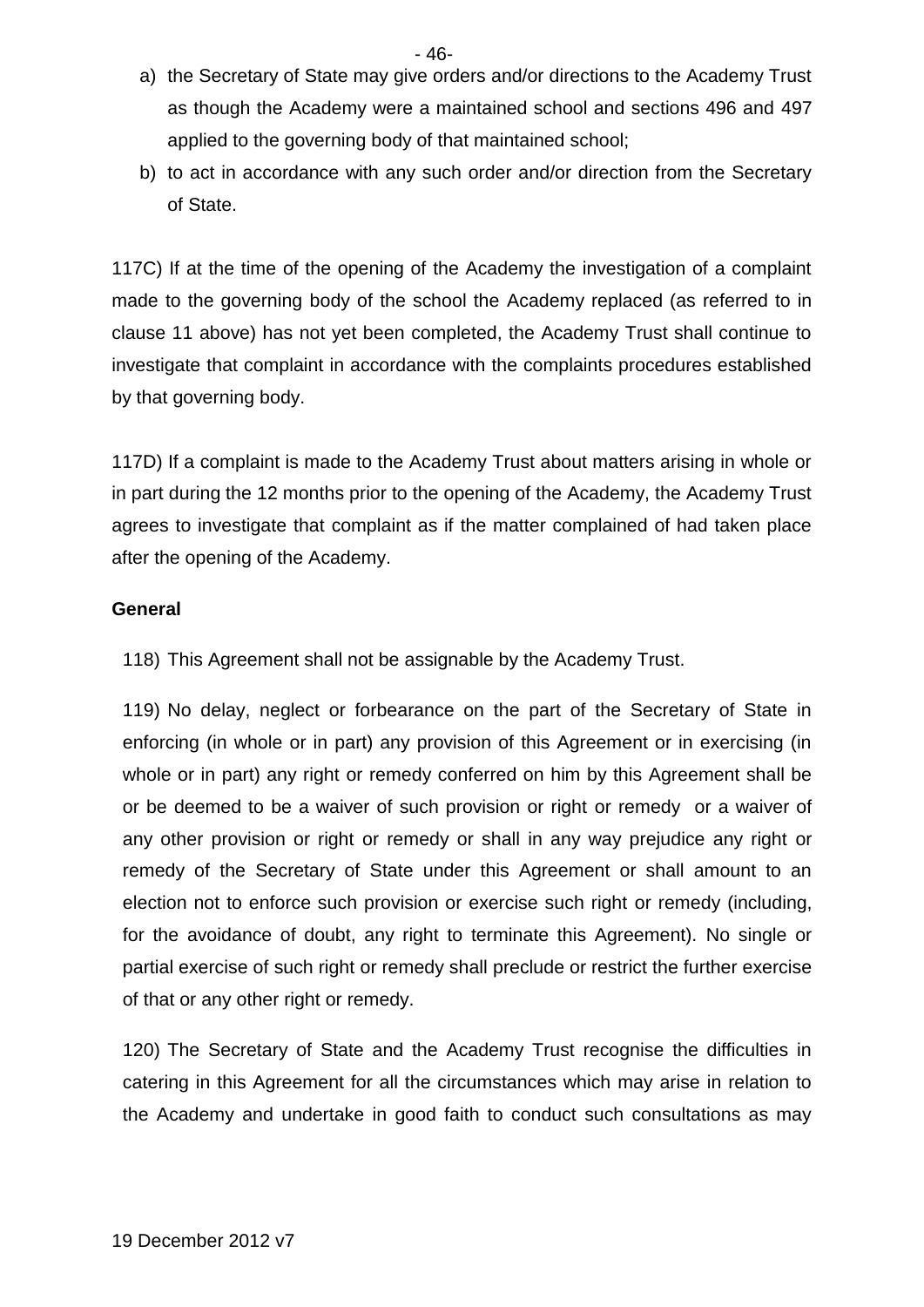from time to time be desirable in order to promote the interests of the Academy throughout the currency of this Agreement.

121) Termination of this agreement, for any reason, shall not affect the accrued rights, remedies, obligations or liabilities of the parties existing at termination.

122) This deed may be executed in any number of counterparts, each of which when executed and delivered shall constitute a duplicate original, but all the counterparts shall together constitute the one agreement.

123) This Agreement and any dispute or claim arising out of or in connection with it or its subject matter or formation (including non-contractual disputes or claims) shall be governed by and construed in accordance with the law of England and Wales.

124) The parties irrevocably agree that the courts of England and Wales shall have exclusive jurisdiction to settle any dispute or claim that arises out of or in connection with this agreement or its subject matter or formation (including noncontractual disputes or claims).

This Agreement was executed as a Deed on \_\_\_\_\_\_\_\_\_\_\_\_\_\_\_\_\_\_\_\_\_\_\_\_\_\_\_\_\_\_\_\_\_ 2013

Executed on behalf Stoke Bishop Church of England Primary School by:

............................................ **Director**

In the presence of:

Witness...............................

Address.............................

Occupation.........................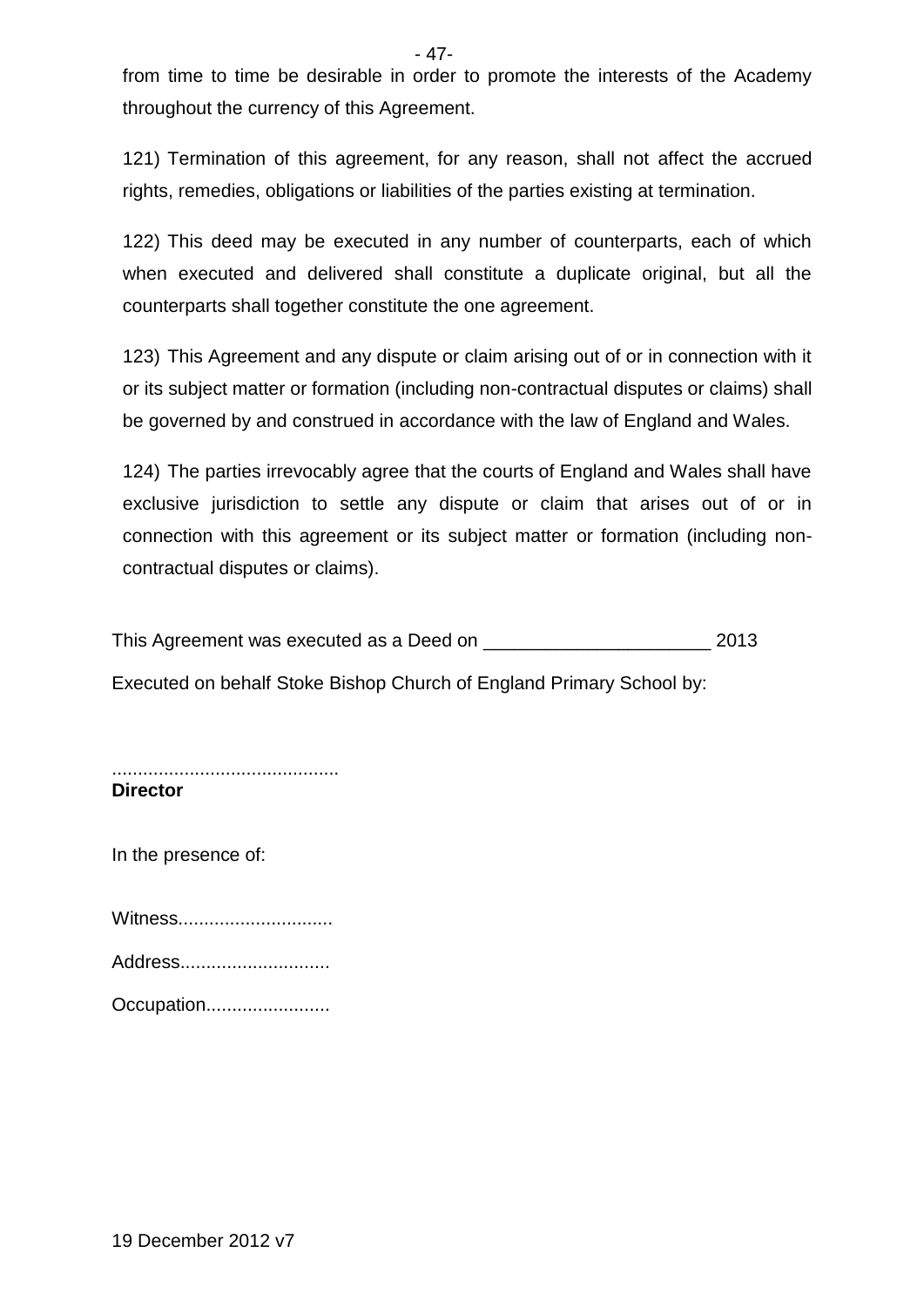The Corporate Seal of the Secretary of State for Education, hereunto affixed is authenticated by:

..........................................

**Duly Authorised**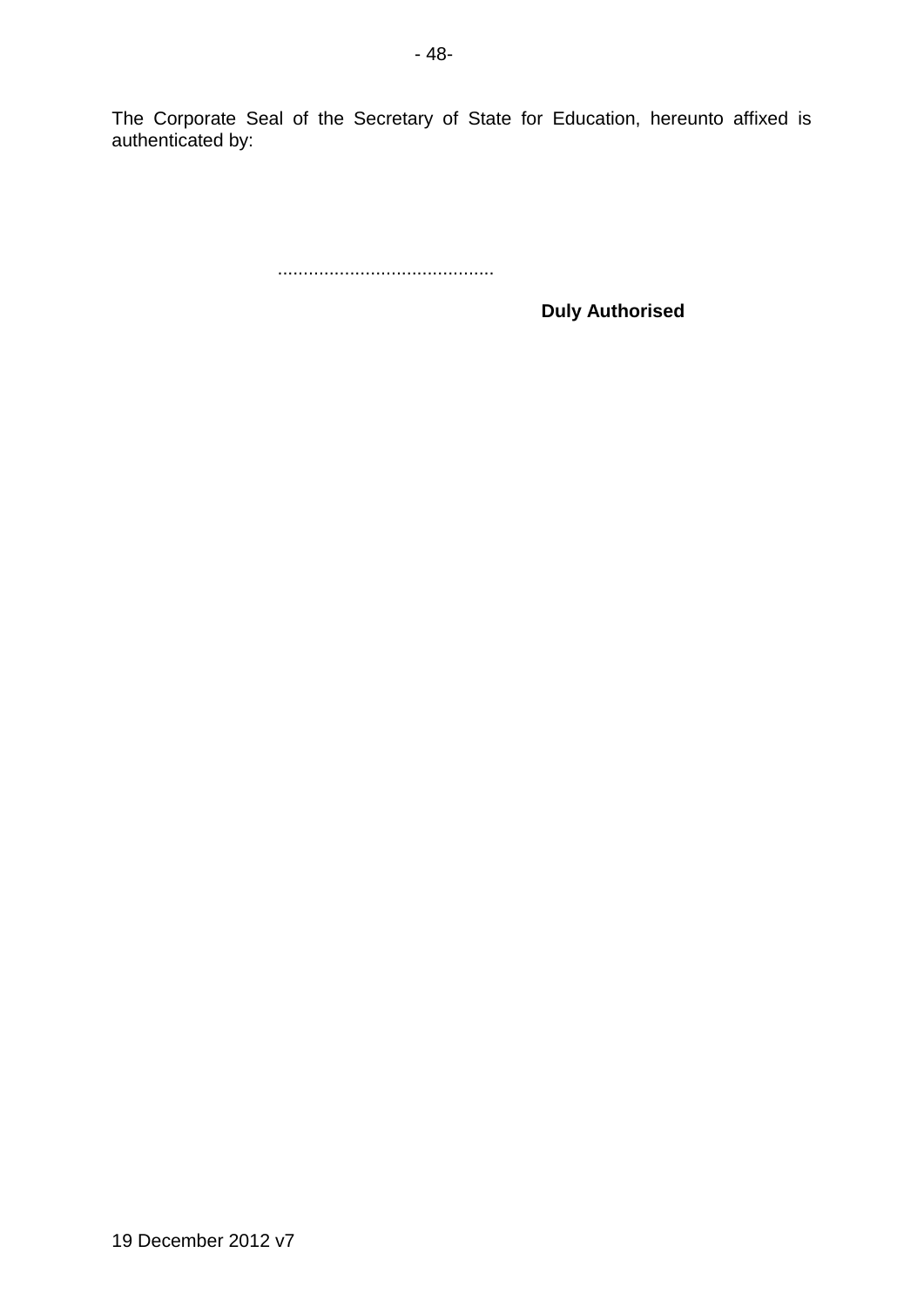Annex A

**Articles** 

of Association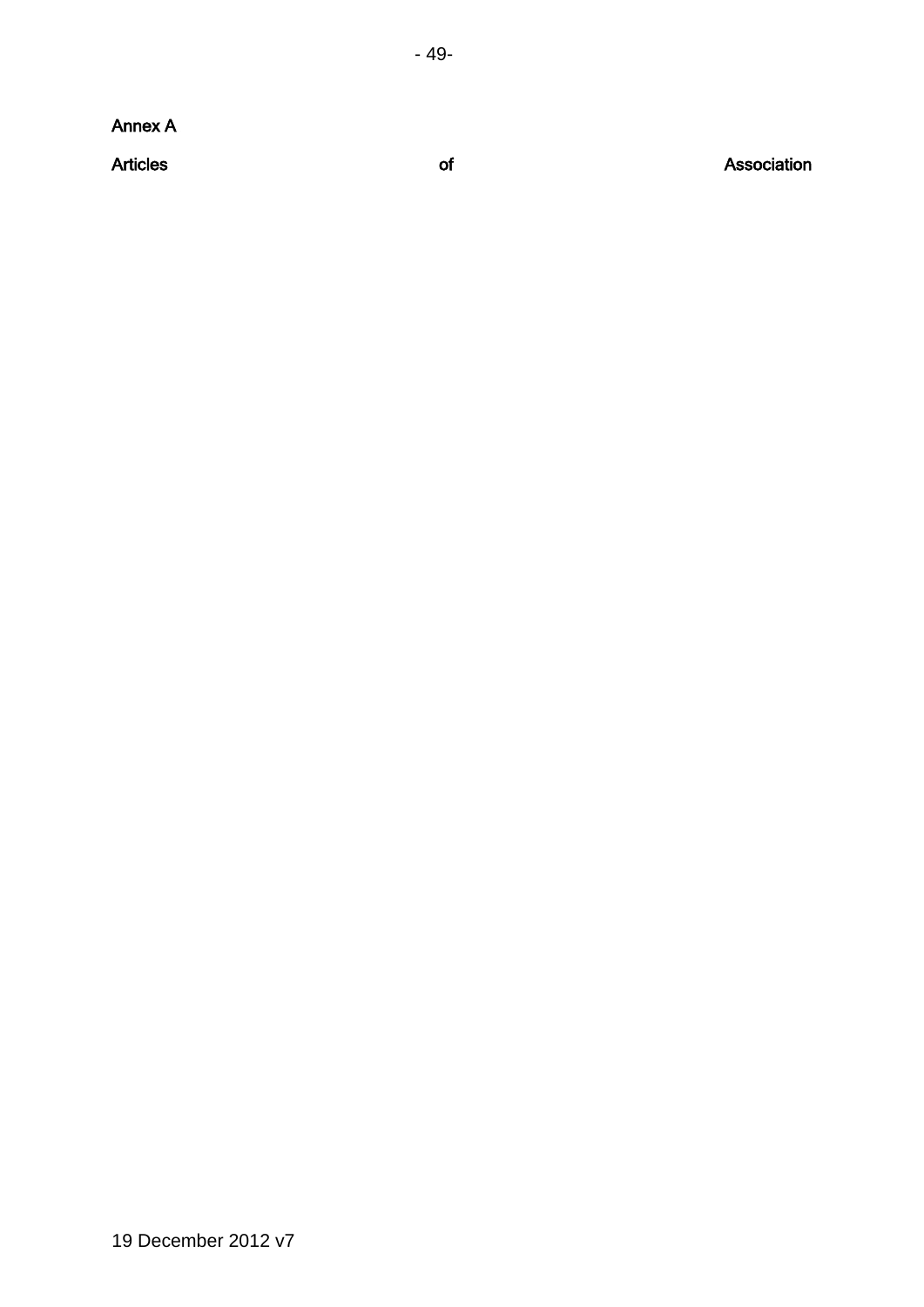#### Annex B

#### REQUIREMENTS FOR THE ADMISSION OF PUPILS TO THE STOKE BISHOP CHURCH OF ENGLAND PRIMARY SCHOOL ACADEMY

### **GENERAL**

1. This annex may be amended in writing at any time by agreement between the Secretary of State and the Academy Trust.

2. Except as provided in paragraphs 2A to 2B below the Academy Trust will act in accordance with, and will ensure that an Independent Appeal Panel is trained to act in accordance with, all relevant provisions of the School Admissions Code, and the School Admission Appeals Code published by the Department for Education ("the Codes") as they apply at any given time to maintained schools and with equalities law and the law on admissions as they apply to maintained schools. For this purpose, reference in the Codes or legislation to "admission authorities" shall be deemed to be references to the governing body of the Academy Trust.

2A The Academy Trust is permitted to determine admission arrangements (subject to consultation in accordance with the School Admissions Code) that give priority for admission (but not above looked after children and previously looked after children<sup>7</sup>) to other children attracting the pupil premium, including the service premium ('the pupil premium admission criterion'). Where an Academy Trust exercises this freedom it will provide information in its admission arrangements of eligibility for the premiums.

2B For the purposes of applying the pupil premium admission criterion only, sections 1.9(f) and 2.4(a) of the School Admissions Code do not apply insofar as they prevent admission authorities from giving priority to children according to the financial or occupational status of parents or using supplementary forms that ask for:

- any personal details about their financial status; or
- whether parents are serving in the armed forces (of any nation), stationed in England, and exercising parental care and responsibility for the child in question.

3. Notwithstanding the generality of paragraph 2 of this Annex, the Academy Trust will participate in the co-ordinated admission arrangements operated by the Local Authority (LA) and the local Fair Access Protocol.

4. Notwithstanding any provision in this Annex, the Secretary of State may:

- (a) direct the Academy Trust to admit a named pupil to the Academy on application from an LA. This will include complying with a School Attendance Order<sup>8</sup>. Before doing so the Secretary of State will consult the Academy Trust;
- (b) direct the Academy Trust to admit a named pupil to the Academy if the Academy Trust has failed to act in accordance with this Annex or has otherwise failed to comply with applicable admissions and equalities legislation or the provisions of the Codes;

 7 As defined in the School Admissions Code.

 $8$  Local authorities are able to issue school attendance orders if a child is not attending school. These are legally binding upon parents. Such an order might, for instance, be appropriate where a child has a place at an Academy but his/her parents are refusing to send him/her to school. The order will require a parent to ensure his/her child attends a specified school.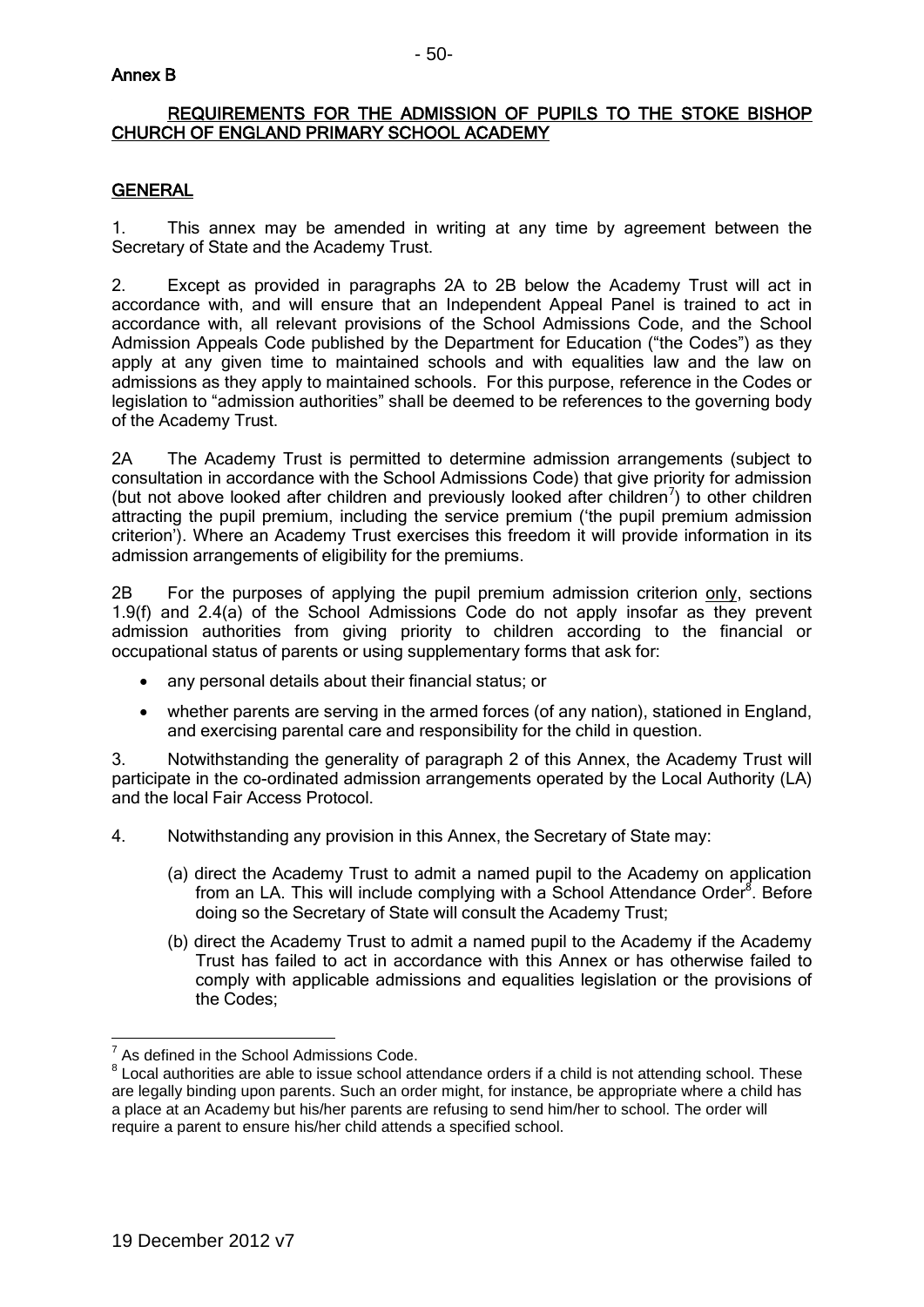- (c) direct the Academy Trust to amend its admission arrangements where they fail to comply with the School Admissions Code or the School Admission Appeals Code.
- 4A The Academy is a Church of England Academy in the diocese of Bristol.

5. The Academy Trust shall ensure that parents and 'relevant children<sup>9</sup>' will have the right of appeal to an Independent Appeal Panel if they are dissatisfied with an admission decision of the Academy Trust. The Independent Appeal Panel will be independent of the Academy Trust. The arrangements for appeals will comply with the School Admission Appeals Code published by the Department for Education as it applies to Foundation and Voluntary Aided schools. The determination of the appeal panel is binding on all parties.

#### Relevant Area

6. Subject to paragraph 7, the meaning of "Relevant Area" for the purposes of consultation requirements in relation to admission arrangements is that determined by the local authority for maintained schools in the area in accordance with the Education (Relevant Areas for Consultation on Admission Arrangements) Regulations 1999.

7. If the Academy does not consider the relevant area determined by the local authority for the maintained schools in the area to be appropriate, it must apply to the Secretary of State by 1 August for a determination of the appropriate relevant area for the Academy, setting out the reasons for this view. The Secretary of State will consult the Academy and the LA in which the Academy is situated in reaching a decision.

#### Requirement to admit pupils

8. Pupils on roll in any predecessor maintained or independent school will transfer automatically to the Academy on opening. All children already offered a place at any predecessor school will be admitted.

- 9. The Academy will:
	- a. subject to its right of appeal to the Secretary of State in relation to a named pupil, admit all pupils with a statement of special educational needs naming the Academy;
	- b. determine admission oversubscription criteria that give highest priority to looked after children and previously looked after children, in accordance with the relevant provisions of the School Admissions Code.

#### Oversubscription criteria, admission number, consultation, determination and objections.

10. The Academy admission arrangements will include oversubscription criteria, and an admission number for each relevant age group<sup>10</sup>. The Academy will consult on its admission arrangements and determine them in line with the requirements within the School

<u>.</u>

<sup>&</sup>lt;sup>9</sup> relevant children' means:

a) in the case of appeals for entry to a sixth form, the child, and;

b) in any other case, children who are above compulsory school age, or will be above compulsory school age by the time they start to receive education at the school.

 $10$  'Relevant age group' means 'normal point of admission to the school, for example, year R, Year7 and Year 12.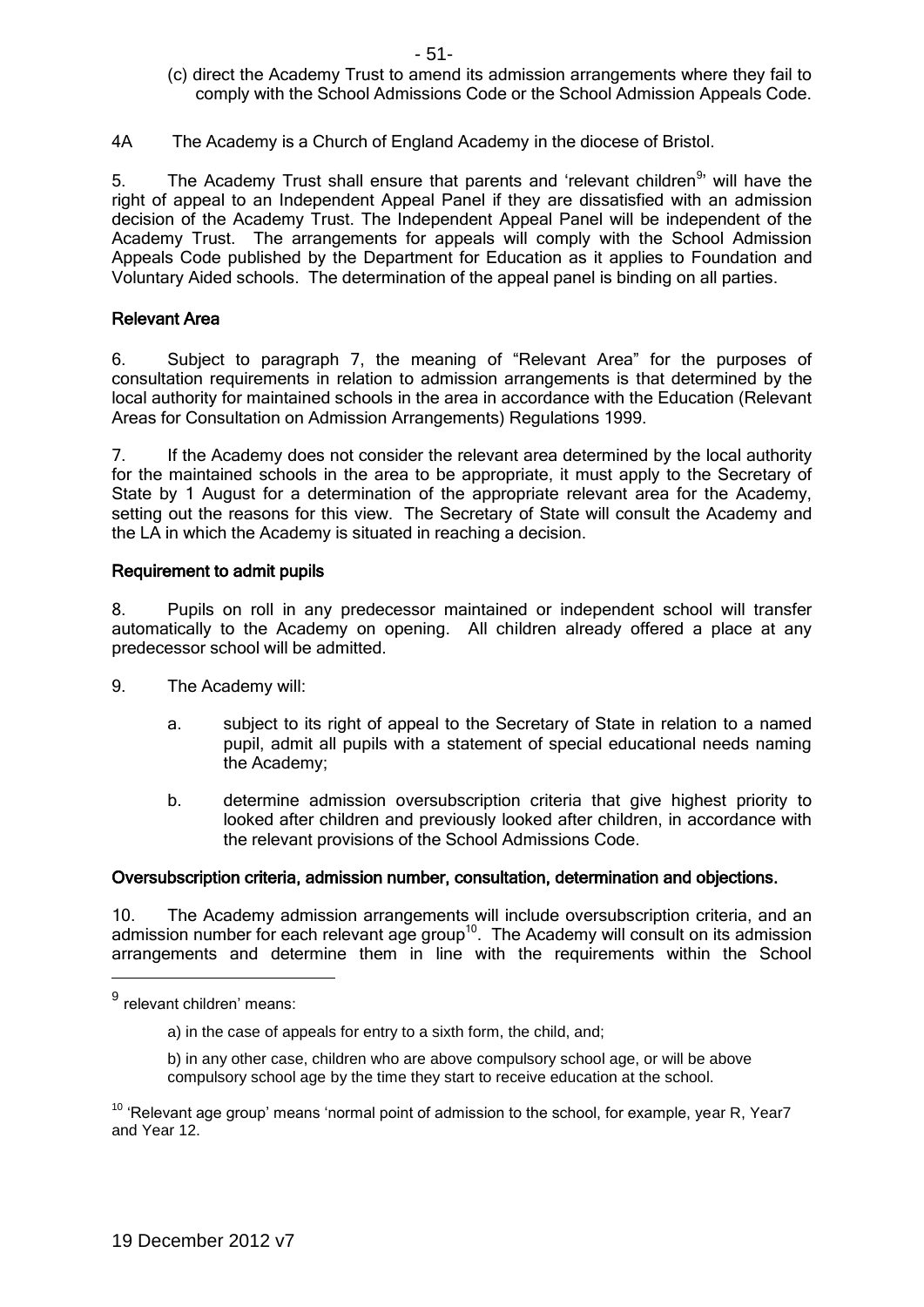11. The Office of the School's Adjudicator (OSA) will consider objections to the Academy's admission arrangements<sup>11</sup>. The Academy Trust should therefore make it clear, when determining the Academy's admission arrangements, that objections should be submitted to the OSA.

12. A determination of an objection by the OSA will be binding upon the Academy and the Academy Trust will make appropriate changes as quickly as possible.

1

 $11$  The OSA has no jurisdiction to consider objections against the agreed variation from the Codes set out in paragraphs 2A and 2B.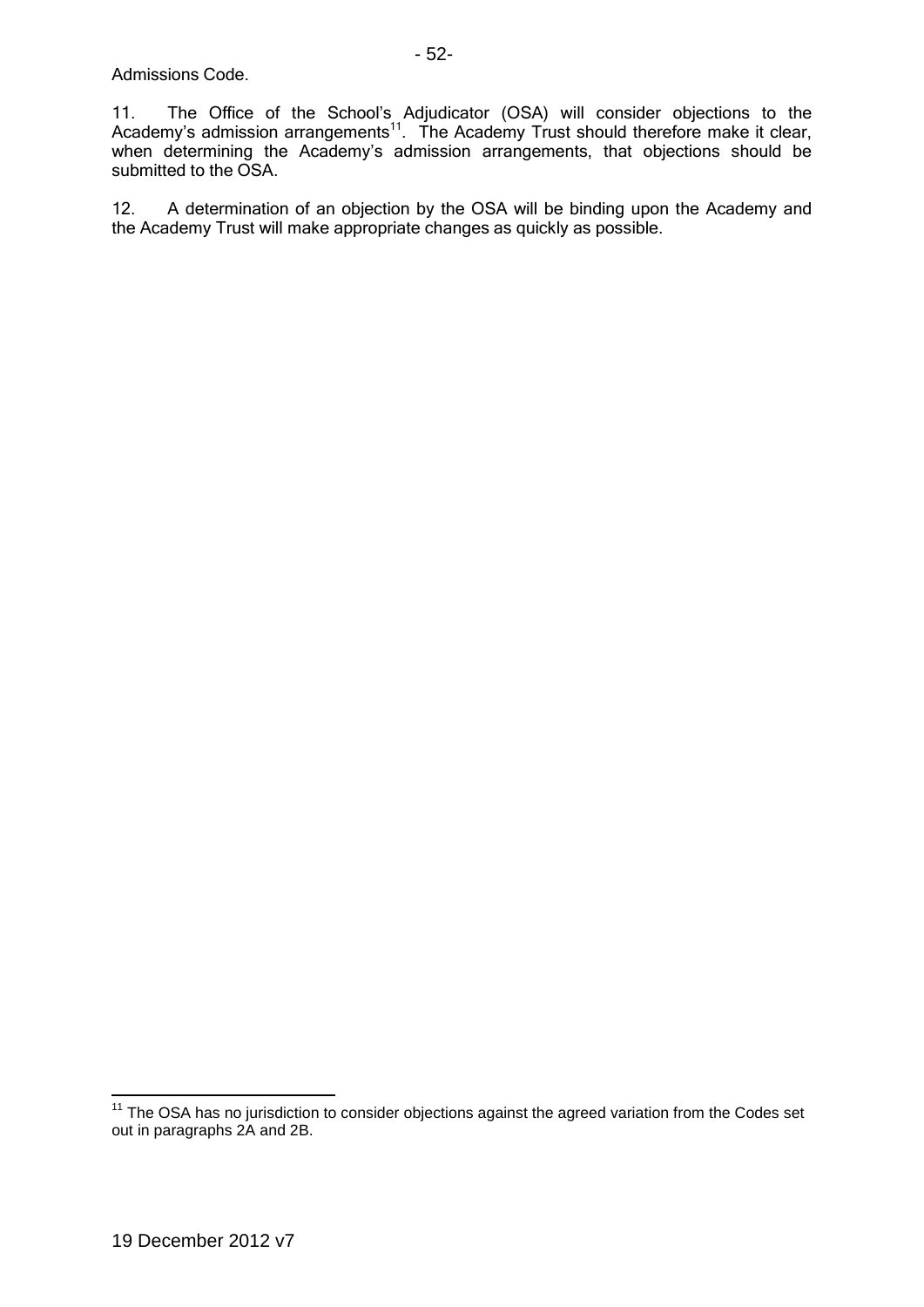# Duties in relation to pupils with SEN

Bishop Church of England Primary School Academy

- 1. The Governing Body of the Academy Trust must comply with all of the duties imposed upon the governing bodies of maintained schools in:
	- Part 4 of the Education Act 1996 as amended from time to time<sup>12</sup>;
	- The Education (Special Educational Needs) (Information) Regulations 1999 as amended from time to time;
	- The Education (Special Educational Needs Co-ordinators) (England) (Amendment) Regulations 2008 as amended from time to time<sup>13</sup>.
- 2. Notwithstanding any provision in this Agreement, the Secretary of State may (whether following a complaint made to him or otherwise) direct the Academy Trust to comply with an obligation described in this Annex where the Academy Trust has failed to comply with any such obligation.
- 3. Where a child who has SEN is being educated in the Academy, those concerned with making special educational provision for the child must secure that the child engages in the activities of the school together with children who do not have SEN, so far as is reasonably practicable and is compatible with:
	- (a) the child receiving the special educational provision which his learning difficulty calls for,
	- (b) the provision of efficient education for the children with whom he will be educated, and
	- (c) the efficient use of resources.
- 4. In addition to complying with the duties imposed upon the governing bodies of maintained schools set out in The Education (Special Educational Needs) (Information) Regulations 1999 (as amended from time to time), the Academy Trust must ensure that the Academy's website includes details of the implementation of its policy for pupils with special educational needs; the arrangements for the admission of disabled pupils; the steps taken to prevent disabled pupils from being treated less favourably than other pupils; and the facilities provided to assist access to the

<sup>1</sup>  $12$  Currently these duties are in sections 313 (Duty to have regard to the Special Educational Needs Code of Practice 2001); 317 (Duties in relation to pupils with special educational needs), 317A (Duty to advise parents that special educational provision is being made); and 324(5)(b) (Duty to admit the child where a school is named in the statement).

 $13$  These Regulations are amended by The Education (Special Educational Needs Co-ordinators) (England) (Amendment) Regulations 2009 (SI 2009 No 1387).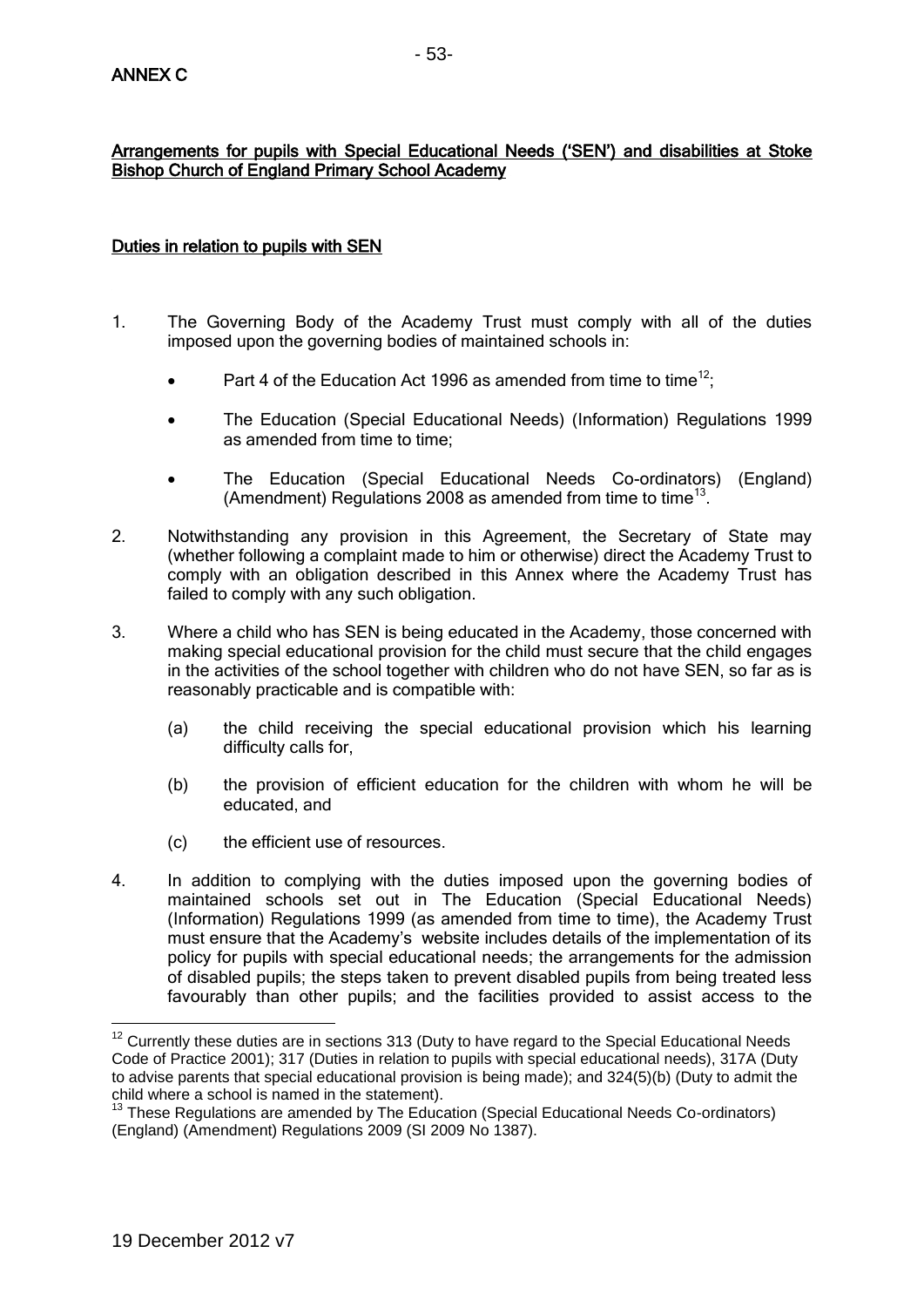Academy by disabled pupils (disabled pupils meaning pupils who are disabled for the purposes of the Equality Act  $2010^{14}$ ).

#### **Admissions**

- 5. The Academy Trust must ensure that pupils with SEN are admitted on an equal basis with others in accordance with its admissions policy.
- 6. Where a local authority ("LA") proposes to name the Academy in a statement of SEN made in accordance with section 324 of the Education Act 1996, it must give the Academy Trust written notice that it so proposes. Within 15 days of receipt of the LA's notice that it proposes to name the Academy in a statement, the Academy Trust must consent to being named, except where admitting the child would be incompatible with the provision of efficient education for other children; and where no reasonable steps may be made to secure compatibility. In deciding whether a child's inclusion would be incompatible with the efficient education of other children, the Academy Trust must have regard to the relevant guidance issued by the Secretary of State to maintained schools.
- 7. If the Academy Trust determines that admitting the child would be incompatible with the provision of efficient education, it must, within 15 days of receipt of the LA's notice, notify the LA in writing that it does not agree that the Academy should be named in the pupil's statement. Such notice must set out all the facts and matters the Academy relies upon in support of its contention that: (a) admitting the child would be incompatible with efficiently educating other children; and (b) the Academy Trust cannot take reasonable steps to secure this compatibility.
- 8. After service by the Academy Trust on the LA of any notice (further to paragraph 7 above) stating that it does not agree with the LA's proposal that the Academy be named, the Academy Trust must seek to establish from the LA, as soon as is reasonably practicable, whether or not the LA agrees with the Academy Trust. If the LA notifies the Academy that it does not agree with the Academy Trust's response, and names the Academy in the child's statement, the Academy Trust must admit the child to the school on the date specified in the statement or on the date specified by the LA.
- 9. Where the Academy Trust consider that the Academy should not have been named in a child's statement, they may ask the Secretary of State to determine that the LA has acted unreasonably in naming the Academy and to make an order directing the LA to reconsider.
- 10. The Secretary of State's determination shall, subject only to any right of appeal which any parent or guardian of the child may have to the First-tier Tribunal (Special Educational Needs and Disability), be final.
- 11. If a parent or guardian of a child in respect of whom a statement is maintained by the local authority appeals to the First-tier Tribunal (Special Educational Needs and Disability) either against the naming of the Academy in the child's SEN statement or asking the Tribunal to name the Academy, then the decision of the Tribunal on any such appeal shall be binding and shall, if different from that of the Secretary of State under paragraph 9 above, be substituted for the Secretary of State's decision.
- 12. Where the Academy, the Secretary of State or the First-tier Tribunal (Special

<sup>1</sup>  $14$  For the meaning of 'disabled', see section 6 of the Equality Act 2010.